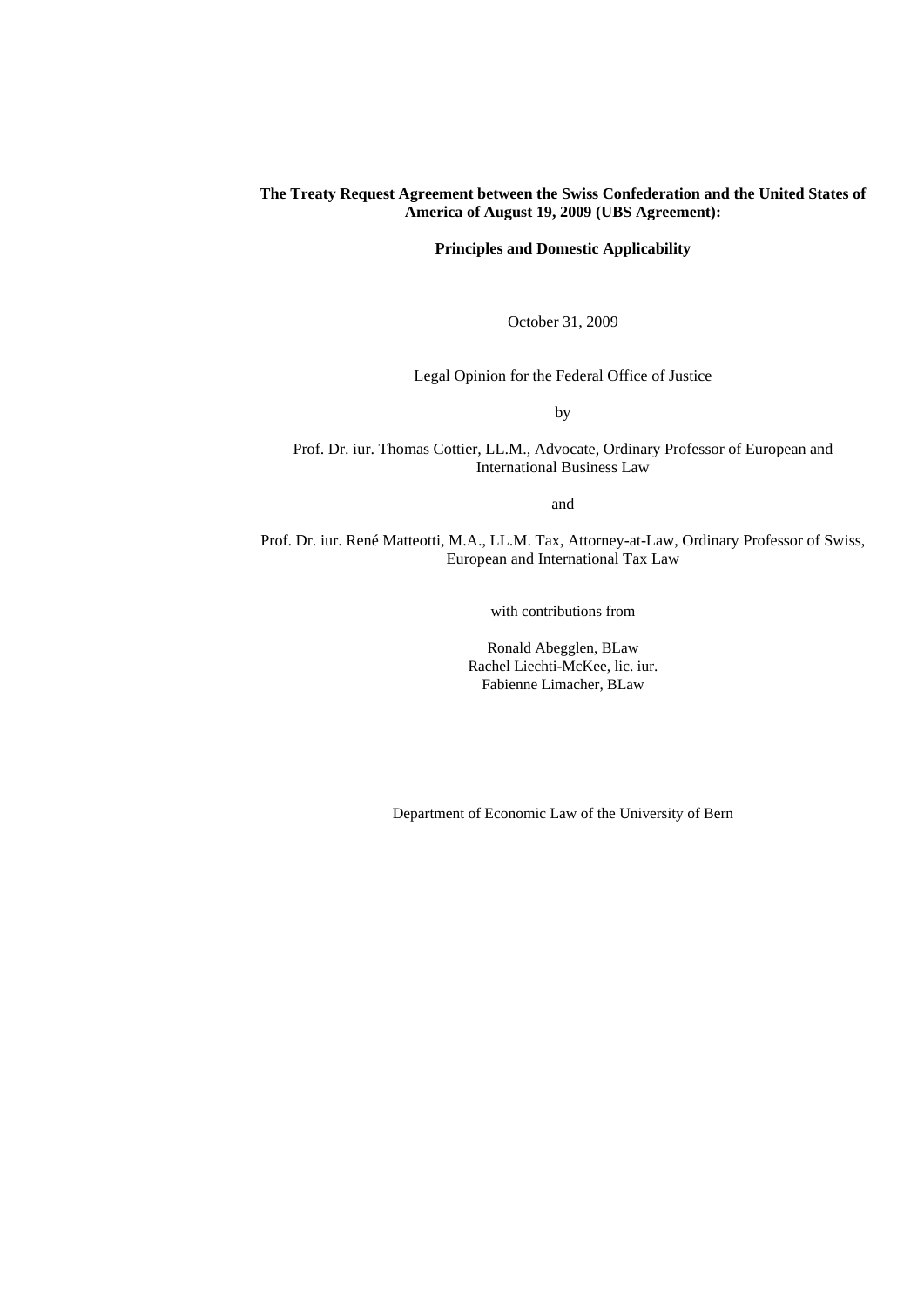#### **Executive Summary**

The Agreement between the Swiss Confederation and the United States of America on the Request for information from the Internal Revenue Service of the United States regarding UBS AG, a cooperation established under the laws of the Swiss Confederation, signed and entered into force on August 19, 2009 (UBS Agreement), was properly concluded by the Swiss Government under its constitutional and legal authority. It is subject to the principle of *pacta sunt servanda* and to be implemented by federal authorities. Decisions taken under the Agreement are subject to full judicial review under Article 190 of the Swiss Constitution. The UBS Agreement is self-standing, partly completing, partly amending the Convention between the United States of America and the Swiss Confederation for the Avoidance of Double Taxation with Respect to Income of October 2, 1996 the Protocol, and the Mutual Agreement of January 23, 2003 regarding the administration of Article 26 of the Treaty. The relationship of the UBS Agreement to preceding instruments is defined in accordance with Article 30 para. 3 of the Vienna Convention on the Law of Treaties. The UBS Agreement, being part of a settlement of a particular dispute, precedes these instruments in terms of *lex posterior* and *lex specialis*. Determinations, in particular on tax fraud and the like, need to be made on the basis of the UBS Agreement, and other instruments are to be taken into account only to the extent they are compatible with the UBS Agreement. Authorities are obliged to construe these provisions in accordance with methods and principles of interpretation of Article 31 Vienna Convention, based upon the text, context and legitimate expectations. The UBS Agreement is suitable for direct effect, in particular the criteria established by the Annex and thus in a position to form the basis of specific determinations. It does not amount to a prohibited retroactive effect. Domestic procedures are based upon the UBS Agreement, the 1996 Treaty and internal regulations which are found to be compatible with principles of delegation of powers under the Swiss Constitution. Finally, the Agreement does not conflict with obligations of UBS to inform clients about their potential obligations under Sec. 18 USC § 3506.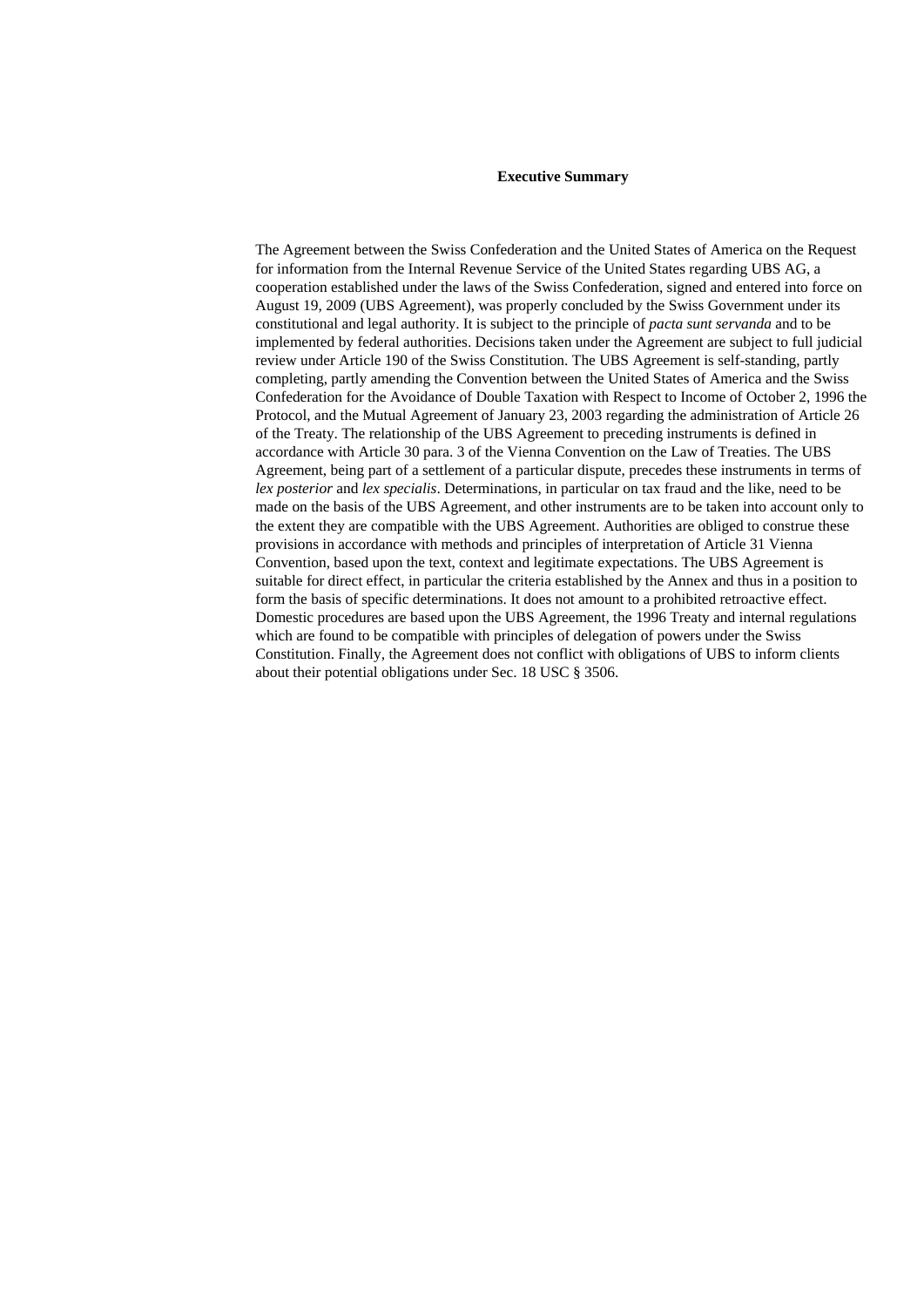# **Table of Contents**

| <b>Executive Summary</b>                                    |             |
|-------------------------------------------------------------|-------------|
| I. Remit                                                    |             |
| II. Background Materials                                    |             |
| III. Facts                                                  | 5           |
| A. History of the UBS Agreement                             | $rac{5}{5}$ |
| B. Core provisions of the UBS Agreement                     |             |
| C. Annex to the UBS Agreement                               | 6           |
| D. Further provisions in the UBS Agreement                  | 8           |
| <b>IV.</b> Legal Evaluation                                 | 10          |
| A. Binding nature of UBS Agreement under international law  | 10          |
| 1. Legal nature of the UBS Agreement                        | 10          |
| 2. The UBS Agreement as a mutual agreement under            |             |
| Art. 25 USA-TT                                              | 12          |
| 3. Relationship between the UBS Agreement and the           |             |
| <b>USA-TT</b> and its Protocol                              | 15          |
| 4. Retroactive effect of the UBS Agreement                  | 16          |
| B. Domestic applicability of the UBS Agreement              | 18          |
| 1. Introductory remark                                      | 18          |
| 2. Precedent and authoritative nature of                    |             |
| international law                                           | 18          |
| 3. Direct applicability of the UBS Agreement                | 19          |
| 4. Procedural foundations                                   | 22          |
| C. Interpretation of the UBS Agreement                      | 24          |
| 1. Principles of interpretation under international law     | 24          |
| 2. Elements in the interpretation of the UBS Agreement      |             |
| in general                                                  | 26          |
| 3. Questions of cognizance in appeal proceedings            | 29          |
| 4. The application of the John Doe Summons criteria         |             |
| in the UBS Agreement in particular                          | 30          |
| D. Significance of Sec. 18 USC § 3506 to the Treaty Request |             |
| Process under the UBS Agreement                             | 37          |
| V. Conclusions                                              | 39          |
| VI. References                                              | 40          |
| A. Literature                                               |             |
| <b>B.</b> Background materials                              | 40<br>43    |
| 1. International Court of Justice (ICJ) judgments used      | 43          |
| 2. Reports from WTO dispute settlement bodies used          | 43          |
| 3. Other background materials                               | 43          |
|                                                             |             |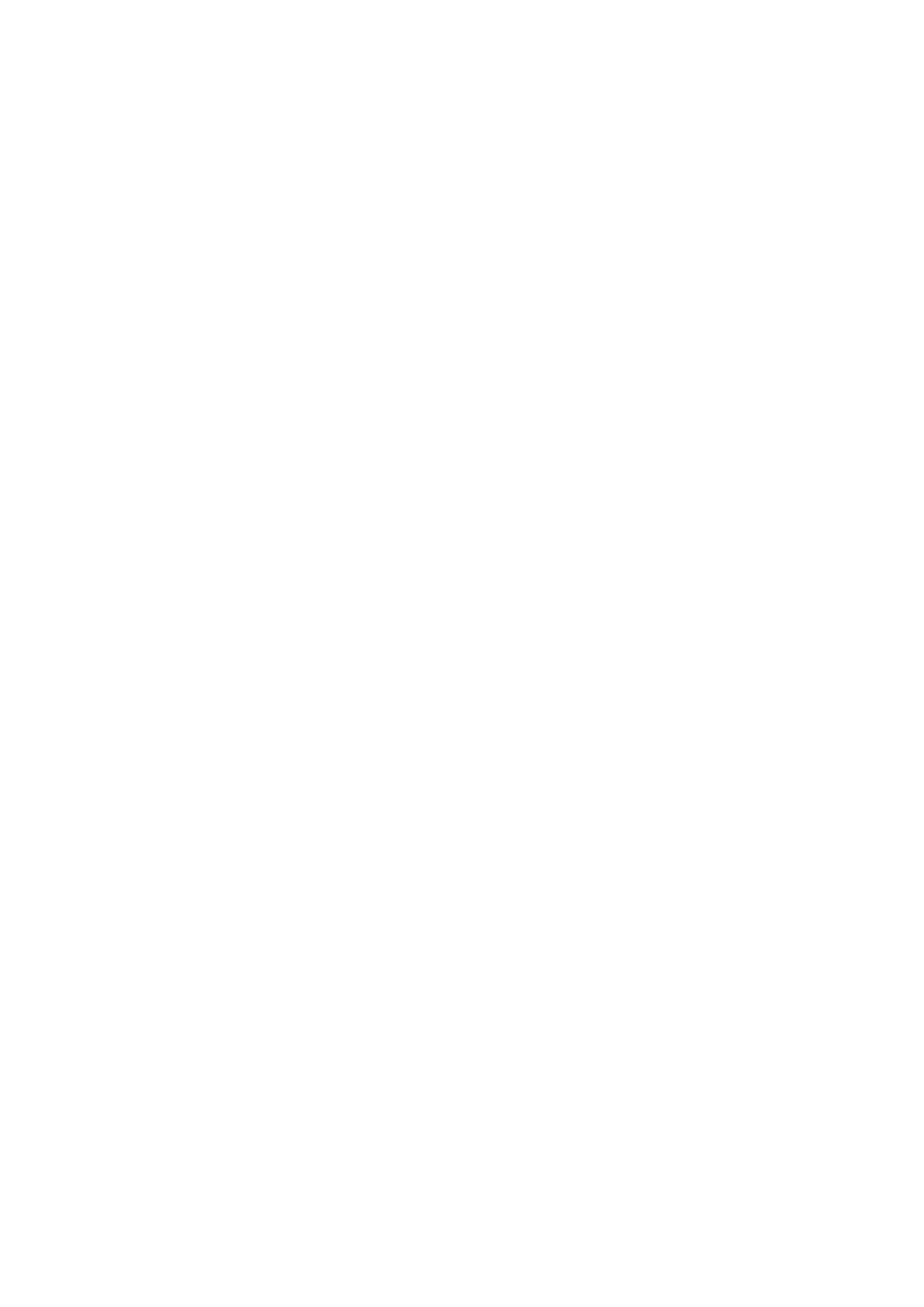# **I. Remit**

1. The undersigned were instructed by the Federal Office of Justice to deliver an expert opinion on the August 19, 2009, agreement with the USA on the request for information from the Internal Revenue Service from the international and tax law perspectives. Specifically, this Opinion seeks to answer the following questions<sup>[1](#page-4-0)</sup>:

- Legal foundations (relevant treaties and classification under international law)
- Direct application (materially and procedurally; relationship with domestic legal foundations)
- The problem of retroactive effect from the international and domestic law perspectives
- Principles of interpretation in the context of the Agreement (VCLT, WTO practice, ICJ)
- Relationship between the executive and the judiciary on foreign policy matters (cognizance)
- Interpretation of Art. 26 of the Tax Treaty (TT) (tax fraud or the like) and the subsequent Agreement, in particular the provisions of the Annex
- Implications for the IRS-UBS Agreement

# **II. Background Materials**

- 2. The principal made the following materials available in the drafting of this Opinion:
	- Agreement between the Swiss Confederation and the United States of America on the Request for Information from the Internal Revenue Service of the United States of America Regarding UBS AG, a Corporation Established under the Laws of the Swiss Confederation, including Annex criteria for granting assistance pursuant to the treaty request, August 19,2009.
	- Declarations by the Swiss Confederation and the United States of America, August 19, 2009.
	- Draft translation of the Agreement of August 19, 2009 between the Swiss Confederation and the United States of America on the Request for Information from the Internal Revenue Service of the United States of America regarding UBS AG, a Corporation Established under the Laws of the Swiss Confederation.
	- Information on § 3506 USC, e-mail dated September 8, 2009.
	- Settlement Agreement between the United States of America, the U.S. Internal Revenue Service and UBS AG, undated, including Exhibit A, United States District Court for the Southern District of Florida Miami Division, Stipulation of Dismissal, undated, Exhibit B, Proposed Draft Notice to UBS Account-Holders, Consent to publicly disclose settlement agreement and related information, August 19, 2009.
	- Expert opinion by Prof. Dr. Xavier Oberson, draft working paper, July 27,2009.
	- Expert opinion by Prof. Dr. Robert Waldburger, working paper on the issue of which cases are eligible for official assistance under the terms of Art. 26 of the Swiss-USA TT for US taxpayers who have held accounts and custody accounts not containing any US securities with a bank in Switzerland, without declaring the revenue from these accounts on their US tax return, July 28, 2009.
	- Summary expert opinion by Prof. Dr. Klaus A. Vallender, summary opinion of August 8, 2009 on the issue of eligibility for official assistance under Art. 26 USA-TT (confidential), August 8, 2009.
	- Memorandum concerning 18 USC § 3506, Pillsbury Winthrop Shaw Pittman LLP, September 6,2009.

<span id="page-4-0"></span><sup>1</sup> E-mail from Dr. Kuster on September 21, 2009

-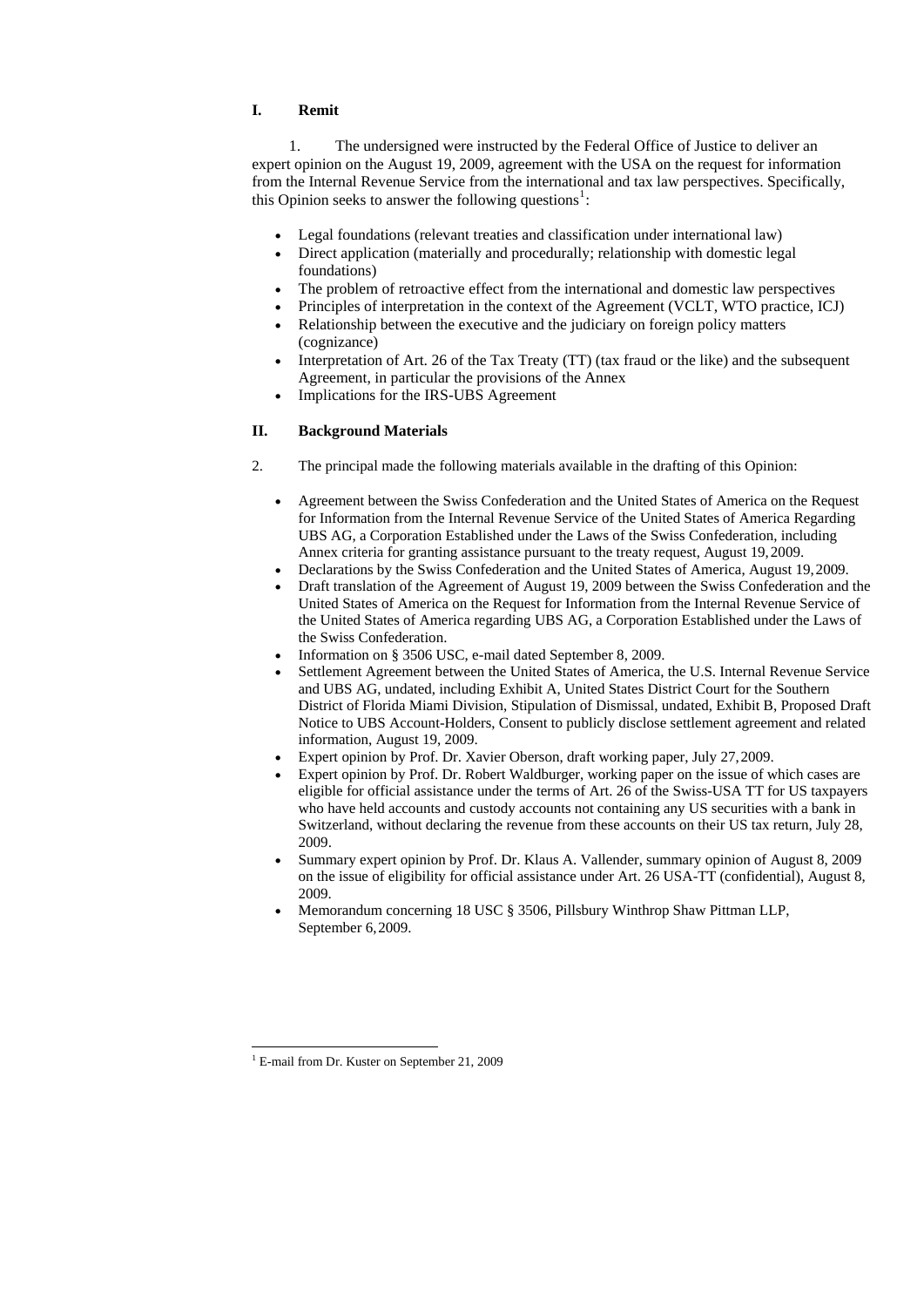### **III. Facts**

3. On August 19, 2009, the Swiss Confederation and the United States of America signed the Agreement on the Request for Information from the Internal Revenue Service (IRS) of the United States of America regarding UBS AG. The Agreement (referred to below as the "UBS Agreement"), entered into force up on signature<sup>[2](#page-5-0)</sup>.

### *A. History of the UBS Agreement*

4. The UBS Agreement is part of the out-of-court settlement of the dispute concerning the IRS's "John Doe Summons" proceedings against UBS AG. On February 19, 2009, the IRS filed a civil suit with the United States District Court for the Southern District of Florida that was intended to have the IRS's application – specifically, for information on the accounts of US clients – enforced by the courts.

5. The Swiss Confederation thus feared a conflict between the Swiss and US legal systems if the IRS were to succeed with its John Doe summons. The Swiss Confederation set out the situation under Swiss law, and its own perspective, to the Court in the form of an *amicus curiae brief*.

6. The parties subsequently agreed to suspend proceedings temporarily in order to seek an out-ofcourt solution. The UBS Agreement forms part of this settlement, which resulted in the US judge deferring the proceedings.

## *B. Core Provisions of the UBS Agreement*

7. The Agreement is based on the contracting parties' desire to settle disputes by mutual consent and in compliance with their individual systems of law. Fundamental to the Agreement is Art. 26 USA-TT, which offers a mutually agreed mechanism for the regulated exchange of relevant information. Art. 26 USA-TT<sup>[3](#page-5-1)</sup> enables the contracting parties' competent authorities to exchange information necessary to prevent "tax fraud or the like". Art. 25 USA-TT states that the competent authorities must endeavor to resolve by mutual consent any difficulties or doubts in the interpretation or application of the treaty (the mutual agreement procedure). The UBS Agreement concluded as part of the out-of-court settlement thus draws on Art. 25 USA-TT.

<sup>3</sup> Treaty Between the Swiss Confederation and the United States of America to Avoid the Double Application of Taxes on Income, October 2, 1996, SR0.672.933.61

<span id="page-5-2"></span><span id="page-5-1"></span><span id="page-5-0"></span><sup>4</sup> Ordinance on the Swiss-American Tax Treaty of October 2, 1996, dated June 15, 1998, SR 672.933.61

8. The core of the UBS Agreement is the accord between the states parties to halt enforcement proceedings in the John Doe Summons case in favor of a treaty request process in accordance with Art. 26 USA-TT. In doing so, the Swiss Confederation undertakes to process a request by the United States for information about US clients of UBS AG in accordance with the applicable Tax Treaty. In return, the United States undertakes not to seek further enforcement of the John Doe Summons and to withdraw the suit in full once the Agreement has been implemented successfully.

9. To handle the additional work anticipated owing to the implementation of the treaty request, Switzerland also undertook to establish a special task force within the Swiss Federal Tax Administration (SFTA). Applying the criteria in the Annex to the UBS Agreement, the SFTA must render its first 500 final decisions in the sense of Art. 20j USA-TT-O<sup>[4](#page-5-2)</sup> within the first 90 days after the treaty request is received. Pursuant to Art. 1 para. 2 of the UBS Agreement, the remaining decisions must be issued within 360 days of receipt of the request.

10. In return for conducting the treaty request process in accordance with the UBS Agreement, the

<sup>&</sup>lt;sup>2</sup> Art. 8 UBS Agreement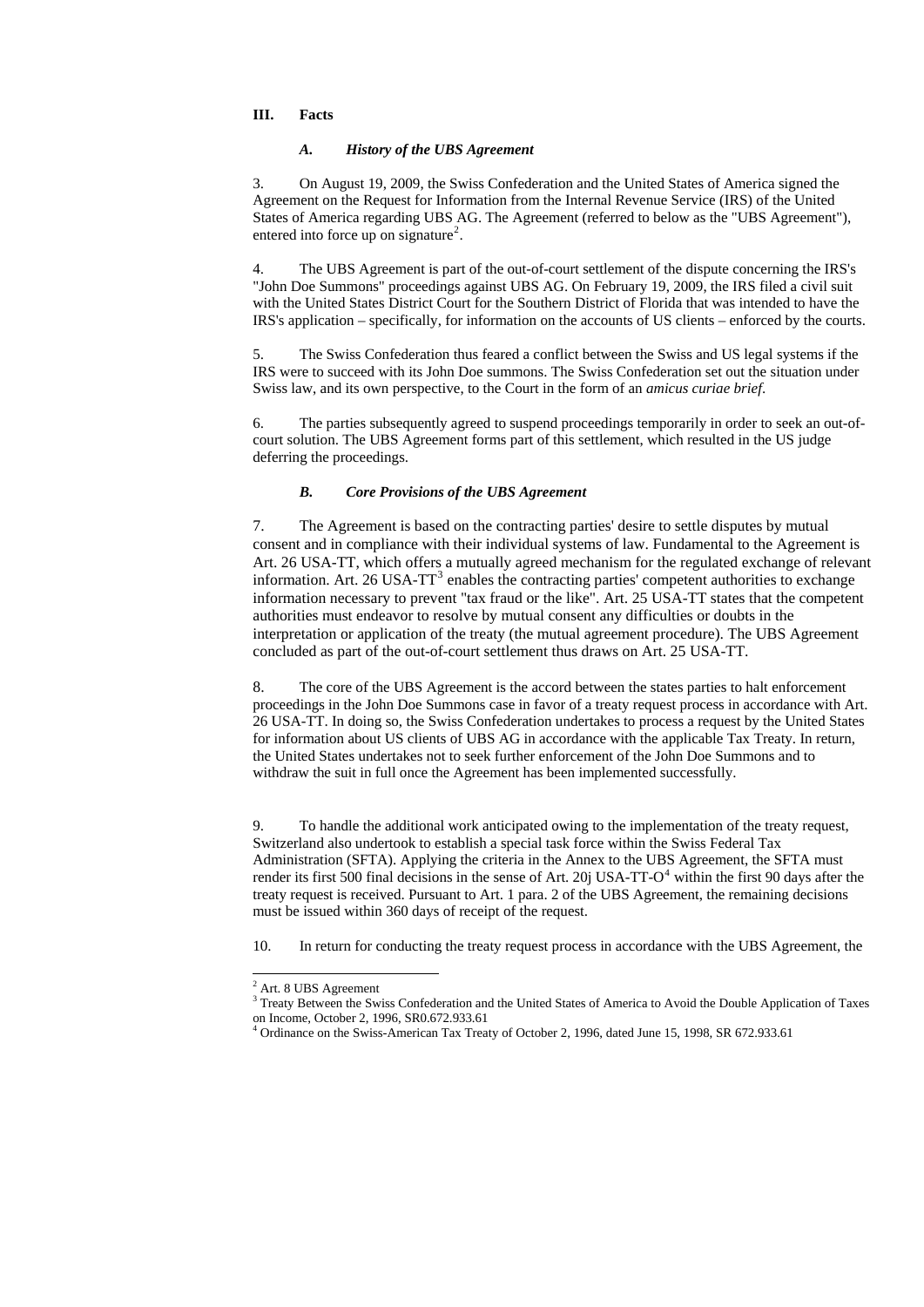United States undertakes in Art. 3 of the Agreement that, immediately the Agreement is signed, it and UBS AG will make a submission to the US court requesting that the enforcement action be dismissed. Formally, the action remains pending, but the USA will not seek any further court enforcement in the John Doe Summons proceedings while the UBS Agreement is in effect.

11. The USA further undertakes on December 31, 2009 to withdraw the action against those accountholders not covered by the treaty request, provided UBS AG has complied with its obligations as set out in Art. 4 of the UBS Agreement. Furthermore, on or after 1 January 2010 the United States will irrevocably withdraw the John Doe Summons with respect to the accounts covered by the treaty request, once the IRS has received information on 10,000 open or closed undisclosed UBS AG accounts. The results of both the treaty request process and the voluntary reporting program will be taken into consideration in this regard<sup>[5](#page-6-0)</sup>.

14. The contracting parties give the following reasons for waiving the requirement to name names: (i) the identified specific wrongful conduct by certain individual US taxpayers who maintained an undisclosed account (non-W9-account) at UBS AG Switzerland in their name or in the name of an nonoperating offshore company of which they were a beneficial owner; (ii) the specificity of the group of natural persons described in section 4 of the statement of facts in the Deferred Prosecution Agreement of February 18, 2009 (DPA), and (iii) consistency with the conditions set by the ruling of the Swiss Federal Administrative court on March 5, 2009<sup>[6](#page-6-1)</sup>.

12. Finally, the USA will withdraw the John Doe Summons irrevocably with respect to the accounts covered by the treaty request no later than 370 days from the signing of the UBS Agreement. Such withdrawal is conditional upon compliance by UBS AG with Art. 4 of the UBS Agreement, as well as with the provisions of Art. 5 of the UBS Agreement on monitoring and consultations, as the Agreement is being executed.

### *C. Annex to the UBS Agreement*

13. The criteria listed in the Annex are of key importance in conducting the treaty request process in accordance with the UBS Agreement. By way of introduction, in the first paragraph of the Annex the parties state that a request for the exchange of information generally requires the clear identification of the person(s) concerned. However, the parties agree that the names of UBS clients do not need to be mentioned in the context of the treaty request process under that UBS Agreement.

15. Under the terms of the Agreement, the general requirement to identify the persons subject to the request for information, as laid down in section 4 of the statement of facts in the DPA, is considered to be satisfied for the following persons:

16. *US-domiciled clients of UBS* who directly held and beneficially owned "undisclosed (non-W-9) custody accounts" and "banking deposit accounts" in excess of CHF 1 million (at any point in time from 2001 to 2008) with UBS and for which a reasonable suspicion of "tax fraud or the like" can be demonstrated (section 1.A of the Annex to the UBS Agreement).

17. *US-persons (irrespective of their domicile),* who beneficially owned "offshore company accounts" that were established or maintained in the period 2001 through 2008, and for which a reasonable suspicion of "tax fraud or the like" can be demonstrated (section 1.B of the Annex to the UBS Agreement).

18. The criteria for determining "tax fraud or the like" are defined as follows in section 2 of the Annex to the UBS Agreement:

<sup>5</sup> Details in footnote 2 to the UBS Agreement.

-

<span id="page-6-1"></span><span id="page-6-0"></span>6 Federal Administrative Court ruling, March 5, 2009, ASA 77 (2009), p. 837 ff.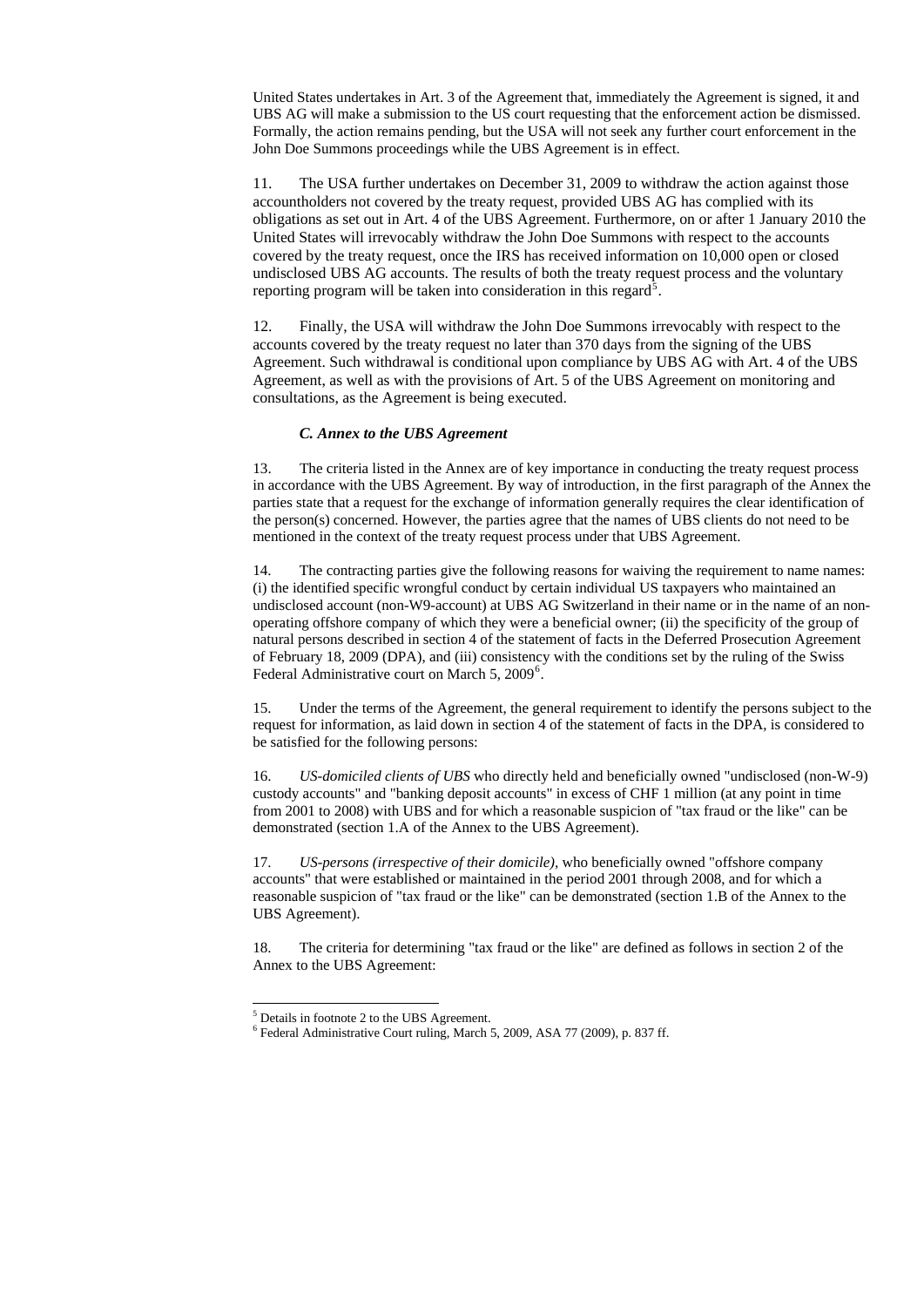19. For "undisclosed (non-W-9) custody accounts and "banking deposit accounts" (as described in section 1.A of the Annex), where there is a reasonable suspicion that the US-domiciled taxpayers engaged in the following:

20. Activities presumed to be fraudulent (as described in para.10, subpara.2, first sentence of the Protocol), including such activities that led to a concealment of assets and underreporting of income based on a "scheme of lies" or submission of incorrect and false documents. Where such conduct has been established, persons with accounts of less than CHF 1 million in assets (except those accounts holding assets of less than CHF 250,000) during the relevant period would also be included in the group of US persons subject to this request for information; or

21. Acts of continued and serious tax offense for which the Swiss Confederation may obtain information under its own laws and practices (as described in paragraph 10, subparagraph 2, third sentence of the Protocol) which, based on the legal interpretation of the contracting parties, includes cases where (i) the US-domiciled taxpayer has failed to provide a Form W-9 for a period of at least three years (including at least one year covered by the request) and (ii) the UBS account generated revenues of more than CHF 100,000 on average per annum for any three-year period that includes at least one year covered by the request. For the purpose of this analysis, revenues are defined as gross income (interest and dividends) and capital gains (which for the purpose of assessing the merits of this administrative information request are calculated as 50% of the gross sales proceeds generated by the accounts during the relevant period).

22. For "offshore company accounts" (as described in section 1.B of the Annex), where there is a reasonable suspicion that the US beneficial owners engaged in the following:

23. Activities presumed to be fraudulent (as described in paragraph 10, subparagraph 2, first sentence of the Protocol), including such activities that led to a concealment of assets and underreporting of income, based on a "scheme of lies" or submission of incorrect and false documents, other than US beneficial owners of offshore company accounts holding assets of less than CHF 250,000 during the relevant period; or

24. Acts of continued and serious tax offense for which the Swiss Confederation may obtain information under its own laws and practices (as described in paragraph 10, subparagraph 2, third sentence of the Protocol) which, based on the legal interpretation of the contracting parties, includes cases where the US person failed to prove that, despite being asked to do so by the SFTA, they had fulfilled their statutory tax reporting obligations in respect of their interests in such offshore company accounts (i.e. by providing consent to the SFTA to request copies of the taxpayer's FBAR returns from the IRS for the relevant years). In the absence of such confirmation, the Swiss Federal Tax Administration will exchange information where (i) the offshore company account has been in existence for an extended period (i.e. at least three years including one year covered by the request), and (ii) generated revenues of more than CHF 100,000 on average per annum for any three-year period that includes at least one year covered by the request. For the purpose of this analysis, revenues are defined as gross income (interest and dividends) and capital gains (which for the purpose of assessing the merits of this administrative information request are calculated as 50% of the gross sales proceeds generated by the accounts during the relevant period).

25. Footnotes 1 to 3 of the Annex to the UBS Agreement describe the term "scheme of lies" in greater detail.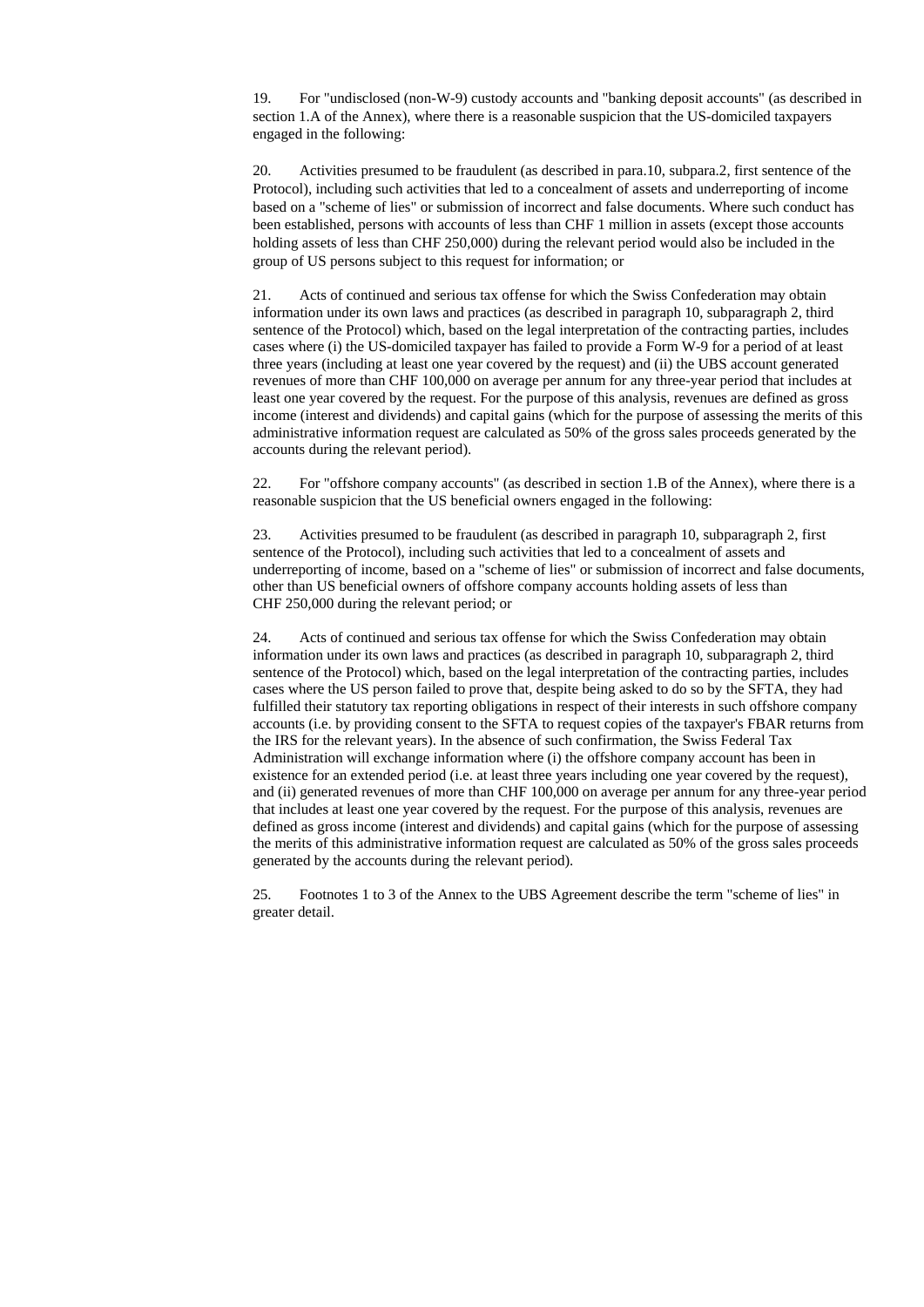26. According to footnote 1, for individuals who fulfill the criteria of section 1.A of the Annex to the UBS Agreement a "scheme of lies" may exist based on the bank's records, where these beneficial owners (i) used false documents; (ii) engaged in a fact pattern that has been set out in the "hypothetical case studies" in the appendix to the mutual agreement concerning Art. 26 of the Tax Treaty for example, by using related entities or persons as conduits or nominees to repatriate or otherwise transfer funds in the offshore accounts); or (iii) used calling cards to disguise the source of trading. These examples are not exhaustive. Depending on the applicable facts and circumstances, the SFTA may consider certain further activities to be "schemes of lies".

28. In Art. 2 of the UBS Agreement, the contracting parties undertake to sign the newly negotiated Protocol amending Art. 26 USA-TT, of June 18, 2009, by no later than September 30, 2009, and to use their best efforts, consistent with their respective constitutional processes, to ratify the new protocol without delay<sup>[7](#page-8-0)</sup>.

27. According to footnote 3, for individuals who fulfill the criteria of section 1.B of the Annex to the UBS Agreement a "scheme of lies" may exist if the bank's records show that the beneficial owners continued to direct and control, in full or in part, the management and disposition of the assets held in the offshore company account or otherwise disregarded the formalities or substance of the purported corporate ownership (i.e. the offshore company functioned as a nominee, sham entity or alter ego of the US beneficial owner) by: (i) making investment decisions contrary to the representations made in the account documentation or in respect of the tax forms submitted to the IRS and the bank; (ii) using calling cards / special mobile telephones to disguise the source of trading; (iii) using debit or credit cards to enable them deceptively to repatriate or otherwise transfer funds for the payment of personal expenses or for making routine payments of credit card invoices for personal expenses using assets in the offshore company account; (iv) conducting wire transfer activity or other payments from the offshore company's account to accounts in the United States or elsewhere that were held or controlled by the US beneficial owner or a related party, with a view to disguising the true source of the person originating such wire transfers; (v) using related entities or persons as conduits or nominees to repatriate or otherwise transfer funds to the offshore company's account; or (vi) obtaining "loans" to the US beneficial owner or a related party directly from, secured by, or paid by assets in the offshore company's account. These examples are not exhaustive. Depending on the applicable facts and circumstances, the SFTA may consider certain further activities to be "schemes of lies".

<span id="page-8-0"></span><sup>7</sup> The Protocol was signed by both contracting parties on September 23, 2009 and must now pass through the respective domestic ratification processes.

### *D. Further Provisions in the UBS Agreement*

-

29. Art. 4 of the UBS Agreement obliges UBS AG to support the Swiss authorities in conducting the treaty request process. In doing so, it must comply with the deadlines and conditions laid down in the Agreement. The Federal Office of Justice and the Swiss Financial Market Supervisory Authority (FINMA) are responsible for overseeing UBS AG's compliance with its obligations.

30. Art. 5 of the UBS Agreement governs proceedings between the contracting parties. For example, para. 1 states that the competent authorities from both states must meet on a quarterly basis to assess the progress of the treaty request process and the voluntary disclosure program. In para. 2, it is agreed that either party may request further consultations to resolve problems with the implementation, interpretation or execution of the Agreement.

31. In the event that one of the parties fails to satisfy the provisions of the UBS Agreement, Art. 5 also provides that the other contracting party may request immediate consultations in order to ensure that the agreement is fulfilled. If, after 370 from the signature of the UBS Agreement, the actual and anticipated results differ significantly from what might reasonably be expected from the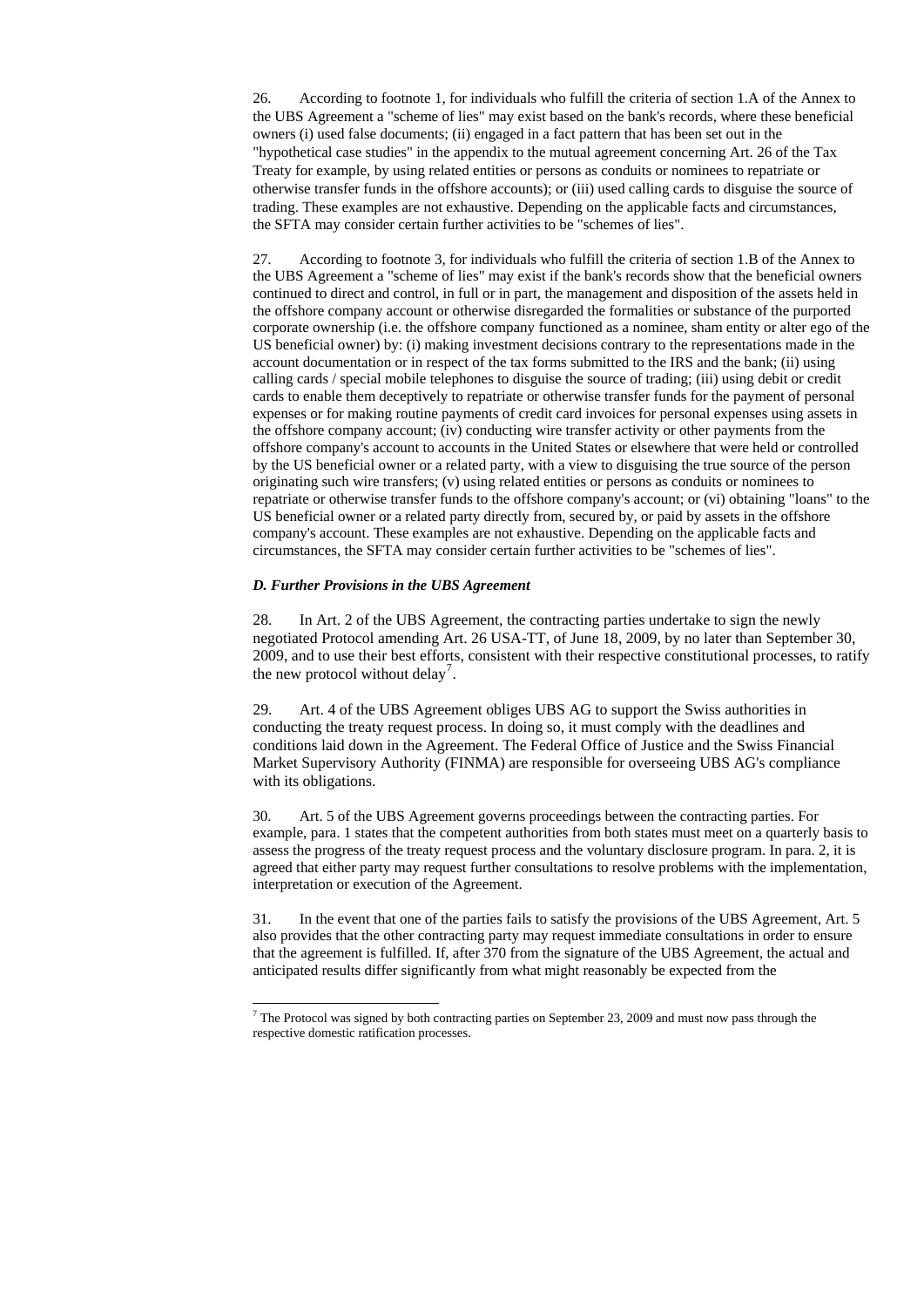implementation of the Agreement at that time, and if the matter cannot be resolved mutually either by consultations or by amendments to the Agreement, then either contracting party may take appropriate measures to restore the intended balance of rights and duties in the UBS Agreement. However, such measures may not extend beyond those necessary to preserve the legal position of the party in questions, neither may they impose any new financial or non-financial obligations on UBS AG.

32. The confidentiality clause in Art. 6 of the UBS Agreement is particularly important. Here, the states parties undertake not to publish or publicly discuss the Annex to the UBS Agreement for 90 days after the latter's signature, i.e. until November 17, 2009. Notwithstanding this clause, in its decisions under Art. 20j USA-TT-O, the SFTV may inform the accountholders concerned about the specific facts that form the final basis for its decision, in other words, the criteria laid down in the Annex to the UBS Agreement. Those concerned face criminal proceedings if they disclose such facts to any third party before the Annex is published. Once the 90-day period has expired, the contracting parties are free to publish the Annex in the usual way<sup>[8](#page-9-0)</sup>.

-

33. The purpose of this provision is to motivate as many US clients of UBS AG as possible to work with the IRS within the Voluntary Compliance Program and thus to make the desired information available to the authorities.

34. Pursuant to Art. 10 of the UBS Agreement, it is terminated with the written confirmation from both contracting parties that they have fulfilled their obligations under the Agreement.

<span id="page-9-0"></span><sup>&</sup>lt;sup>8</sup> The UBS Agreement and the Annex will be published in the Official Compilation of Swiss law (ASA), on November 17, 2009.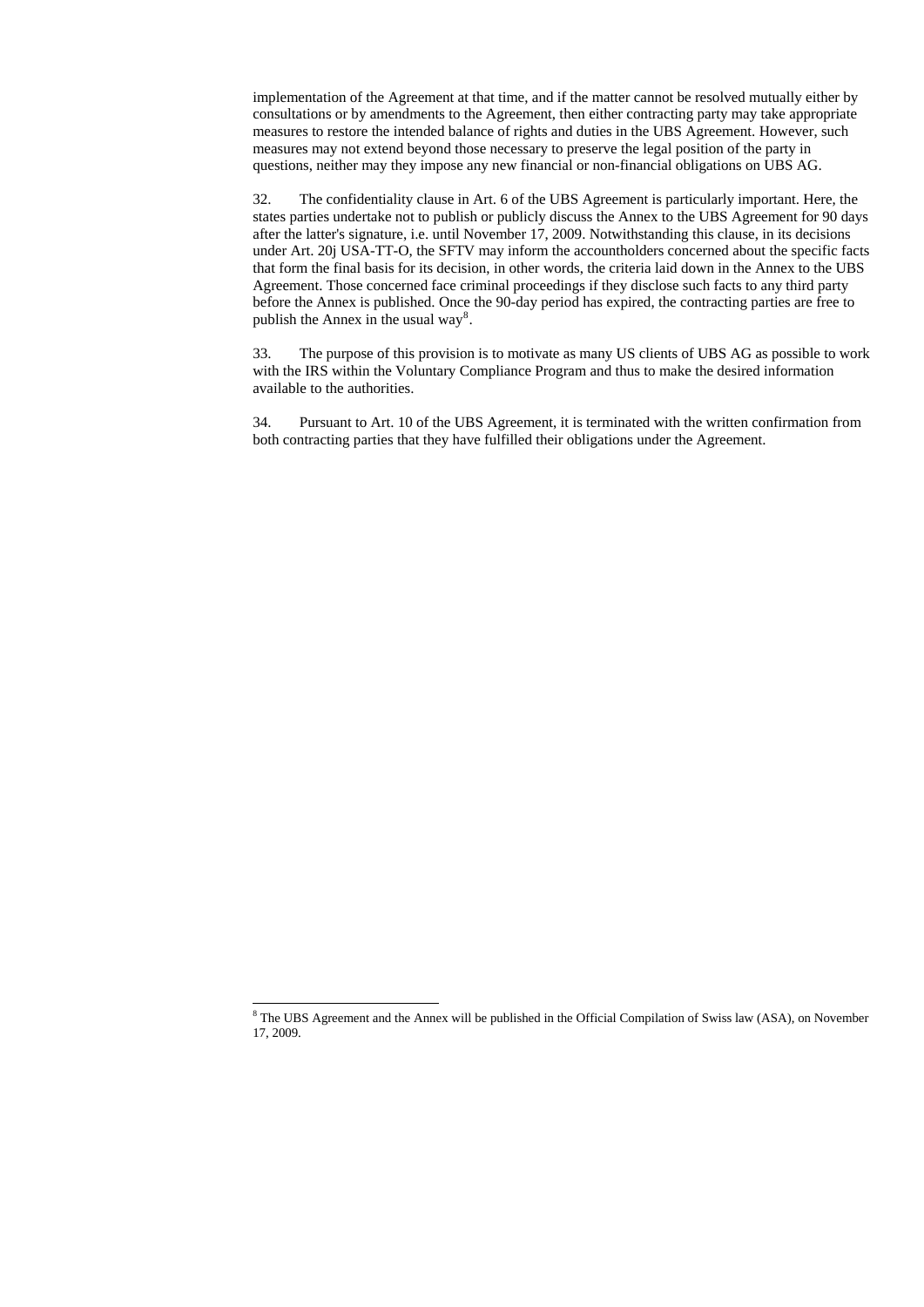# **IV. Legal Evaluation**

### *A. Binding Nature of UBS Agreement under International Law*

#### 1. LEGAL NATURE OF THE UBS AGREEMENT

35. The UBS Agreement was signed on behalf of Switzerland by the interim Chargé d'Affaires at the Swiss Embassy in Washington, and on behalf of the USA by the Deputy Commissioner (International) IPRs, and put into effect upon signature. This raises the question as to whether this was sufficient to ensure the validity of the Agreement under both international and domestic law.

36. A treaty is a legally binding agreement between two or more subjects of international law<sup>[9](#page-10-0)</sup>. Under customary law, the parties concerned must hold the corresponding power of attorney for the agreement to be validly established. However, the form that the agreement takes is unimportant  $10$ . The legally binding effect of agreements under international law rests first and foremost on the will of the parties concerned to make certain undertakings<sup>[11](#page-10-2)</sup>. Where the parties differ in this regard, commitments may arise owing to legitimate expectations, and thus owing to good faith<sup>[12](#page-10-3)</sup>. This applies in the same way to all contracts. The same rules are applied irrespective of whether the document in question is a treaty approved by parliament or an agreement that is put into effect by the government directly.

38. The definition of "treaty" under Art. 2 VCLT expresses customary international law<sup>[15](#page-10-6)</sup>. It applies in the present case in that the United States has signed the VCLT, but not ratified it. Provided they are recognized under customary law, the provisions of the VCLT are also applicable in the USA, and thus form the basis of an evaluation of the present contractual relationship. This is true specifically of the VCLT rules on concluding treaties (Art. 7 ff.), retroactive effect (Art. 28) and interpretation (Art. 31 ff.).

37. The provisions of the Vienna Convention on the Law of Treaties (referred to below as the VCLT) are stricter than the general rules of customary law. Switzerland acceded to this convention on May 7, 1990<sup>[13](#page-10-4)</sup>. Under Art. 2 para. 1 (a) VCLT, a "treaty" exists where there is an international agreement between two states that is in written form and governed by international law. Consequently, the scope of the VCLT is restricted to written treaties between states (Art. 1 VCLT). Neither the designation chosen by the contracting parties, nor the fact that such a treaty may consist of several instruments, is relevant to the legally binding establishment or the validity of a treaty (cf. Art. 2 para. 1 (a) VCLT). Registration under Art. 102 para. 1 of the UN Charter<sup>[14](#page-10-5)</sup> is not a requirement for validity either.

39. According to current practice, a treaty between two states exist where the states intend to enter into legally binding relations between themselves, and to comply and, where possible, to enforce the terms of these relations<sup>[16](#page-10-7)</sup>. The case at hand concerns a binding treaty as part of settlement negotiations. Whether or not legal proceedings are held in the USA depends upon compliance with this contract.

40. The object of the treaty must therefore be to govern an international legal relationship. In other

 $\overline{a}$ 

 $^{13}$  SR 0.111.  $^{14}$  SR 0.120. <sup>15</sup> Aust, p. 14; Villiger, Art. 2 margin note 23; generally cf. also Müller Wildhaber, p. 123 ff.

<span id="page-10-7"></span><span id="page-10-6"></span><span id="page-10-5"></span><span id="page-10-4"></span><span id="page-10-3"></span><span id="page-10-2"></span><span id="page-10-1"></span><span id="page-10-0"></span><sup>16</sup> Frontier Dispute Case (Burkina Faso / Mali), ICJ Reports 1986 573 f, with further references

 $9$  Further discussion of what follows, taking Swiss practice into account: Müller/Wildhaber, p. 107-152.

 $10$  Dixon, p. 54.

<sup>&</sup>lt;sup>11</sup> Seidl-Hoheveldern, p. 8.

 $12$  cf. also point 109 ff.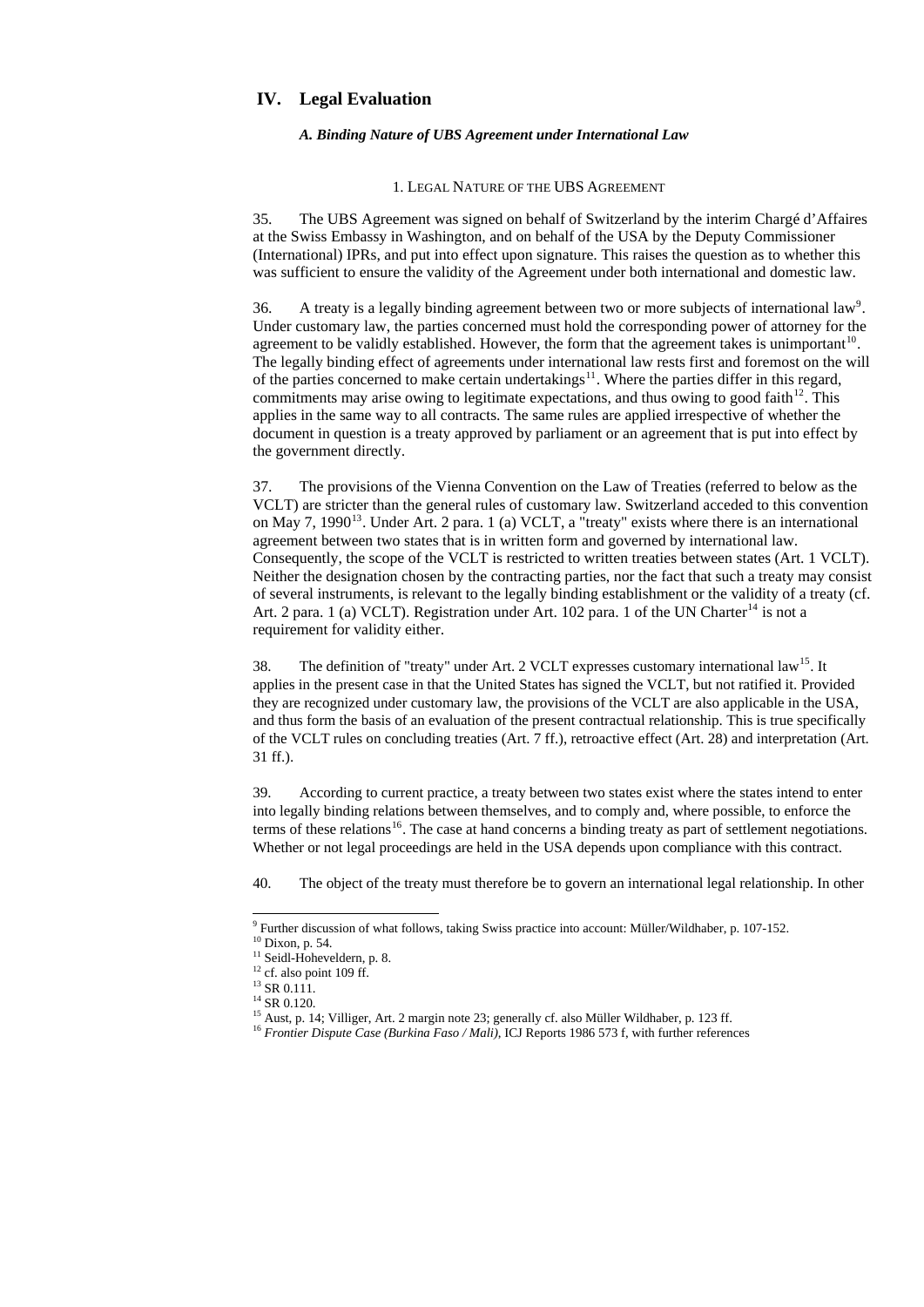words, it is subject to the rules of international law and not the domestic regulations of one of the contracting parties. This condition is evidently met in the present case. The provision of information is subject to neither US nor Swiss law. Instead, the treaty request process will be conducted in accordance with the criteria agreed in the treaty.

41. Pursuant to Art. 11 VCLT, a state's consent to being bound by a treaty may be expressed in the form of a signature, an exchange of instruments that constitute a treaty, ratification, acceptance, approval, accession or by other agreed means. Consequently, the signature of a treaty by representatives of the contracting parties constitutes the consent of those states to be bound by the treaty, where the treaty itself provides that signature shall have that effect (cf. Art. 12 para. 1a VCLT). In the present case, signature is deemed to express consent to being directly bound by the treaty<sup>[17](#page-11-0)</sup>.

42. Pursuant to its Art. 8, the UBS Agreement and any amendments thereto (Art. 9 UBS Agreement) enter into force upon signature. Furthermore, when the Agreement was signed on August 19, 2009 the parties made and signed declarations which, according to their wording, form an integral part of the UBS Agreement. In these declarations, both the Swiss Confederation and the United States of America emphasize once again their will to be bound by the provisions of the UBS Agreement.

46. Pursuant to Art. 7 para. 1 in conjunction with Art. 2 para. 1c VCLT, it must be assessed according to domestic law whether the officials who concluded the UBS Agreement held sufficient authorization to represent the Director of the Swiss Federal Tax Administration and the Secretary of the Treasury respectively<sup>[18](#page-11-1)</sup>.

43. For an treaty to be concluded validly, the representative of the state giving its consent to be bound by it must hold appropriate full powers, or if it appears from the practice of the states concerned or from any other circumstances that their intention was to consider that person as representing the state for such purposes and to dispense with full powers (cf. Art. 7 para. 1 VCLT). Certain individuals within a state, such as heads of state, heads of government and ministers for foreign affairs, or even heads of diplomatic missions, are regarded ex officio as representatives of the state in questions, and are not required to produce full powers (cf. Art. 7 para. 2 VCLT).

44. Under the terms of Art. 2 para. 1 c VCLT, "full powers" in the sense of the VCLT means a document emanating from the competent authority of a state that designates one or more persons to represent the state in negotiating or authenticating the text of a treaty, in expressing the consent of the state to be bound by a treaty, or accomplishing any other act with respect to a treaty.

45. It must be noted in the present case that the UBS Agreement is based on Art. 25 para. 3 USA-TT. This provision explicitly grants the competent authorities powers to conclude mutual agreements. Under international law, it therefore creates competence to enter into the treaty at executive and administrative levels.

47. Pursuant to Art. 7a para. 1 of the Federal Government and Administration Act (FGAA, *Regierungs- und Verwaltungsorganisationsgesetz*) the Federal Council's powers include authority independently to enter into agreements under international law if corresponding provision is made in a treaty approved by the Federal Assembly.

48. The USA-TT is a treaty approved by Parliament. Art. 25 para. 3 USA-TT, on which the UBS Agreement is based, grants the competent authorities the authorization to conclude mutual agreements. The competent authority in Switzerland is the SFTA.

<span id="page-11-1"></span><span id="page-11-0"></span><sup>17</sup> cf. Villiger, Art. 12 margin note 6  $18$  Dixon, p. 62.

-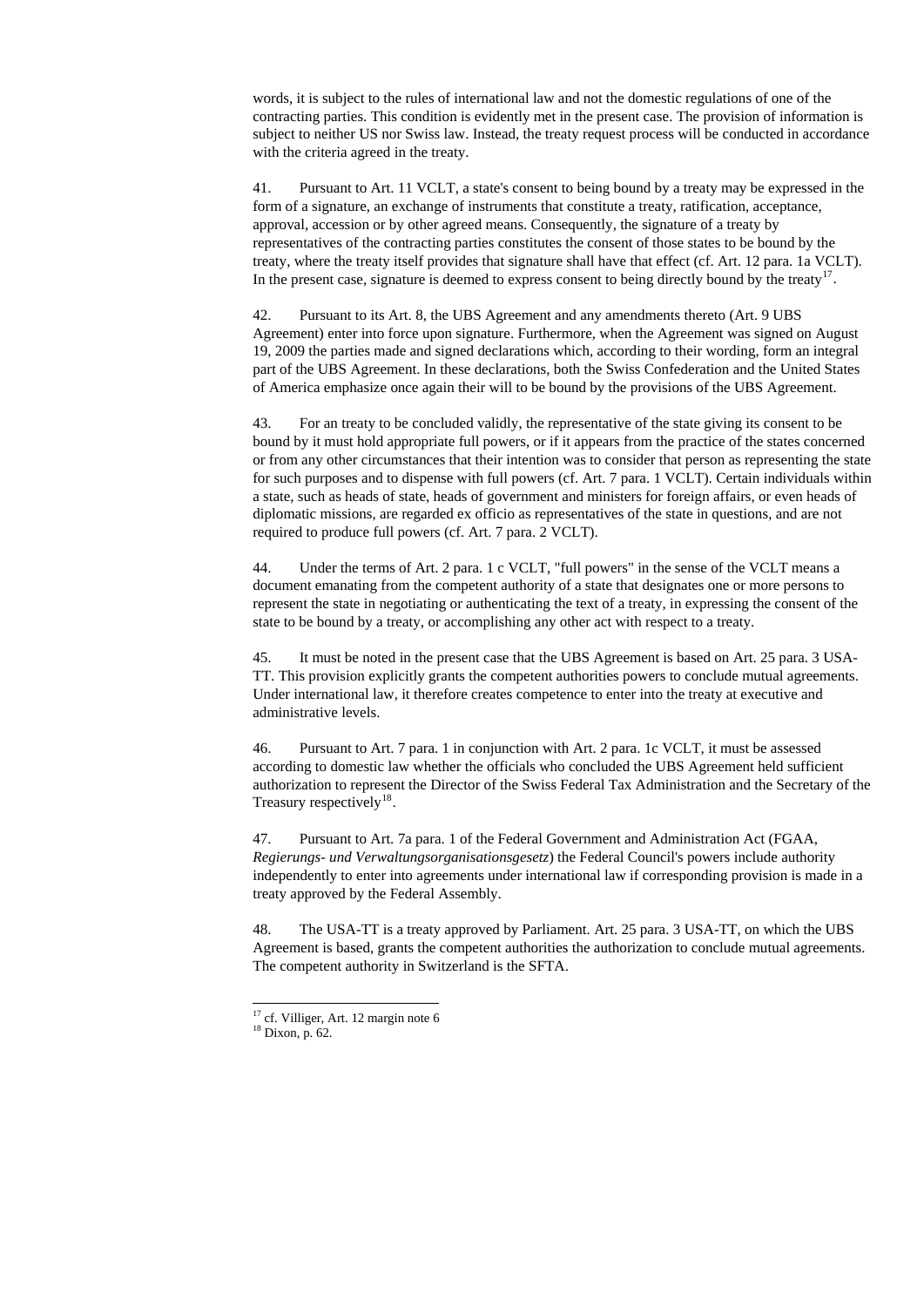49. The "pull" principle is rooted in general administrative law and derives from the hierarchical structure of the federal administration<sup>[19](#page-12-0)</sup>. The pull principle, also known as independent intervention, was implemented in law in the form of the FGAA, which states that the higher levels of the administration and the Federal Council may at any time step in and take over decisions for which an subordinate unit is responsible (Art. 41 para. 4 and Art. 38 FGAA).

50. Considering the statements made above, the Federal Council thus has the authority to take a mutual agreement process that essentially falls within the competence of an lower level of government, specifically the SFTA, upon itself, and to handle the matter itself.

53. The Federal Supreme Court also frequently requires the "manifest violation" condition to be met for a treaty to be declared invalid<sup>[20](#page-12-1)</sup>. The same is true of international law practice, under which treaties are only very rarely declared invalid owing to an absence of authority to conclude that treaty<sup>[21](#page-12-2)</sup>.

51. Conversely, the Federal Council also has the competence under Art. 48a FGAA, to grant the authority to conclude treaties to lower levels of government. The Federal Council exercised this authority in the context of the UBS Agreement, in that it delegated the competence to sign the Agreement to a representative of the Swiss Embassy in Washington and applied its existing authority under the USA-TT.

52. Even if any doubts were to exist with regard to this delegation of authority, they would not impair the legality of the signature. Pursuant to Art. 46 para. 1 VCLT, a state may not invoke the fact that its consent to be bound by a treaty violated an internal law on competence and is therefore invalid. Such an invocation may be made only if the violation was manifest to the contracting partner in good faith, and concerned a rule of internal law that is of fundamental importance.

treaty was given in violation of one of the provisions of its domestic laws on the delegation of powers and is thus invalid, unless the violation was evident and concerned a domestic legal regulation of fundamental importance".  $21$  Dixon, p. 63.

<span id="page-12-3"></span><span id="page-12-2"></span><span id="page-12-1"></span><span id="page-12-0"></span> $22$  Art. 25 para. 3 f USA-TT.

 $\overline{a}$ 

54. The Agreement was signed on behalf of the Swiss Confederation by a representative of the Embassy (Switzerland's interim Chargé d'Affaires). Furthermore, the concluding provisions of the Agreement contain the following passage: "IN WITNESS THEREOF, the undersigned, duly authorized thereto by their respective governments, have signed this Agreement" (emphasis added by the authors). As such, the parties gave mutual contractual assurances of full powers on the part of their representatives.

55. The Swiss Confederation therefore expressed its consent to be bound by the treaty by signing the latter. The counterparty may thus assume without reservation and in good faith that the Swiss Confederation is committed to that treaty.

### 2. THE UBS AGREEMENT AS A MUTUAL AGREEMENT UNDER ART. 25 USA-TT

56. The UBS Agreement is based on Art. 25 USA-TT. This provision states that the competent authorities in the states parties must make every effort to eliminate by mutual consent any and all doubts or difficulties in the interpretation or application of the double taxation treaty. In particular, the competent authorities in the states parties may consult each other, in order to achieve agreement about their common interpretation of an expression<sup>[22](#page-12-3)</sup>. Art. 3 para. 1 f USA-TT determines the "competent authority" as (i) in Switzerland, the Director of the Swiss Federal Tax Administration and (ii) in the United States of America, the Secretary of the Treasury or his representative.

57. Some of the academic literature in Switzerland puts forward the opinion that mutual

<sup>19</sup> Tschannen/Zimmerli/Müller, p. 46

<sup>&</sup>lt;sup>20</sup> Federal Supreme Court Ruling 120 Ib 360 E. 2c: "Thereafter, a state cannot plead that its consent to be bound by a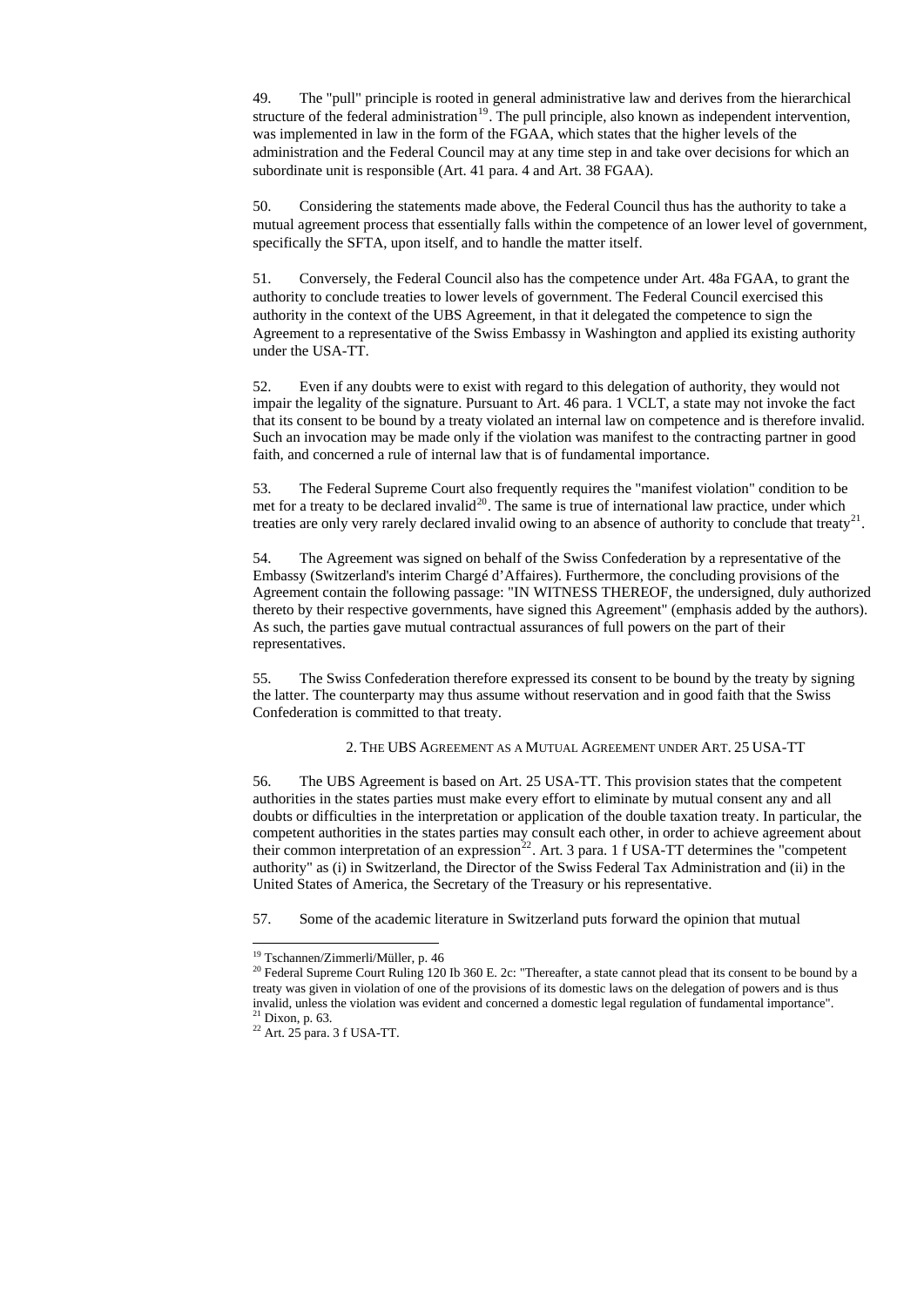agreements should not lead to amendments to or completions of existing material provisions in a way that would result in new rights or obligations for the states parties<sup>[23](#page-13-0)</sup>. It must be noted, however, that some of these academic opinions mix issues of binding nature under international law with those of domestic applicability. These two levels must be treated separately. Once the binding nature under international law of mutual agreements which amend or complete other agreements has been established, we must ask the next question: is the amendment also binding on domestic courts<sup>[24](#page-13-1)</sup>? The remarks that follow therefore begin by looking more closely at the nature of the mutual agreement procedure from the international law perspective.

58. Mutual agreements are an extremely flexible instrument for dealing in an agreeable and straightforward way with difficulties that may arise within the scope of a double taxation treaty, without states having to renegotiate an agreement and go through the ratification process again, with the attendant delays<sup>[25](#page-13-2)</sup>.

59. According to the commentary to the standard OECD Convention, which is of central importance to the interpretation of the double taxation treaty according to the precedent of the Federal Supreme Court<sup>[26](#page-13-3)</sup>, as part of the mutual agreement procedure the competent authorities may *subsequently complete or clarify expressions that are defined incompletely or ambiguously in the Agreement, in order to prevent any difficulties[27](#page-13-4).*The OECD Commentary states that, in the context of mutual agreements to resolve a specific case, the contracting parties are authorized not only to interpret the agreement, but also to add to it and to close any loopholes.

<span id="page-13-10"></span><span id="page-13-9"></span><span id="page-13-8"></span><span id="page-13-7"></span><span id="page-13-6"></span><span id="page-13-5"></span><span id="page-13-4"></span><span id="page-13-3"></span><span id="page-13-2"></span><span id="page-13-1"></span><span id="page-13-0"></span> $32$  Lehner, in: Vogel/Lehner, DBA, Art. 25 margin note  $154 -$ in this regard please refer also to Studer, p. 190, 198,200, where reference is made among other things that mutual agreements are also used in practice to close "false gaps". 33 Reich, p. 104

60. The literature therefore classifies the mutual agreement procedure as a political dispute resolution instrument that, rather than presenting a solution under strict legal criteria, seeks instead to consider all of the circumstances involved and facilitate an equitable, unforced agreement between subjects of international law<sup>[28](#page-13-5)</sup>. The states parties endeavor to loosen up the legal rigidity of treaties by introducing a more flexible element, which is often better able to meet casuistic needs as they change over time<sup>[29](#page-13-6)</sup>. In our view, this ultimately also expresses the idea of equity, which should allow case-by-case solutions even under international law for other groups of cases  $30$ . From this perspective, then, the mutual agreement clause in Art. 25 USA-TT contains authorization to institute new rules and to amend old ones under international  $law<sup>31</sup>$  $law<sup>31</sup>$  $law<sup>31</sup>$ . Academic literature thus also regards the interpretation agreement as a treaty which completes the double taxation treaty. It centers on an authentic interpretation of the  $TT$  and, where necessary, on its amendment<sup>[32](#page-13-9)</sup>. If a mutual agreement serves the execution and interpretation of an existing treaty, it is deemed to be a non-self-standing agreement. However, if it results in a change to existing agreements or to the establishment of new regulations under international law, it constitutes a self-standing mutual agreement<sup>[33](#page-13-10)</sup> that completes the existing tax treaty. As such, it is clear that, when entering into mutual agreements, Art. 25 USA-TT does not impose any content restrictions on the two states

 $\overline{a}$ 

 $31$  cf. Koch, p. 42; Reich, p.104.

<sup>&</sup>lt;sup>23</sup> For example, see Boss, 602; Ludwig, p. 75; Lüthi, p. 398 f; Lüthi 1993 p. 435

 $24$  Just as Kerath, p. 258

<sup>&</sup>lt;sup>25</sup> cf. also Lüthi, p. 389; Studer, p. 192.

<sup>&</sup>lt;sup>26</sup> Federal Supreme Court of 6 May 2008, 2C.276/2007, E 3.4; Locher, p. 130 f; Matteotti 2003, p. 261

<sup>&</sup>lt;sup>27</sup> OECD Commentary, section 34 on Art. 25 para. 3

<sup>&</sup>lt;sup>28</sup> Pertinent: Reich, p. 40

 $29$  Explicitly: Reich, p. 40 with further references

<sup>30</sup> On the current position of equity in international law, please refer to Christopher R. Ross, *Equity and International Law, A Legal Realist Approach to International Decision-making*, New York 1993; Kolb, p.105 ff; V.D. Degan, *L'equité et le droit international*, The Hague 1970; Charles de Visscher, *De l'equité dan le règlement arbitral ou judiciaire des litiges en droit international public*, Paris 1972; Judge Weeramantry, *Separate Opinion, Case Concerning Maritime Delimitation in the Area between Greenland and Jan Mayen (Denmark v. Norway)*, ICJ Rep. 1993 p. 211-279; Müller/Wildhaber, p. 60-69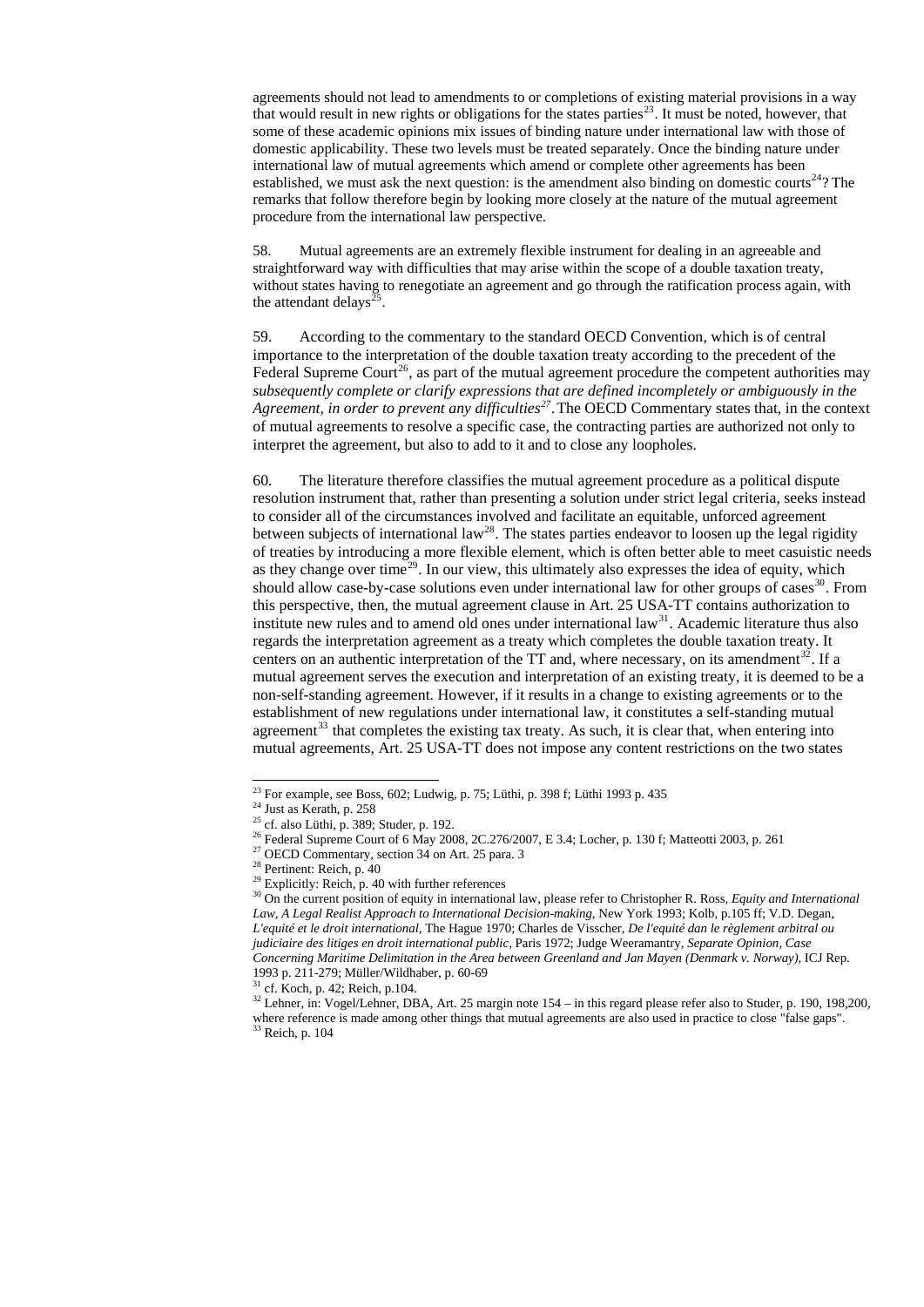parties, provided the object of the regulation falls within the specific scope of the tax treaty, and it concerns the application or interpretation of *incompletely or ambiguously defined provisions in the treaty*.

62. The clause concerning the number of decisions that the SFTA must render within specific periods, the contractual waiver of naming the individuals concerned, and the contracting parties' agreement that Deferred Prosecution Agreement fulfills the "reasonable suspicion" condition for a treaty request process and presents the grounds sufficiently, constitute additions to the existing Tax Treaty and to the agreements on the evaluation of facts – and thus to the application of the agreement – in the treatment of the UBS case. Meanwhile, the criteria listed in the Annex serve contractually to clarify the precise meaning of "tax fraud or the like" in the handling of this specific UBS case in the here and now. The rules laid down in the UBS Agreement therefore comply with Art. 25 USA-TT, even if under Art. 26 USA-TT they are regarded as completing certain aspects of the treaty request process for handling the UBS affair, and also seek to amend the states parties' original understanding of the rather vague "and the like". In consideration of the opinion given in the OECD Commentary, the UBS Agreement remains binding under international law for as long as the competent authorities do not amend or terminate it  $34$ .

61. The UBS Agreement constitutes a mixed accord that contains provisions that both complete and interpret the treaty. Switzerland undertakes to conduct the process (i.e. handle the cases falling within the treaty request) within certain periods. Here, the criteria given in the Annex for the identification of those US-domiciled UBS clients affected by the information exchange, as well as the Annex provisions that determine what constitutes "tax fraud or the like" in the context of this specific request for information, form the legal foundations for the SFTA's rulings under Art. 20j USA-TT-O.

<span id="page-14-0"></span>34 OECD Commentary, margin note 36 on Art. 25.

 $\overline{a}$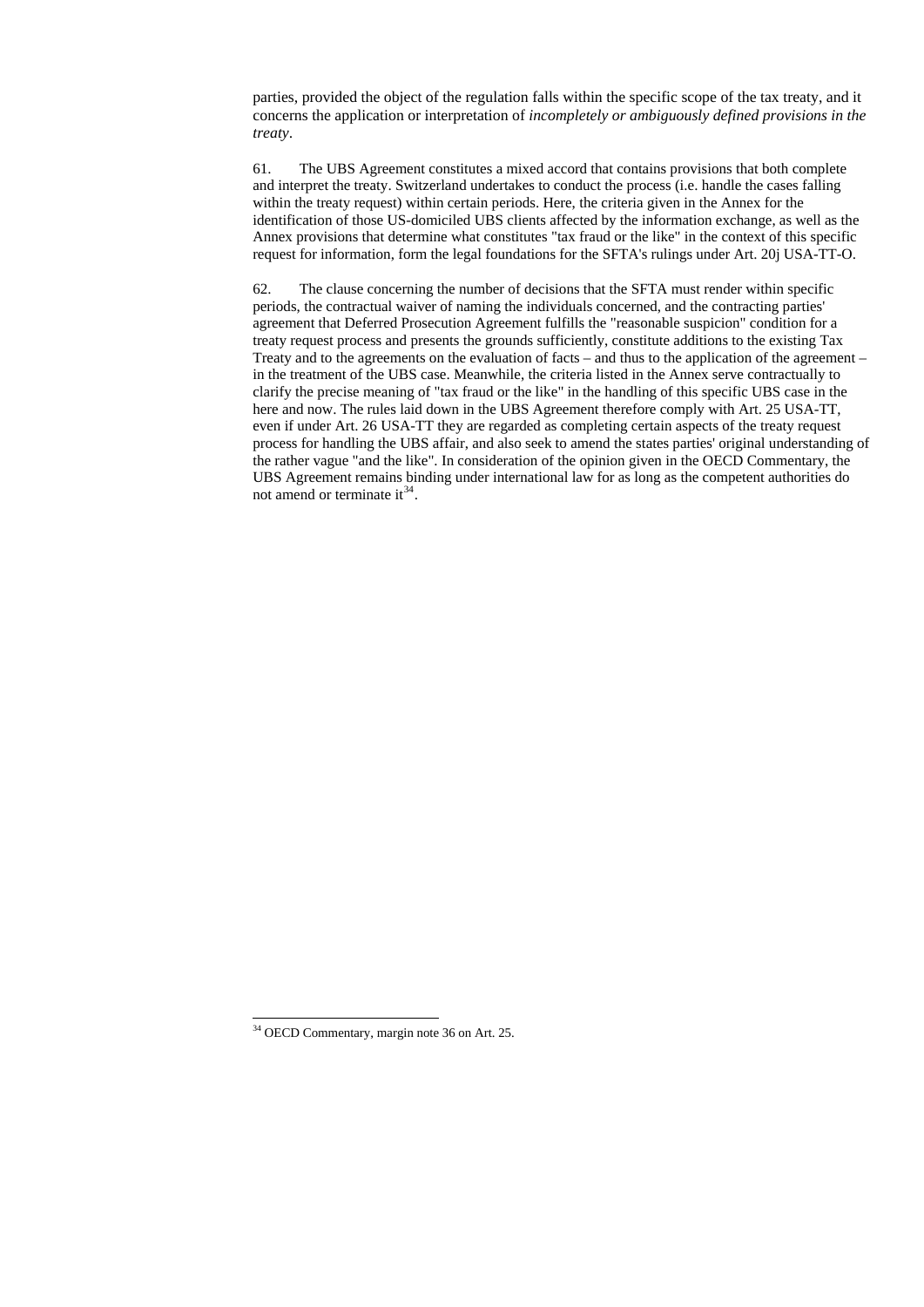#### 3. RELATIONSHIP BETWEEN THE UBS AGREEMENT AND THE USA-TT AND ITS PROTOCOL

63. In the opinion put forward here, the UBS Agreement therefore constitutes a treaty under international law that contains elements that not only create contractual obligations, but also interpret other contractual provisions. We must thus address the question of the relationship between the UBS Agreement and the USA-TT and its Protocol, as well as the extent to which clashes between the two instruments are to be resolved.

64. Under international law, the two agreements are at the same level. With the exception of the UN Charter, there is no hierarchy among treaties under international law<sup>[35](#page-15-0)</sup>. Art. 30 VCLT governs the mutual relationship as follows:

66. As the UBS Agreement, in comparison with the USA-TT, represents not only a *lex posterior*, but also a *lex specialis*, which takes precedence over *legi generali*, it need not be decided here whether one or the other of these principles takes precedence  $37$ .

65. Pursuant to Art. 30 para. 3 VCLT, the *lex posterior derogat legi priori* rule applies if the parties to an earlier treaty (the USA-TT in the present case) conclude a new treaty without suspending or terminating the earlier treaty. In this case, the earlier treaty applies only to the extent that its provisions are compatible with the later treaty<sup>[36](#page-15-1)</sup>. Conversely, if a treaty specifies that it is subordinate to, or that it is not to be considered as incompatible with, an earlier or later treaty, then under Art. 30 para.2 VCLT, the provisions of that other treaty prevail.

67. Whether the UBS Agreement is subject to the USA-TT and its protocol in the sense of Art. 30 para. 2 VCLT (meaning that the TT and its protocol take precedence), or whether the different agreements are of equal status (which would mean that the principles of *lex posterior* and *lex specialis*  apply*),* must be established by an interpretation of the relevant provisions.

-<sup>35</sup> Seidl-Hoheveldern, p. 7. 36 cf. Villiger, Art. 30 margin note 13

<span id="page-15-2"></span><span id="page-15-1"></span><span id="page-15-0"></span> $37$  On the academic debate in this regard, please refer to Vranes, p. 392

68. The UBS Agreement contains no explicit provision concerning its relationship with the USA-TT. The declaration made by the states parties in the preamble, that they have a mutual respect for each other's rule of law and that the UBS Agreement is based on Arts. 25 and 26 USA-TT cannot, in isolation, be construed to mean that the UBS Agreement is subordinate, because it is recognized from the international legal perspective that a mutual agreement may include provisions that complete or amend a treaty in order to resolve an existing conflict between states.

69. With regard to the treaty amendment function, the Agreement constitutes a self-standing treaty, which exists alongside the existing USA-TT and serves to regulate a specific case. As a result, the *lex posterior* rule under Art. 30 para. 3 VCLT applies. Consequently, the UBS Agreement essentially takes precedence over the USA-TT in the specific case of the UBS treaty request process. The UBS Agreement is therefore authoritative under international law and, in conjunction with the USA-TT, forms the basis of the treaty request process in the UBS affair to the extent that the two instruments are compatible. In the present case, the USA-TT and its Protocol, or other mutual agreements, must be interpreted and applied in the light of the UBS Agreement, and may be applied in the UBS treaty request process only if the UBS Agreement does not contain any provisions to the contrary.

70. The argument that information exchange *per se* is not possible beyond the scope of the Art. 26 USA-TT that the contracting parties originally agreed cannot be used either to support the subordinate nature of the UBS Agreement. The academic literature has, based on the wording and the purpose of the treaty request clause, good reason to take the position that information exchange should be possible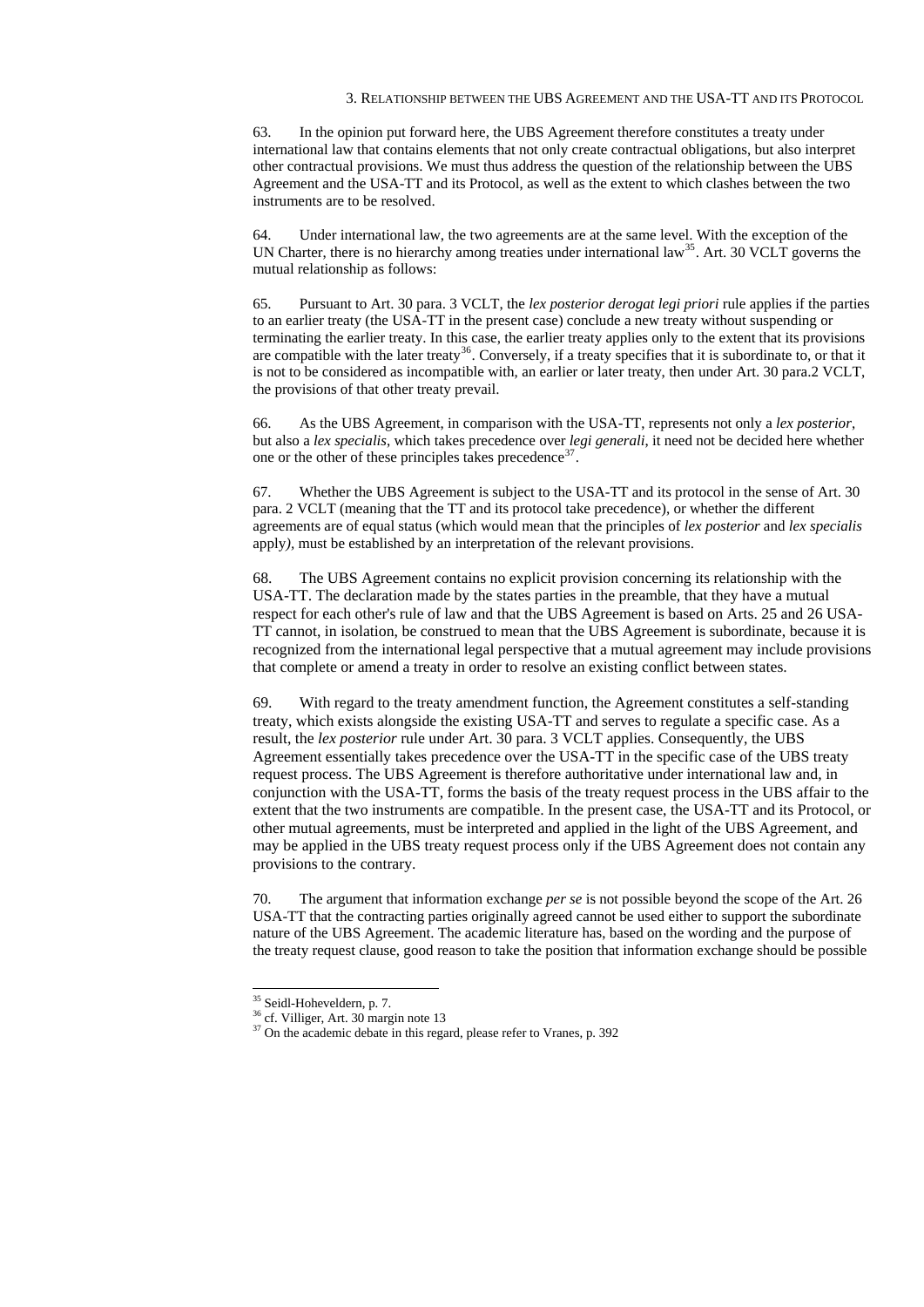beyond Art. 26 para. 1 of the OECD's model agreement if a sufficient legal foundation exists  $38$ . As a result, foreign tax authorities may obtain information via either the official assistance or judicial assistance channels, providing the corresponding conditions are met $^{39}$  $^{39}$  $^{39}$ . The same must also apply where treaties contain additional foundations. The conclusion of the UBS Agreement under Art. 25 and 26 USA-TT gives the United States and Switzerland a further instrument under international law, on the basis of which information may be exchanged in handling the UBS case.

71. This finding is consistent with the principles of interpretation laid down in the VCLT. Pursuant to Art. 31 para. 1 VCLT, a treaty must be interpreted in good faith in compliance with the meaning ordinarily attached to its provisions in the given context and in the light of its object and purpose. Art. 31 para. 3 a VCTL states that, beyond this context, any subsequent accord between the contracting parties concerning the interpretation of the treaty or the application of its provisions must be considered in the same way. Consequently, according to Art. 31 para. 4 VCLT a special meaning must be attached to a specific expression if the parties so intended.

73. Based on the precept that the contracting parties alone hold power over a treaty that has been duly concluded, a subsequent agreement on an authentic interpretation must not only fall within the ordinary meaning as per Art. 31 para. 1 VCLT, but may also attach a different, special meaning in the sense of Art. 31 para. 4 VCLT to an expression in the agreement, this meaning differing from the earlier understanding. This helps the person or authority applying the law, because it corresponds to the expectations of the contracting parties $41$ .

72. To the extent that the UBS Agreement applies a number of criteria to give a more precise definition of the vague expression "tax fraud or the like" in Art. 26 para. 1 USA-TT for the purposes of the UBS treaty request process, it takes on the nature of a "subsequent agreement on the interpretation of the treaty or the application of its provisions", and thus represents an authentic interpretation by the contracting parties in connection with this specific UBS case. According to the OECD Commentary<sup>[40](#page-16-2)</sup>, a subsequent agreement on interpretation or application is permitted and may be sought by the states parties, especially if the parties originally took a conscious decision to formulate a clause in the treaty in open terms. This was the case with the phrase "tax fraud or the like", in order to prevent the failure of treaty negotiations. Owing to changing circumstances, this creates a need at a later date for a certain mutual interpretation of the originally unclear or open clause.

74. In summary, it should be stated that, from the perspectives of international law, *lex posterior* and *lex specialis*, the UBS Agreement is to be given precedence over the USA-TT and the related Protocol. The Tax Treaty and the Protocol are applicable to the UBS treaty request process only to the extent that they are compatible with the UBS Agreement. Insofar as the UBS Agreement contains an authentic interpretation of a vague TT provision it must be observed, irrespective of whether it merely confirms an earlier interpretation, or changes it.

### 4. RETROACTIVE EFFECT OF THE UBS AGREEMENT

75. The UBS Agreement has the potential to worsen retroactively the legal position of the UBS clients who are domiciled in the USA or are US citizens, whether by lowering the requirements for the treaty request process under procedural law, or by expanding the material scope of the Tax Treaty. We must examine whether the UBS Agreement being linked retroactively to past tax periods complies with provisions under international law.

76. Pursuant to Art. 28 VCLT, treaty provisions under international law are not binding on a contracting party in respect of any act or fact that occurred before the treaty entered into force. This principle, which is recognized as a general principal of law and thus also under customary international

39 See also Honegger/Kolb, p. 793.

 $\overline{a}$ 

40 OECD Commentary, margin note 34 to Art. 25 para. 3

<span id="page-16-3"></span><span id="page-16-2"></span><span id="page-16-1"></span><span id="page-16-0"></span><sup>41</sup> Van DAmme, p. 347; Villiger, Art. 31 margin note 16: Vogel in Vogel/Lehner, DBA, introduction margin note 135.

**K**

<sup>38</sup> Engelschalk in: Vogel/Lehner, DBA, Art. 26 margin note 26.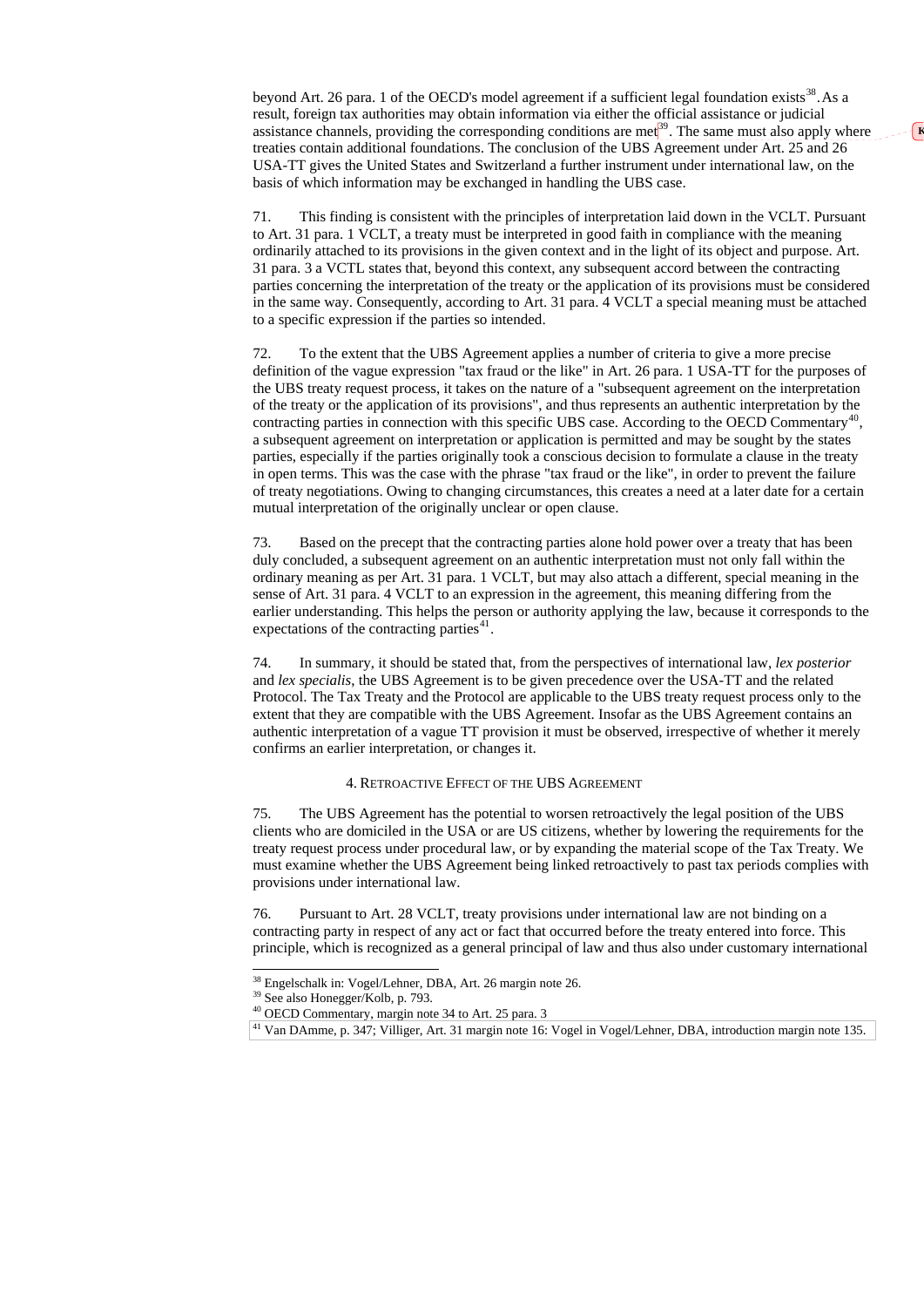law<sup>[42](#page-17-0)</sup>, is negated if it is clear from the treaty or from the circumstances that the intention is otherwise. Specifically, this is the case if the object of the treaty relates solely to pre-existing facts and  $\arctan 43$  $\arctan 43$ .

77. It is not entirely certain from the wording of Art. 28 VCLT whether the UBS Agreement has any kind of retroactive effect that is relevant under international law. It might be argued that the UBS Agreement has a retroactive effect because it creates a new legal basis for a current treaty request process, even though official assistance is to be granted only in cases that occurred in the period between 2001 and 2008. Conversely, however, it may also be argued that there is no real retroactive effect, because the Agreement does not apply to treaty request processes that are already pending, and that the general public must expect changes to legal foundations at any time, with these changes also relating to facts in the past.

78. With regard to the temporal scope set out in Art. 26 OECD-MA, the OECD Commentary takes the position that, even without any specific retroactive effect clause, double taxation law does not stand in the way of an official assistance clause being applied to the exchange of information that existed before the Agreement came into effect, provided the official assistance is provided in respect of this information in accordance with the Agreement, and the provisions of the article have become applicable<sup>[44](#page-17-2)</sup>. According to the OECD Commentary, the retroactive linking of official assistance to past tax periods therefore does not constitute an unlawful retroactive effect. This point of view has also been taken by the Federal Supreme Court on a number of occasions that concerned the USA- $TT^{45}$  $TT^{45}$  $TT^{45}$ . Whether the broad perspective of the OECD and the Federal Supreme Court is reconcilable with Art. 28 VCLT need not be determined here, since it is the will of the contracting parties that the UBS Agreement should have a retroactive effect.

<sup>44</sup> OECD Commentary, margin note 10.3 on Art. 26

79. It is clear from the Agreement that the parties are not referring to facts in the future, but rather wish to conduct a treaty request process on the basis of the UBS Agreement in respect of facts that occurred in the past. Indeed, the Agreement was created specifically to govern those facts. Even if a retroactive effect is assumed, this is the clear intention of the parties and ensues from the purpose of the Agreement. The criterion laid down in Art. 28 VCLT, which states that the intention of the parties to circumvent the ban on retroactive effect must be evident from the Agreement or by other means. No unlawful retroactive effect thus exists under international law.

<span id="page-17-3"></span><span id="page-17-2"></span><span id="page-17-1"></span><span id="page-17-0"></span><sup>45</sup> Federal Supreme Court on February 6, 2002, 2A.250/2001 E.3 = Pra 2002, no. 52 p. 283 = StR 57/2002, p. 410; Federal Supreme Court on March 12, 2002, 2A. 416/2001, E.2.2.; Federal Supreme Court on April 12, 2002, RDAF 2002 II, 303, E.2a; Federal Supreme Court on December 22, 2003, 2A.233/2003, E.1.

80. One of the particular features of the UBS Agreement is that, under its Art. 6, publication of the Annex was deferred, to November 17, 2009. The objective was to create an incentive for US-domiciled UBS clients to participate in the IRS Voluntary Compliance Program. This raises the issue as to whether this is ultimately associated with an unlawful retroactive effect. It might be argued that the criteria in the Annex were known to the authorities alone, but not the individuals concerned, for 90 days, thereby limiting the latter's rights of defense. The authorities would thus have been able to prepare decisions, without private individuals having the same resources to conduct their own enquiries during this period. However, a key point here is that this effect had been contractually agreed, and would therefore not be a retroactive effect in breach of Art. 28 VCLT. Consequently, the criteria were in the public domain when the decisions were published, and could be used in full during the 30-day appeal period. Furthermore, pursuant to Art. 6 of the UBS Agreement, the SFTA will inform those concerned about the content of the Annex even before the 90-day period expires, so that these individuals may begin examining the relevant documentation before the Annex is published in the Official Gazette. In this sense, the UBS Agreement does not apply the Annex criteria with retroactive effect to matters that have already been decided. From the international law perspective, this does not constitute an after-the-fact legal situation that cannot be remedied in appeal proceedings.

-

<sup>&</sup>lt;sup>43</sup> Australian High Court, Case *Victrawl Pty Ltd v Telstra Corporation Ltd et. al.* (1995), para. 30, as well as the *Ambatielos* case, ICJ Reports (1952) 40

<sup>42</sup> Villiger, Art. 28 margin note 13.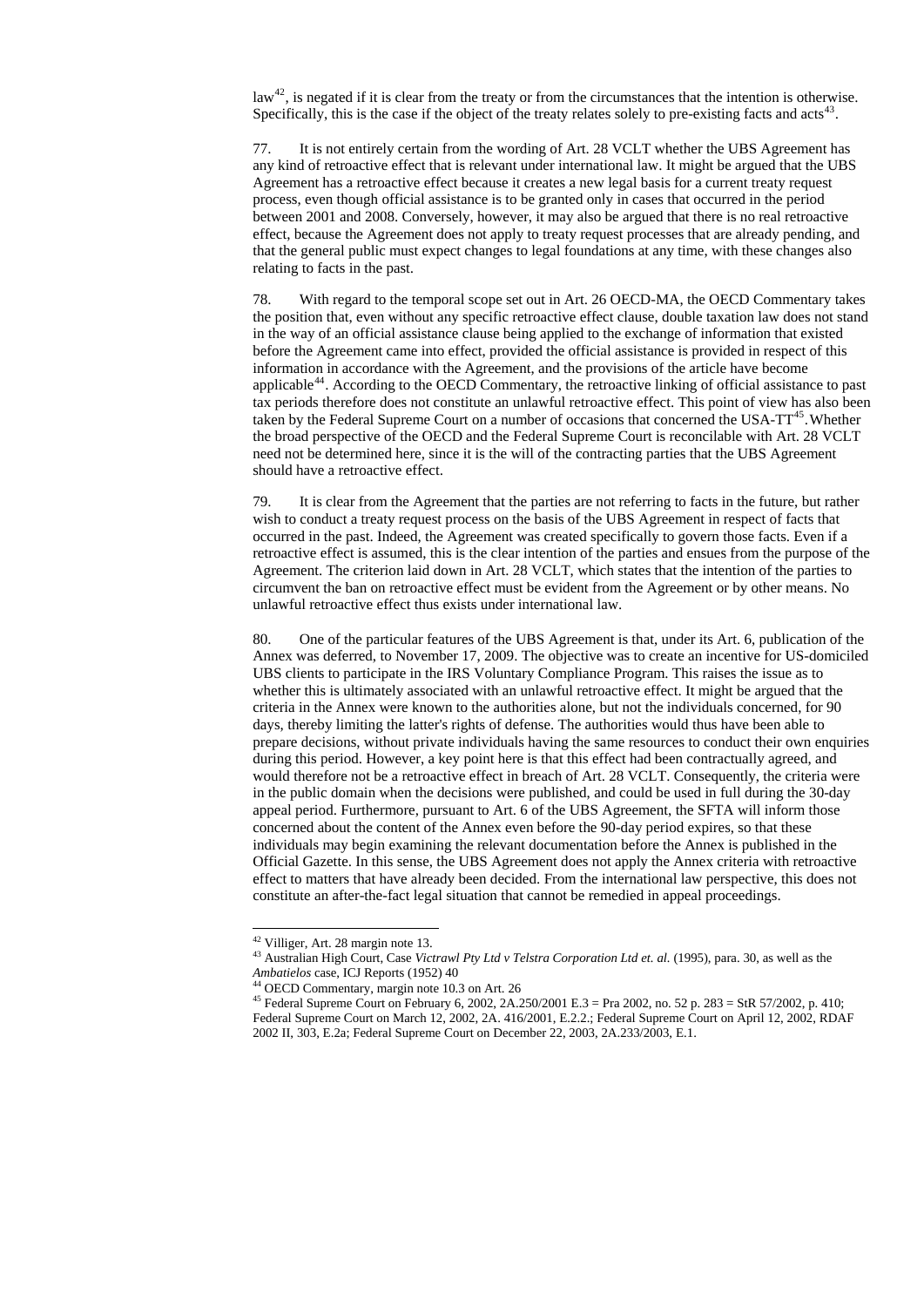#### *B. Domestic Applicability of the UBS Agreement*

#### 1. INTRODUCTORY REMARK

81. This section investigates the conditions that must be met for the UBS Agreement to be applied domestically. It looks into the authoritative nature of international law and then goes on to analyze the extent to which the provisions contained in the UBS Agreement are directly applicable. Finally, the applicable foundations for legal action, and their relationship to the Agreement, are established.

#### 2. PRECEDENT AND AUTHORITATIVE NATURE OF INTERNATIONAL LAW

83. The present context raises the question as to how the phrase "international law", as used in Art. 190 of the Federal Constitution, should be understood. According to prevailing opinion and legal practice, international law encompasses all forms of agreement under international law that Switzerland has concluded, irrespective of their place in the legal hierarchy, i.e. regardless of whether these contracts were approved by the Federal Assembly or, in some cases, by the Swiss people<sup>[48](#page-18-2)</sup>.

82. In regular constitutional practice, Switzerland observes the principle that international law takes precedence over national law, including the federal constitutional law<sup>[46](#page-18-0)</sup>. It follows the monistic tradition. Treaties are thus not transformed into national law. They are binding on authorities and the courts and are suitable for direct application. Art. 5 para. 4 and Art. 190 of the Federal Constitution<sup>[47](#page-18-1)</sup> are authoritative also in the present case. These provisions state that the federal government and the cantons must observe international law. Federal statutes and international law are binding on the Federal Supreme Court and the authorities that apply the law.

84. This definition of international law also encompasses treaties that are valid under international law but which were concluded by the Federal Council in breach of constitutional and statutory provisions on the delegation of authority<sup>[49](#page-18-3)</sup>. The Federal Supreme Court confirmed this explicitly in its benchmark ruling of October 27, 1994 $^{50}$  $^{50}$  $^{50}$ . The dispute in this ruling was the validity under international law and applicability by the courts of convention on the settlement of Swiss and Austrian citizens concluded by the Federal Council and the Austrian government. The version that was valid at that time stated that, after an uninterrupted stay of ten years in Switzerland without incident, Austrian citizens were entitled to a permanent residence permit. The Federal Supreme Court established that neither the treaty on which this right was based, nor national legislation, contained a provision that gave the Federal Council, in concluding the convention, the competence to grant a permanent residence permit. It nonetheless regarded the treaty as binding and applicable by the courts. In support of its decision, it cited Art. 46 VCLT, which states that a state may not invoke the fact that its consent to be bound by a treaty was expressed in violation of a provision of its internal law regarding competence to conclude treaties as invalidating its consent unless that violation was manifest and concerned a rule of its internal law of fundamental importance. However, were Switzerland to be bound to a treaty outside its competence on the basis of Art. 46 VCLT, then all state agencies would have to comply with and apply the international law regulation to the extent it were in force for Switzerland. Consequently, not even a judge could invoke the fact that domestic competence arrangements were not observed when the treaty was concluded in order to prevent the application of a treaty that is binding under international law.

 $\overline{a}$ 

47 SR 101

48 In detail: Cottier/Ackermann/Wüger/Zellweger, p. 33 ff.; Thürer, p. 187 f.

49 Hangartner, in Ehrenzeller et al, *Kommentar BV*, Art. 190 Federal Constitution margin note 25.

<span id="page-18-4"></span><span id="page-18-3"></span><span id="page-18-2"></span><span id="page-18-1"></span><span id="page-18-0"></span>50 Federal Supreme Court ruling 120 Ib 360 E. 2-3.

 $46$  In detail: Cottier/Hertic, p. 13 ff and Cottier/Ackermann/Wüger/Zellweger, p. 33 ff.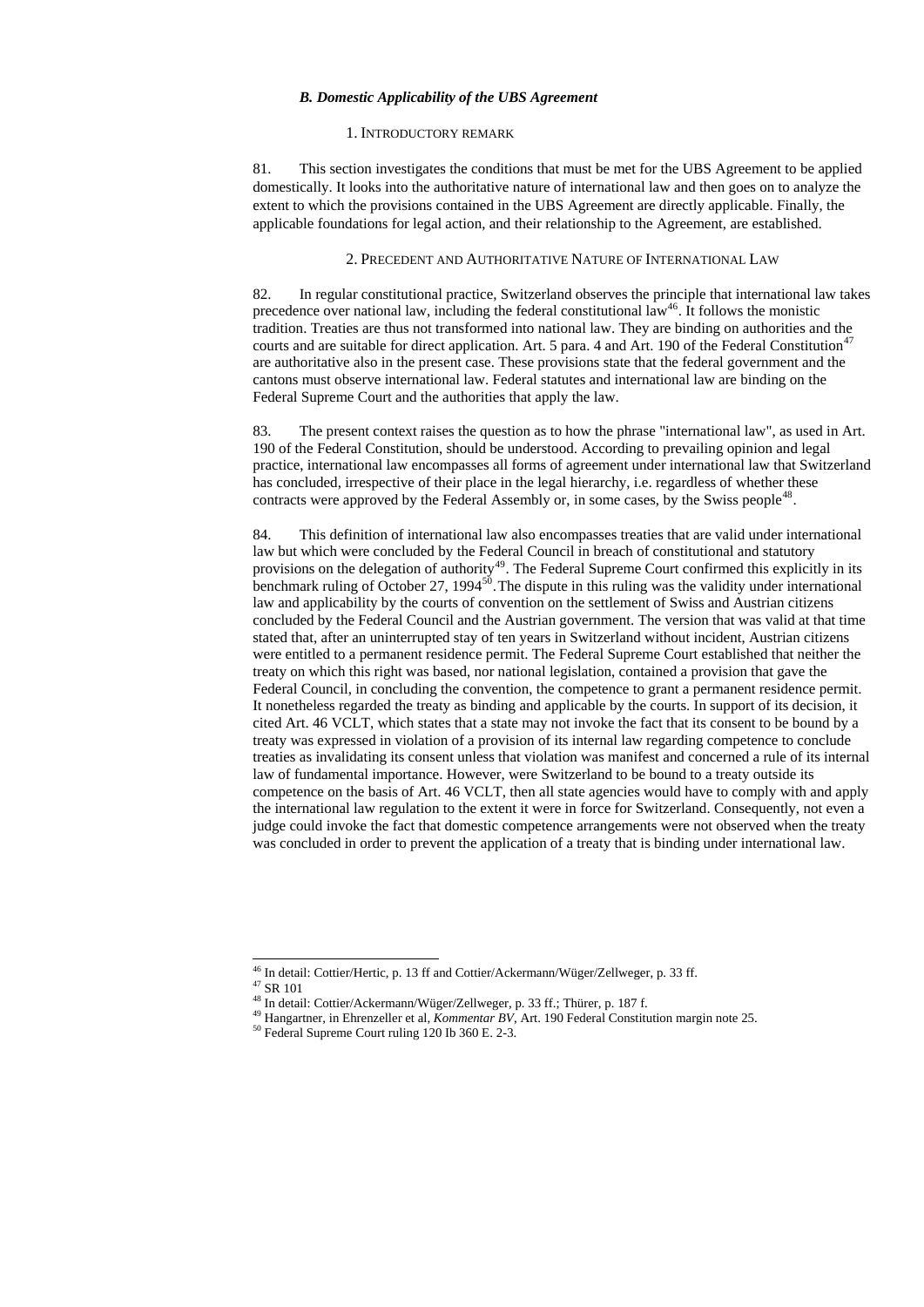85. As a result, the entire body of international law that becomes binding on Switzerland on the principle of good faith falls within the proportionality precept of Art. 190 of the Federal Constitution<sup>[51](#page-19-0)</sup>. This also applies to the UBS Agreement, even if the latter, according to an opinion not shared here, should not have been concluded on the basis of Art. 25 USA-TT alone, and should have been approved by Parliament under Art. 7 para. 2 a FGAA. Furthermore, attention should be drawn to the fact that the Federal Assembly, in executing Art. 1 of the UBS Agreement, approved an increase in the number of judges at the Federal Administrative Court in order to handle the anticipated additional work. The corresponding parliamentary ordinance entered into force on November 1, 2009<sup>[52](#page-19-1)</sup>. From this, it can be concluded that the Federal Assembly also assumes that the Agreement is binding. In good faith the executive's competence to conclude treaties therefore cannot be questioned again *ex post.*

88. According to the consistent legal precedent of the Federal Supreme Court, a provision under international law is applicable directly if its content is sufficiently specific and clear to form the basis of a decision in a given case. Regulations which merely outline a matter, which permit the state party considerable scope to exercise its own discretion or to make its own determinations, or which simply contain guidelines intended for legislators rather for the authorities applying the law, are not deemed sufficiently specific $53$ .

86. In the light of these considerations, even if it was concluded in violation of competency regulations, the UBS Agreement constitutes international law in the sense of Art. 190 of the Federal Constitution.

89. Consequently, three conditions must be fulfilled for a provision in a treaty to be suitable for direct application: (i) The provision must give rise to rights and duties on the part of private individuals. (ii) The content of the provision must be specific and clear; in other words, it must concern a clearly defined fact and it must describe its legal consequences. (iii) Finally, the provision must be intended for the executing authorities<sup>[54](#page-19-3)</sup>. Furthermore, in some of its rulings the Federal Supreme Court has also considered the overall nature and objective of the entire treaty<sup>[55](#page-19-4)</sup>.

#### 3. DIRECT APPLICABILITY OF THE UBS AGREEMENT

87. The question as to how far the provisions of the UBS Agreement are applicable directly is a separate issue from the Agreement's validity under international law and its authoritative nature in domestic law. Within the scope of their binding nature, provisions in international law may be applicable directly or may require enactment and implementation in national law as programmatic statutes. The issue can be decided under international law, but is generally a matter for constitutional law and must be decided by an autonomous interpretation by the authorities and the courts.

cf. Federal Supreme Court Ruling 126 I 240, E.2.b, with references 54 Wüger, p. 233 ff.; cf. also Kälin/Epiney, p. 108

90. More recent teachings emphasize the justiciability maxim. Regardless of a regulation's wording, density and clarity, this approach looks at whether it fits with the remit of an execution authority or a court – in other words whether it falls within their jurisdiction given the division of powers, and whether the authority is suitable to apply that regulation<sup>[56](#page-19-5)</sup>. From this perspective, even vague and unspecific provisions on basic rights would be justiciable to a large degree. In fact, adding flesh to legal bones is one of the core tasks of the courts. Such provisions are thus directly applicable.

 $\overline{a}$ 

55 cf. Federal Supreme Court Ruling 105 II 49, E.3.a

<span id="page-19-5"></span><span id="page-19-4"></span><span id="page-19-3"></span><span id="page-19-2"></span><span id="page-19-1"></span><span id="page-19-0"></span>56 Cottier/Ackermann/Wüger/Zellweger, p. 24; Wüger p. 248.

<sup>51</sup> Hangartner, in Ehrenzeller et al, *Kommentar BV*, Art. 190 Federal Constitution, margin note 25

<sup>52</sup> SR 173.322; AS 2009 5023.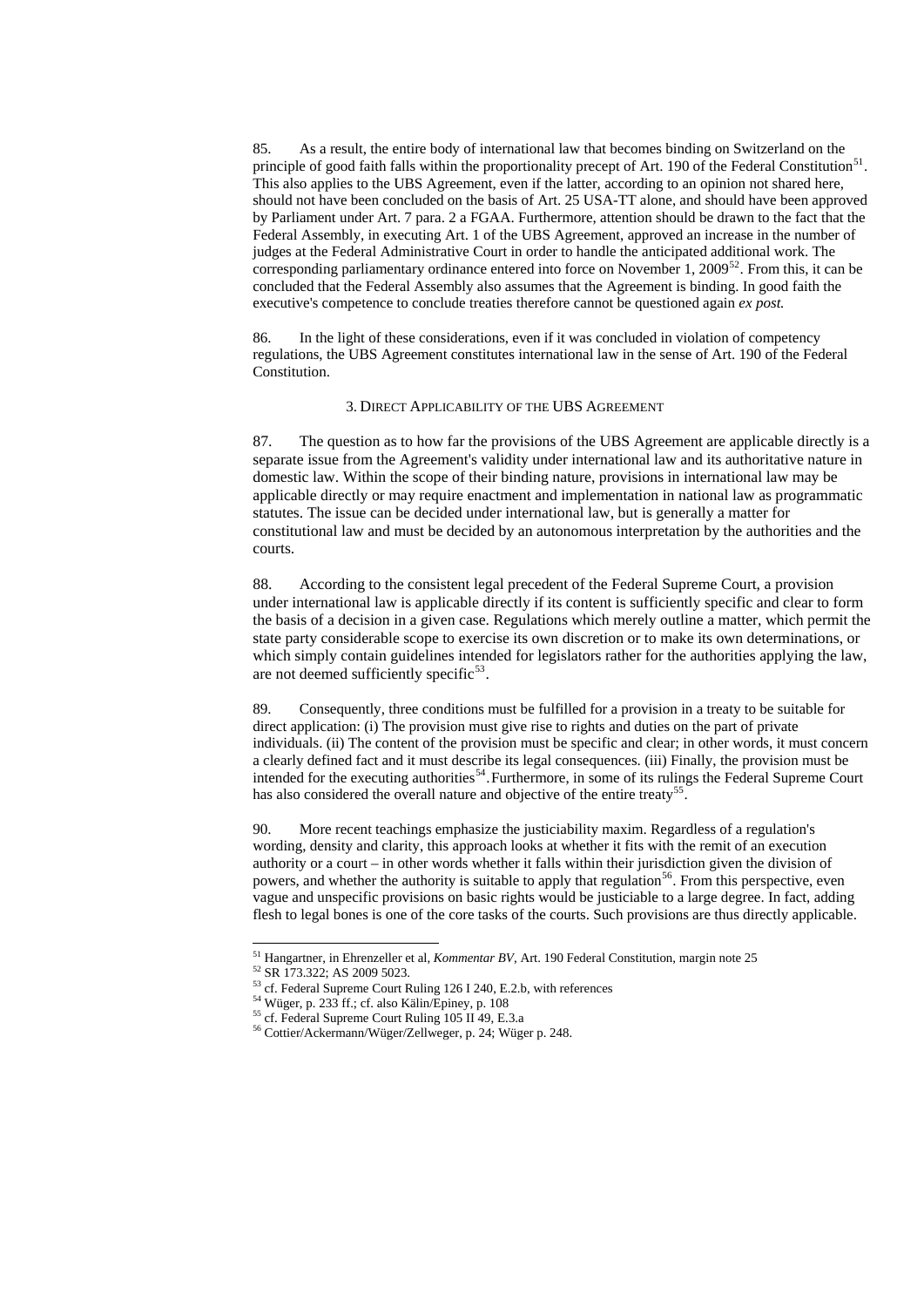91. This raises the question as to whether the present Agreement is directly applicable not only under Federal Supreme Court precedent, but also according to more recent teaching. The Agreement and the Annex must be examined separately in this regard.

92. The provisions of the Agreement are aimed primarily at the relevant authorities in Switzerland and the USA. The Agreement sets deadlines for the treaty request process and the gradual withdrawal of the John Doe Summons enforcement proceedings. It imposes obligations on FINMA and the Federal Office for Justice in respect of the supervision of UBS AG, and lays down the procedure that the contracting parties must follow should differences arise in the implementation of the Agreement. However, the obligations it contains also affect the legal position of private individuals. They are of direct concern to UBS AG and to its clients. Considerable legal disadvantages would be the result if the authorities did not comply with the regulations set out in the treaty. Just as very little distinction is made today between statutory and administrative ordinances with a purely domestic effect<sup>[57](#page-20-0)</sup>, it is almost impossible to distinguish between purely internal provisions on the basis of their indirect reflective effect. Essentially, then, the provisions of the Agreement are not excluded from direct application. Whether or not such direct application is possible in practice will have to be decided on a case-by-case basis according to the degree to which the legal positions of legal subjects are affected in a given dispute. The situation is different only where there are cases involving third parties. Art. 7 of the UBS Agreement determines that it does not confer any rights or benefits on any third party other than as provided with respect to UBS AG. Therefore, third parties cannot claim to be directly affected by the Agreement.

96. The direct applicability of the Agreement and its Annex would be called into question only if it were assumed that the Agreement had been concluded in breach of domestic competence regulations. Contrary to Federal Supreme Court practice, recent teaching takes the view that direct applicability should be ruled out in such cases in favor of implementation by the competent legislator. This would have to be the case in particular where fundamental aspects of basic rights, such as intervention in the property, personal freedom and privacy of the individual are concerned<sup>[58](#page-20-1)</sup>.

93. The will of the parties (cf. Art. 1 para. 1 of the UBS Agreement) is that the criteria given in the Annex form the legal foundation for the treaty request process under Art. 26 USA-TT. The final decisions of the SFTA in accordance with Art. 20j USA-TT-O rest on these criteria. They concern the legal positions of natural and legal persons. If the latter fall within these criteria, and the "identified specific wrongful conduct" condition has been met, then they are included in the treaty request process and must expect information on them to be handed over to the US tax authorities.

94. The provisions in the Annex to the UBS Agreement contain criteria that may be used to determine whether or not the identification condition has been fulfilled (cf. section 1 of the Annex to the UBS Agreement), yet they also lay down conditions that must be fulfilled to give a reasonable suspicion of "tax fraud or the like" (cf. section 2 of the Annex to the UBS Agreement).

95. The criteria in the Annex are tightly defined and leave the executing authorities with little or no room to exercise their discretion. The precondition for the actions that are described is a reasonable suspicion, arising from certain behaviors that are laid down in detail in the Annex. These behaviors include the deliberate withholding of information using "schemes of lies", or the submission of incorrect or false documents over a longer period. Certain thresholds also apply. The regulations contain a high level of detail. They are clearly formulated and are therefore suitable as a basis for specific and separate application in individual cases.

57 Tschannen/Zimmerli/Müller, p. 372.

-

<span id="page-20-1"></span><span id="page-20-0"></span>58 Cottier/Ackermann/Wüger/Zellweger, p. 25.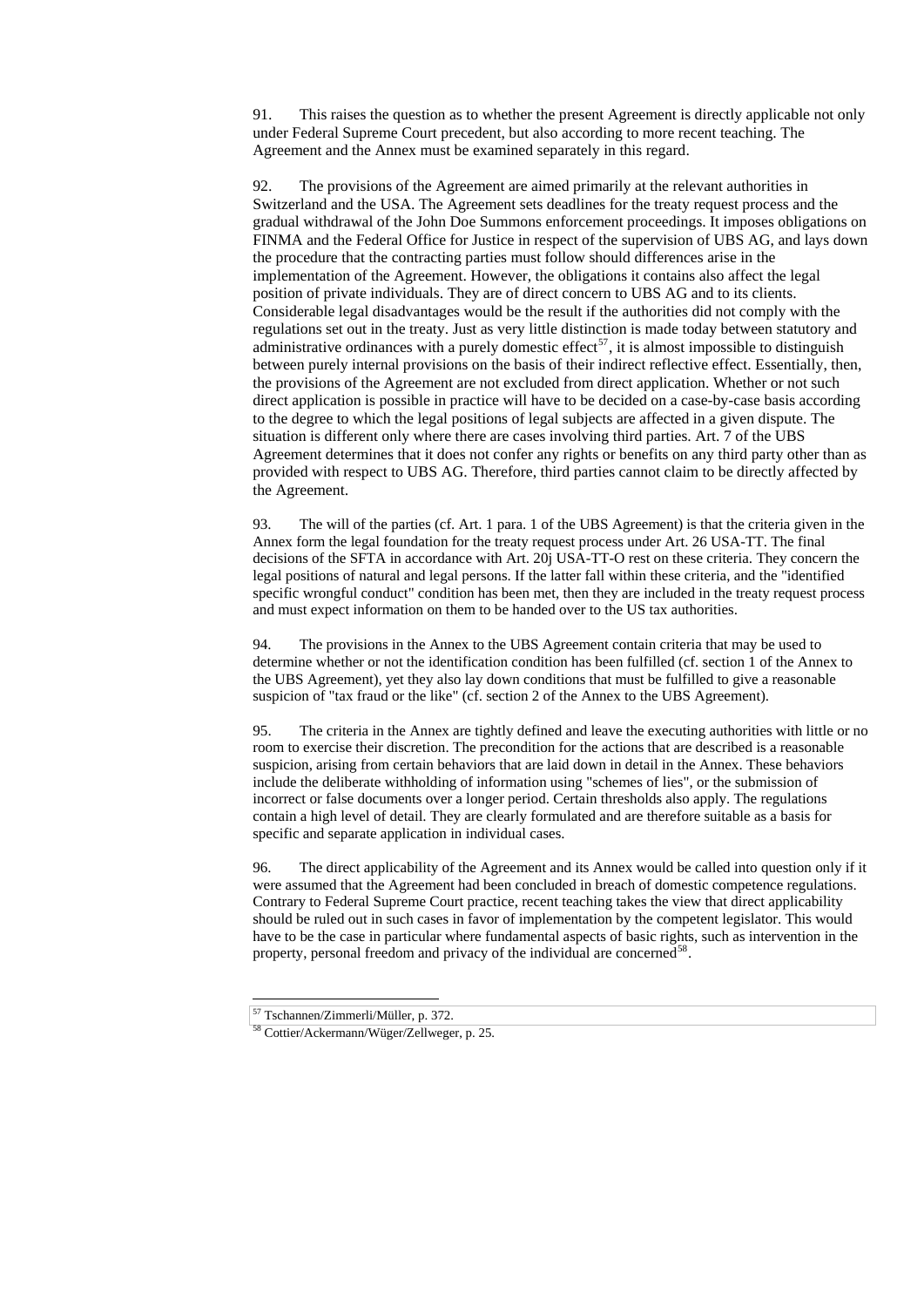97. These conditions for official implementation are not met here, however. As discussed above, the Agreement was concluded on the basis of the relevant provisions of the USA-TT, which grant the executive the corresponding authority to conclude treaties. The Agreement was also indirectly and tacitly approved by Parliament, which instituted the corresponding support measures. In our view, no domestic competence regulations have been violated, neither can any such violation be claimed in good faith. Since the Agreement of November 17, 2009 is to be published in the Official Compilation of legislation, in accordance with Art. 3 para. 1 b of the Official Publications Act<sup>[59](#page-21-0)</sup>, it will also have a legal effect on the taxpayers it covers.

-

<span id="page-21-0"></span><sup>59</sup> *Bundesgesetz von 18. Juni 2004 über die Sammlungen des Bundesrechts und das Bundesblatt* (Federal Act of 18 June 2005 on the compilations of federal law and the Federal Gazette); SR 170.512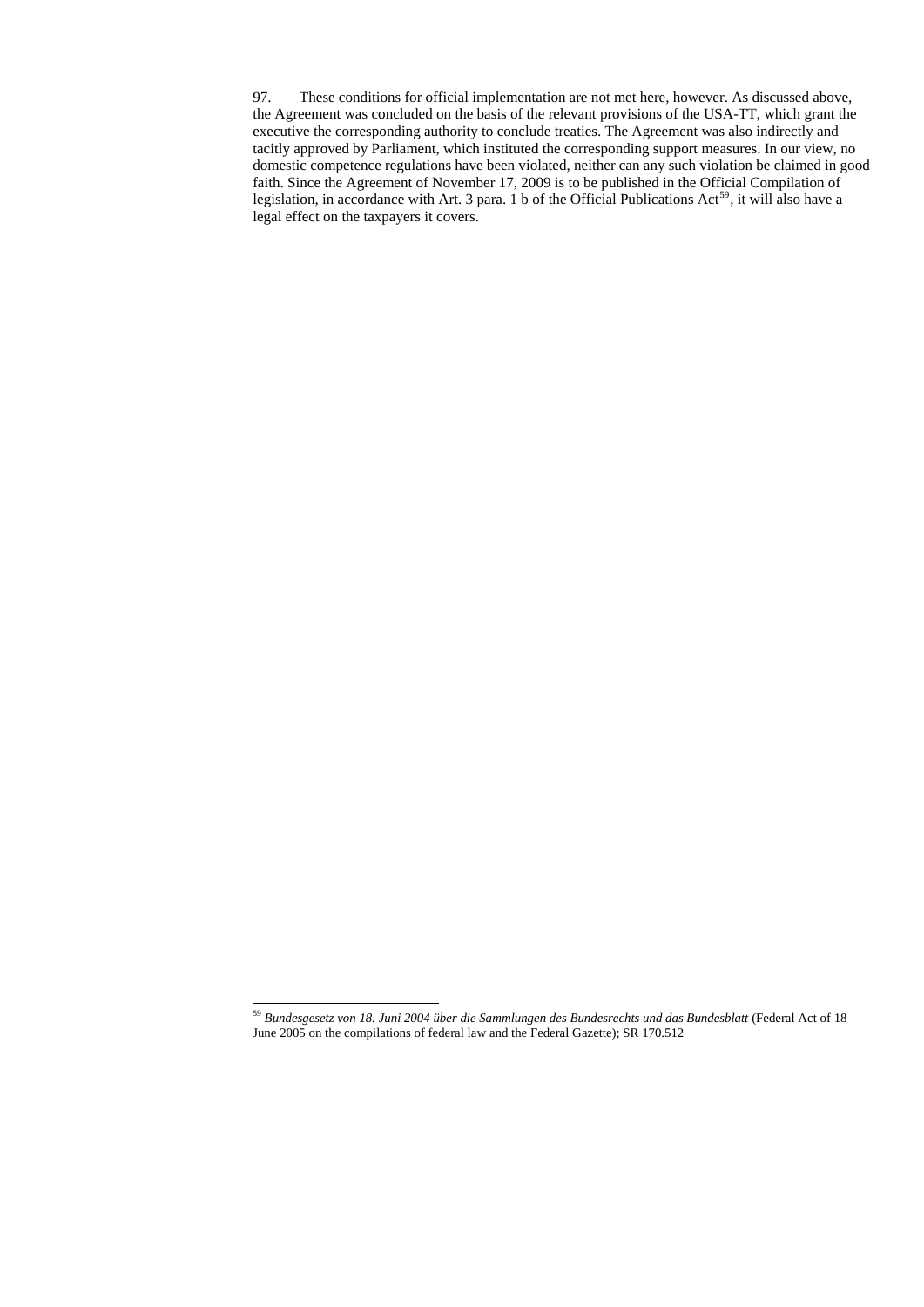98. In summary, the provisions of the Annex, as well as (under certain circumstances) those of the UBS Agreement are directly applicable. They are suitable as a basis for specific decisions according to both the criteria of Federal Supreme Court practice and those of justiciability under the modern school. The Agreement can be applied without the need for the competent authorities and courts to enact further legal regulations. Such authorities and courts are much better suited than the legislators to administering the Agreement.

#### 4. PROCEDURAL FOUNDATIONS

99. The procedure that applies to the treaty request process under the UBS Agreement rests on the one hand on Art. 26 USA-TT and on the other on section 4a of the USA-TT-O. These provisions thus become a part of the Agreement. In the present process, they must be observed by Switzerland and recognized by the USA.

102. The Federal Decree of 1951 was issued on the basis of Art. 8 a and Art. 85 points 2 and 5 of the old Federal Constitution, and approved by the Federal Assembly. It was also subject to a voluntary referendum<sup>[61](#page-22-1)</sup> – an option that remained unused.

103. Individual commentators have expressed the opinion that the procedural provisions of the USA-TT-O might encroach upon basic rights and that the Ordinance together with the Federal Decree do not constitute a sufficient foundation in  $law^{62}$  $law^{62}$  $law^{62}$ . The Federal Administrative Court rejected this argument. It identified no encroachment on basic rights, especially since the provisions of the Ordinance observe guarantees of due procedure and permit legal protection for those concerned. It therefore deems the Federal Decree of 1951, in conjunction with the USA-TT-O, as a sufficient legal basis on which to conduct the information exchange procedure<sup>[63](#page-22-3)</sup>.

100. While Art. 26 USA-TT contains the general conditions for an exchange of information as part of a treaty request process, the related Ordinance sets out the information exchange procedure in greater detail. The relevant section 4a of the Ordinance not only governs in greater depth the procedure between the authorities involved, but also sets out the rights of the individuals concerned and the implementation of any coercive measures that prove necessary. Further, this section addresses the issue of legal protection. Persons against whom the SFTA has issued a final decision in the sense of Art. 20j USA-TT-O permitting the handover of information to the US authorities, may lodge an appeal against that decision with the Federal Administrative Court. Legal protection is thus guaranteed.

104. In its ruling 2A.250/2001, based on the delegation clause in Art. 2 para. 1 d of the Federal Decree of 1951, the Federal Supreme Court also expressly recognizes the provision of Art. 20k USA-TT-O that governs channels of appeal in the exchange of information as constituting a sufficient legal foundation<sup>[64](#page-22-4)</sup>. In a variety of other judgments, the Federal Supreme Court does not make any further explicit statements in this regard, but instead tacitly assumes that a sufficient legal foundation exists  $65$ .

101. The Ordinance on the USA-TT was enacted by the Federal Council on June 15, 1998 on the basis of the Federal Decree of June 22,  $1951^{60}$  $1951^{60}$  $1951^{60}$  concerning treaties entered into by the federal government to avoid double taxation, and in execution of Art. 25 para. 5 USA-TT.

<sup>64</sup> Federal Supreme Court of February 6,2002, 2A.250/2001 E.  $3 =$  StE 2002, A. 31.4 no.  $6 =$  StR 57/2002 p. 410 ff.  $65$  cf. Federal Admininstrative Court ruling of January 26, 2009 A-5529/2008 E.1.1; Federal Supreme Court on January 27, 2004, 2A.185/2003; Federal Supreme Court on December 22, 2003, 2A.233/2003 E. 1 and 2; Federal Supreme Court on March 12, 2002, 2A.416/2001, E.1.1 and 5.3

105. The Federal Administrative Court also deemed there to be no justification for the criticism

 $\overline{a}$ 

 $61$  See Federal Council Message to the Federal Assembly on the administration of international agreements concluded by the Federal Government to avoid double taxation, Federal Gazette 1951 II 296, 304.

 $62$  Schweizer, margin note 5 ff.

 $^{63}$  Federal Administrative Court ruling of March 5 2009, ASA 77 (2009) p. 840 ff, E. 1.1.

<span id="page-22-5"></span><span id="page-22-4"></span><span id="page-22-3"></span><span id="page-22-2"></span><span id="page-22-1"></span><span id="page-22-0"></span>

 $60$  SR 672.2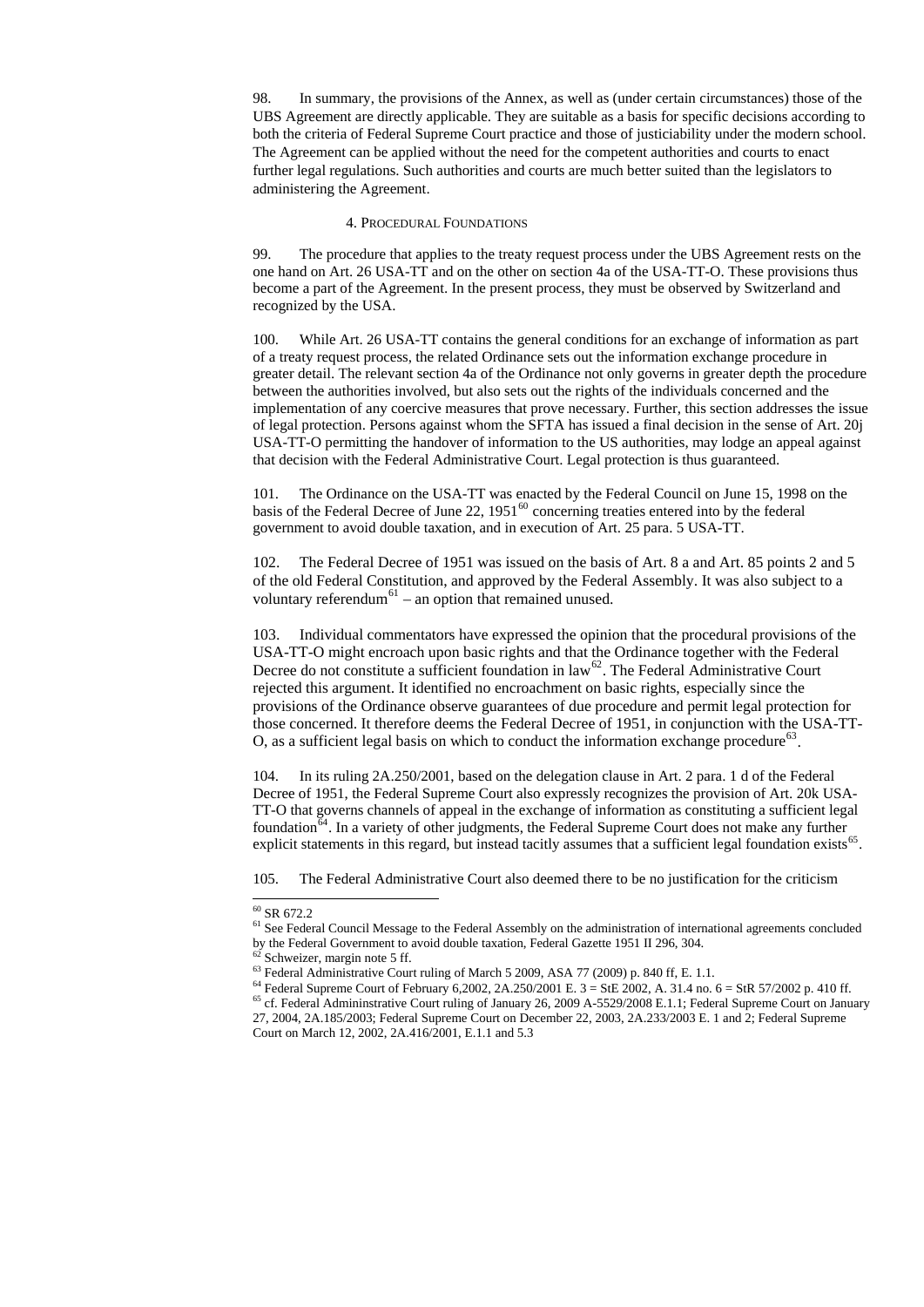leveled by some commentators that the comprehensive delegation of authority in the Federal Decree was unlawful, and that the procedural provisions had therefore been enacted at too low a level of law. The Court found that, instead, the legislator had consciously delegated powers to the Federal Council in order not to encumber the Federal Decree with individual regulations of a technical and procedural nature, especially since the regulations should factor in practical needs, and the regulation would repeatedly have to be revised quickly if there were any unforeseen change in circumstances, such as amendments to tax legislation $^{66}$  $^{66}$  $^{66}$ .

106. This consideration on the part of the Federal Administrative Court is consistent with Federal Supreme Court precedent, according to which the requirements that must be met to satisfy the legality principle may not be set too high if the material is highly technical or if the circumstances that are to be governed are subject to constant change, which might in turn result in frequent changes to the legal situation<sup>[67](#page-23-1)</sup>. According to the highest court in Switzerland, the detail that must be given in the delegation provision depends on several factors, and is a matter for evaluation primarily by Parliament and the people, as legislators<sup>[68](#page-23-2)</sup>.

107. In summary, it should be noted that the courts have, to date, always deemed the legal basis for the treaty request process to be sufficient. They have steadfastly rejected the opinion expressed in the literature, that the Ordinance does not constitute a sufficient legal foundation for coercive measures. Art. 2 para. 1 d of the Federal Decree of 1951 declares the Federal Council competent to lay down the procedure that must be followed in the exchange of information required under treaty. In particular, this "procedure" includes enforcement using coercive means. This is particularly important, since the effectiveness of a procedure cannot be guaranteed at all if there is no action to enforce it. In this sense, the Federal Administrative Procedure  $Act^{69}$  $Act^{69}$  $Act^{69}$ , which governs administrative procedure, also provides for means of enforcement. Consequently, the ordering of coercive measures lies within the scope of action delegated to the Federal Council by Art. 2 para. 1 d of the Federal Decree of 1951 when the relevant provisions are interpreted from both the grammatical and systematical perspectives. That the subject of the Federal Decree of 1951 primarily concerned the exchange of existing information as part of minor official assistance proceedings does nothing to change this. Since, according to Federal Supreme Court precedent, less importance is attached to the historical aspect of the interpretation<sup>[70](#page-23-4)</sup>, it does not challenge the grammatical and systematic approaches. This is especially true since the findings of analysis from these perspectives best reflect Switzerland's obligations under international law to exchange information. Despite the criticism that has been voiced by academics, we thus do not anticipate any change in legal practice to date.

108. Finally, it must be stated that the procedural provisions of section 4a USA-TT-O and the

 $\overline{a}$ 

<span id="page-23-4"></span><span id="page-23-3"></span><span id="page-23-2"></span><span id="page-23-1"></span><span id="page-23-0"></span>resolves an ambiguous legal formulation and is expressed in the wording of the law itself."; Federal Supreme Court ruling 114 Ia 191, 196 f ("According to legal practice, background material carries weight only if it can give a clear answer to an unclear legal provision; its importance declines over time (...). Furthermore, they can be accorded decisive importance only where they are reflected in the text of the law.").

<sup>&</sup>lt;sup>70</sup> Federal Supreme Court ruling 100 II 57 – equally Federal Supreme Court ruling of March 14, 2001, 1A.12/2001 E.4.e.bb ("Even according to the general methodological rules of interpretation, the political will of the legislator (...) [must] be expressed adequately in the wording (or "word sense" of the law"); Federal Supreme Court ruling of December 20, 2000, 2A.165/2000 ("However, preparatory work will be taken into consideration only where it clearly resolves an ambiguous legal formulation and is expressed in the wording of the law itself."; Federal Supreme Court ruling 124 II 201 E. 5.c. ("According to Federal Supreme Court precedent, in an interpretation the background materials may be consulted and the will of the historical drafters of the constitution or of legislation may be considered, provided the same are expressed in the text of the statute."); Federal Supreme Court ruling 122 III 325 ("A historical interpretation is not, in itself, authoritative. Preparatory work may not be taken into consideration unless it clearly

<sup>&</sup>lt;sup>66</sup> Federal Administrative Court Ruling of March 3, 2009, ASA 77 (2009), p. 840 ff. E.1.1

 $67$  cf. also Cottier 1991, p. 173 ff

<sup>&</sup>lt;sup>68</sup> Federal Supreme Court ruling Ia 369, 384 E. 6.g.

<sup>69</sup> *Bundesgesetz über das Verwaltungsverfahren* of December 20, 1968, SR 172.021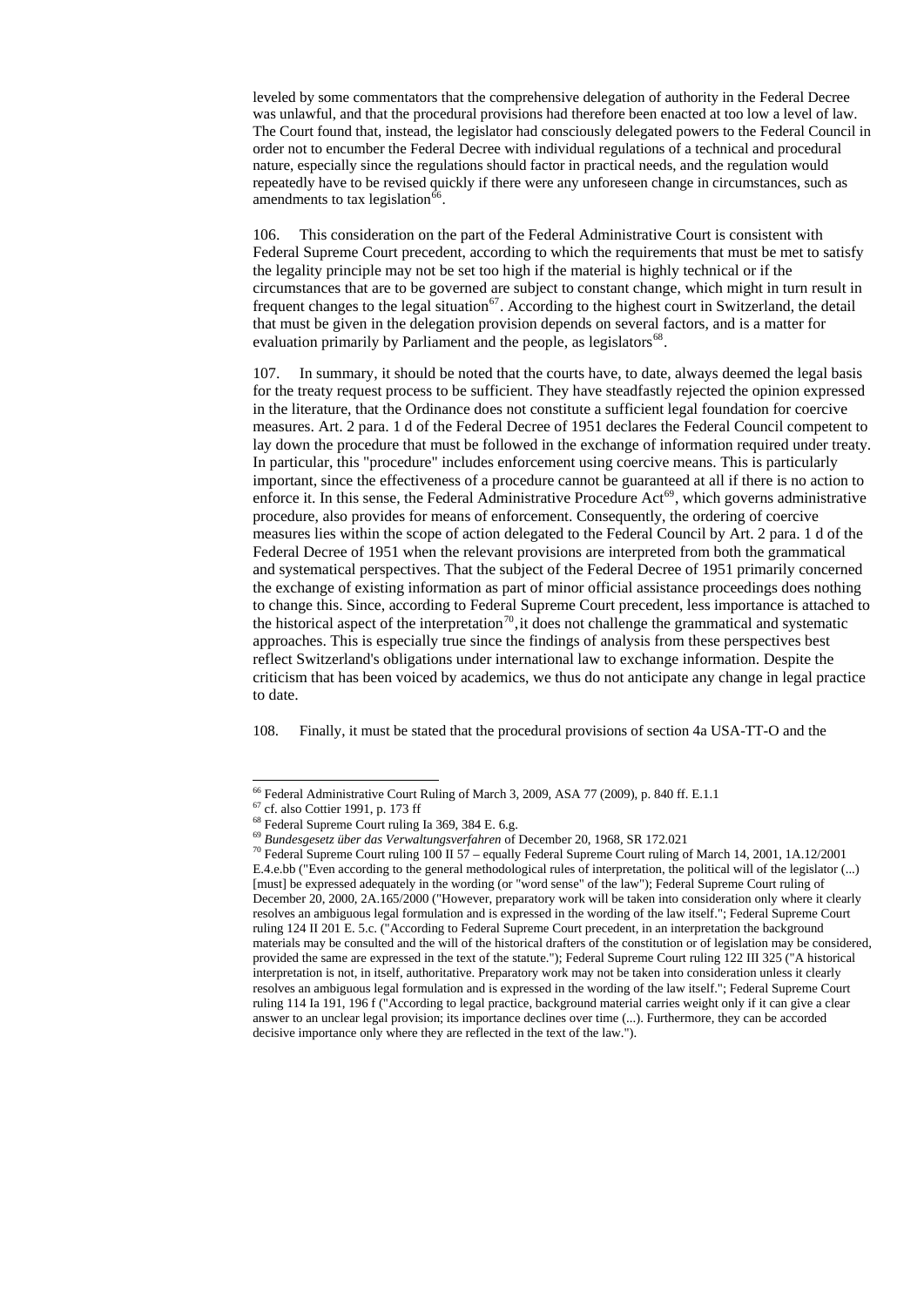associated law established in the UBS Agreement are integrated by reference<sup>[71](#page-24-0)</sup> and thus have a foundation in international law. They must therefore be observed. Even if doubts were to exist about the legal foundation for conducting the treaty request process, they would be eliminated in the specific dispute at hand here.

109. The interpretation of a treaty always assumes a specific problems that must be assessed. In the present case we can refer only to the general rules and the predominant principles of interpretation which alone are authoritative in the interpretation of the UBS Agreement. An important point is that these principles do not correspond to what is usual in domestic law: an emphasis on object (teleological interpretation), with less attention paid to the actual text and wording. International law is based first and foremost on the ordinary meaning of the wording, but context and good faith are also very important elements<sup>[72](#page-24-1)</sup>.

#### *C. Interpretation of the UBS Agreement*

### 1. PRINCIPLES OF INTERPRETATION UNDER INTERNATIONAL LAW

111. In international law, the principles of interpretation are codified in Arts. 31 to 33 VCLT. Commentaries point out that they are principles and methods, but not hard and fast rules. Under the precept of *pacta sunt servanda* (Art. 26 VCLT), they allow states a degree of scope in choosing which method to apply. The principles are generally followed in state practices, and correspond to the relevant prevailing practice<sup>[74](#page-24-3)</sup>.

112. It is now recognized that Art. 31 VCLT – the key interpretation rule in the convention – is a declaratory regulation that restates the basic principles of customary international law<sup>[75](#page-24-4)</sup>. In particular, in a variety of judgments, the International Court of Justice has repeatedly used "customary international law", "reflected in Article 31", and other, similar phrases<sup>[76](#page-24-5)</sup>.

113. Rulings issued by the WTO's dispute settlement bodies confirm this approach. Art. 3.2. DSU<sup>[77](#page-24-6)</sup> refers to the "customary" rules of interpretation of public international law which must be applied to clarify the provisions of agreements. In interpreting contractual provisions, the Panels and the Appellate Body have applied Art. 31 VCLT since 1995. In *US – Gasoline,* the Appellate Body held: "[T]hat general rule of interpretation has attained the status of customary or general international law."  $^{78}$  $^{78}$  $^{78}$  This legal precedent has since been confirmed many times over  $^{79}$  $^{79}$  $^{79}$ .

110. Within the bounds of the customary law principles and rules on interpretation laid down in the VCLT, states are essentially autonomous in interpreting treaties. It is therefore entirely possible that contracting parties reach differing interpretations of the same provision<sup>[73](#page-24-2)</sup>. They are, however bound – partly by customary law, partly by contract – to the following basic points.

It thus applies to the application and interpretation of all WTO agreements.

 $\overline{a}$ 

78 Appellate Body Report on *US – Gasoline*, WT/DS2/AB/R, III.B

<span id="page-24-8"></span><span id="page-24-7"></span><span id="page-24-6"></span><span id="page-24-5"></span><span id="page-24-4"></span><span id="page-24-3"></span><span id="page-24-2"></span><span id="page-24-1"></span><span id="page-24-0"></span>79 Appellate Body Report on *Japan – Alcoholic Beverages* II, WT/DS8/AB/R, WT/DS10/AB/R, WT/DS11/AB/R, D., Appellate Body Report on *US – Shrimp*, WT/DS58/AB/R, para. 114, Appellate Body Report on *India – Patents (US),* WR/DS50/AB/R, para.46

 $^{73}$  For example, in the assessment of the free trade agreement between Switzerland and the EU, as well as bilateral agreements I and II, where the application and interpretation of the Federal Supreme Court and the European Court of Justice may differ; cf. Cottier/Diebold, p. 237

 $74$  Van Damme, p. 34 with references.

 $77$  Annex 2 to the Agreement Establishing the World Trade Organization, Understanding on Rules and Procedures Governing the Settlement of Disputes (Dispute Settlement Understanding, DSU), SR 0.632.20

<sup>71</sup> Art. 1. para. 4 UBS Agreement

<sup>72</sup> Matteotti 2007, p. 791; Matteotti 2009, p. 227; Müller, p. 121 ff.

<sup>75</sup> Villiger, Art. 31 margin note 37

<sup>76</sup> e.g. the *LaGrande Case* (USA/Germany), ICJ Reports 2001 501, para. 99, or the *Kasiliki/Sedudu Island case* (Botswana/ Namibia), ICJ Reports 1999 1059, para. 18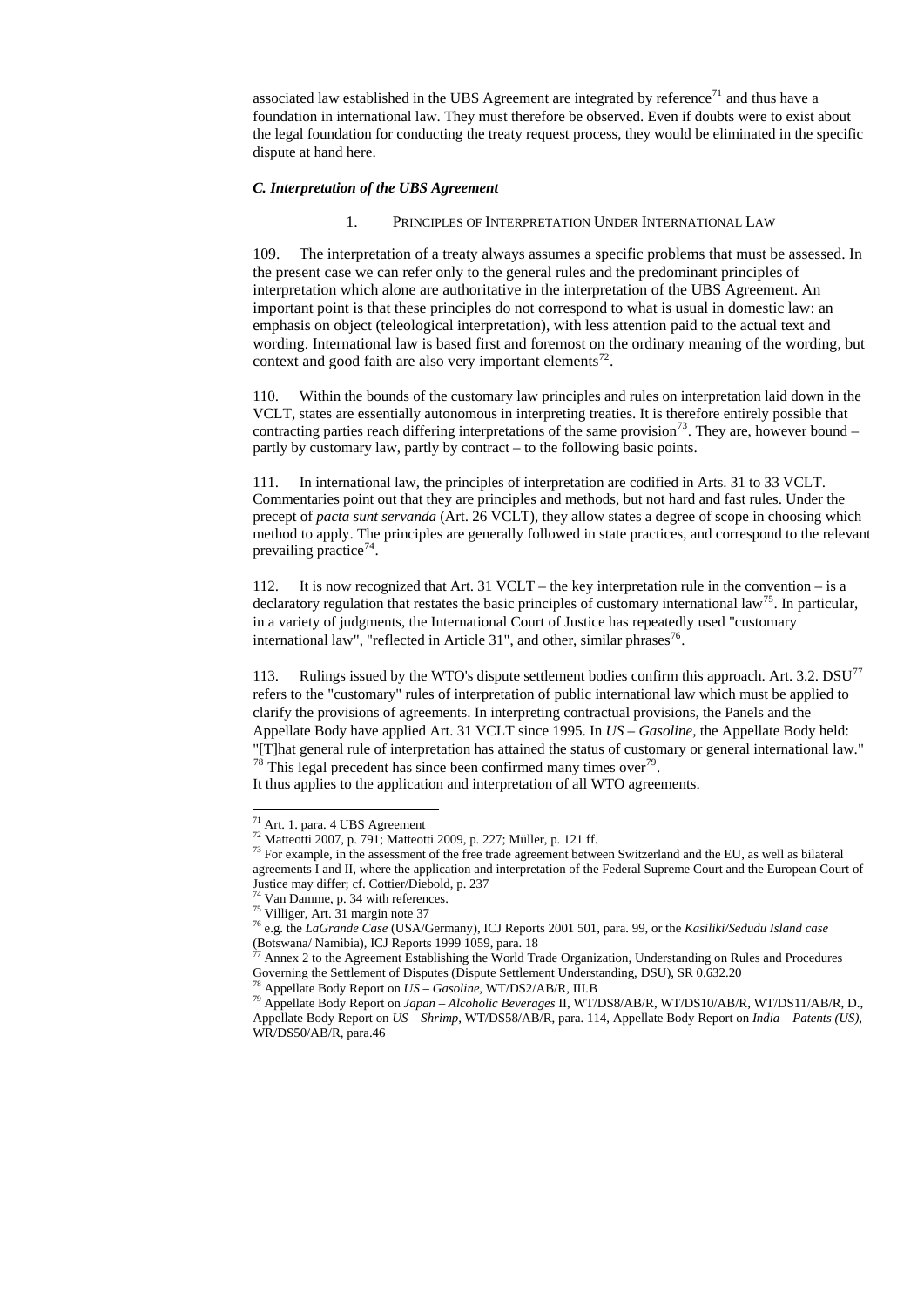114. The practice of the international courts, and specifically also the WTO Appellate Body, is also recognized by the USA, even though the VCLT is not yet in force there. It is interesting here to take a look at the relevant regulation under US law on the interpretation of treaties. It is contained in § 325 of the Restatement of the Foreign Relations Law of the United States. It states that treaties must be interpreted "in good faith in accordance with the ordinary meaning to be given to its terms in their context and the light of its object and purpose". In addition, as in Art. 31 para. 3 VCLT it states that each subsequent agreement between the parties on the interpretation of a treaty, as well as the parties' subsequent practice in applying the agreement, must be taken into consideration in the interpretation.

115. If we compare the wording of the US provision and that of the VCLT, their material commonalities become clear. Ultimately, the USA applies interpretation rules that are very close to those in the VCLT and in customary law. Although US courts tend to refer to other instruments in their interpretations<sup>[80](#page-25-0)</sup>, they regularly reach the same conclusions as the international courts which apply the VCLT interpretation rules $^{81}$  $^{81}$  $^{81}$ .

116. Insofar as Switzerland applies the rules of the VCLT to the application and interpretation of the UBS Agreement – as is the practice of the Federal Supreme Court – then it will comfortably be able to satisfy the legitimate expectations of the  $USA^{82}$  $USA^{82}$  $USA^{82}$ .

119. The starting point for the interpretation of treaties is thus the text of the contractual provisions concerned, since this text forms the basis of the agreement and thus the shared will of the parties. The text must be interpreted in accordance with the ordinary meaning of the provisions it contains. In contrast to domestic law, as well as the European Court of Justice, the practice of the international courts revolves heavily around the textual interpretation<sup>[84](#page-25-4)</sup>. Here, repeated use is made of legal

ALI Restatement, p. 198

 $\overline{a}$ 

117. The VCLT's principles of interpretation are laid down in Arts. 31 to 33. Art. 31 VCLT contains the general interpretation rule which regularly forms the starting point and basis for the interpretation of provisions under international law. The supplementary interpretation approach of Art . 32 VCLT is used only if interpretation under Art. 31 VCLT does not produce an unambiguous or rational result. The historical method therefore takes something of a back seat. Finally, Art. 33 VCLT is concerned with the interpretation of treaties authenticated in two or more languages.

118. According to Art. 31 para. 1 VCLT, a treaty must be interpreted by the contracting parties in good faith in accordance with the ordinary meaning attached to the terms of the treaty in their context, and in the light of its object and purpose<sup>[83](#page-25-3)</sup>. Para. 2 states that, in addition to the text, including preamble and annexes, "context" comprises any accord relating to the treaty which was created between all the parties in connection with the conclusion of the treaty, as well as any instrument which was made by one or more parties in connection with the conclusion of the treaty and accepted by the other parties as an instrument related to the treaty. Furthermore, para. 3 stipulates that any subsequent agreement between the parties regarding the interpretation of the treaty or the application of its provisions must be taken into account in the same way. The same applies to any subsequent practice in the application of the treaty which establishes the agreement of the parties regarding its interpretation. Ultimately, any and all other applicable and relevant legal provisions under international law that are relevant to the relationships between the contracting parties must be taken into account. Particular importance must be attached to one expression if this was the intention of the parties. The following individual perspectives are worth highlighting:

82 e.g. Federal Supreme Court ruling 132 II 423, 440.

<sup>83</sup> Brownlie, p. 630 ff.; Jennings/Watts, p. 1266-1275; Müller/Wildhaber p. 127 ff; Villiger Art. 31 margin note 6 ff

<span id="page-25-4"></span><span id="page-25-3"></span><span id="page-25-2"></span><span id="page-25-1"></span><span id="page-25-0"></span>84 cf., for example, Appellate Body on *US – Shrimp*, para. 114

 $80$  cf. here the practice of the US courts in their interpretation of the double taxation treaty in Matteotti 2005, p. 329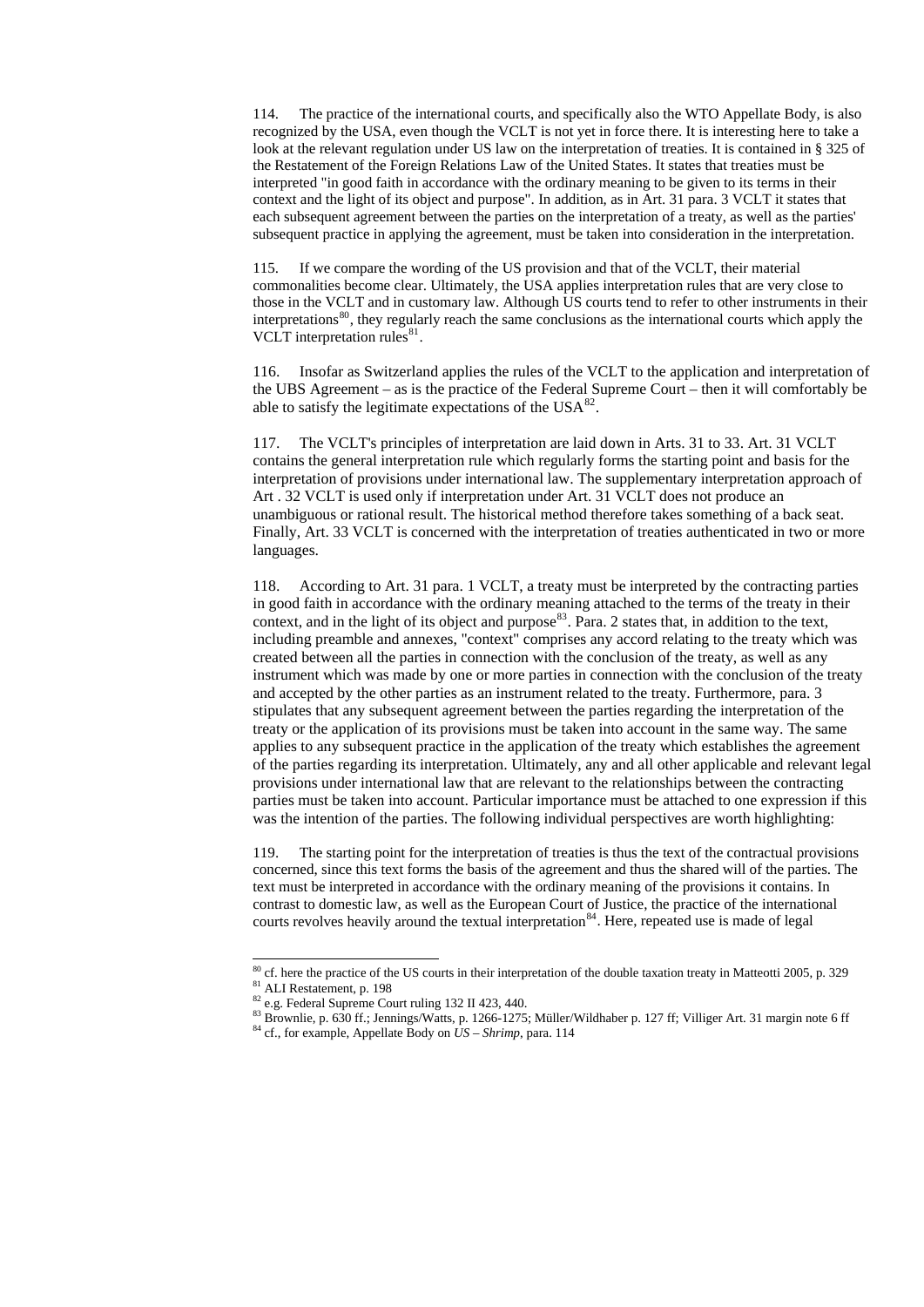dictionaries, especially in English-speaking countries<sup>[85](#page-26-0)</sup>. In the sense of Art. 31 para. 1 VCLT, the text of the treaty includes all of that treaty's components, including the preamble and the annexes.

121. In interpreting the text of a treaty, consideration must be given to the principle of good faith (*bona fides*), to which prominent reference is made in Art. 31 para. 1 VCLT. Good faith is also the core principle of international law, and must always be taken into consideration in the creation and fulfillment of the contracting parties' legal obligations<sup>[86](#page-26-1)</sup>.

120. The context of an agreement is a key element in its interpretation. "Context" in this sense refers not only to the textual context, but also to the broader context of the agreement and the circumstances in which it was concluded. The broader situation and background of a contractual instrument may thus be taken into account in its interpretation. This is of particular importance in the present case, especially.

122. Wide-ranging consequences are attached to the principle of good faith. In interpreting a treaty, the primary focus is on protecting the legitimate expectations that one party has of the other on the basis of perceived attitudes, statements and promises<sup>[87](#page-26-2)</sup>. Consequently, the provisions of the treaty must be accorded the meaning that one might legitimately expect. Furthermore, the principle obliges to parties to act in an honest, fair and reasonable manner, and to refrain from creating an unjustified advantage for themselves. Finally, the principle also prohibits parties from abusing the law. It is intended as a disincentive to parties to evade their obligations or to exploit existing law to cause damage or loss to the other party<sup>[88](#page-26-3)</sup>.

123. The ultimate goal of a treaty is another aspect which must be taken into account in the latter's interpretation. Here, the two terms "object" and "purpose" are understood as a unit. With this teleological or functional element, the person interpreting the treaty is also able to consider the parties' intentions beyond the restricted wording of the text itself<sup>[89](#page-26-4)</sup>.

124. If we view findings concerning the object and purpose of a treaty in concert with the principle of good faith, then we achieve an effective interpretation of that treaty's provisions (*effet utile*). In practical terms, this means that optimum effect is attached to all of the terms of the treaty<sup>[90](#page-26-5)</sup>. It must be remembered at all times that the text of the treaty itself sets the legal boundaries. An effective interpretation may not extend beyond these boundaries $91$ .

2. ELEMENTS IN THE INTERPRETATION OF THE UBS AGREEMENT IN GENERAL

125. The UBS Agreement constitutes a settlement agreement between the Swiss Confederation and the United States of America. As described above, although the Agreement is based on the USA-TT, it is not subordinate to it. Rather, it complements its provisions or amends them in respect of this specific dispute. It is not only *lex posterior*, but also *lex specialis* with regard to the USA-TT. The following perspectives are of particular importance in its interpretation:

 $\overline{a}$ 

89 Villiger, Art 31, margin note 11

90 Wolfrum Art. 3 DSU margin note 36

<span id="page-26-6"></span><span id="page-26-5"></span><span id="page-26-4"></span><span id="page-26-3"></span><span id="page-26-2"></span><span id="page-26-1"></span><span id="page-26-0"></span><sup>91</sup> e.g. Appellate Body Report on *US – Gasoline*, p. 23 with references to the practices of the International Court of **Justice** 

<sup>&</sup>lt;sup>85</sup> The Panels and the Appellate Body in the WTO dispute settlement process regularly use this method. cf. Wolfrum, ARt. 3 DSU, margin note 20.

<sup>86</sup> *Nuclear Tests Cases*, ICJ Reports 1974 268, para. 46

<sup>87</sup> Fundamentally Müller p. 134-153, 143; Müller/Wildhaber p. 40-69; for details on the practice Kolb, p. 260-278. Kolb emphasizes the importance of good faith, specifically in autonomous interpretation, p. 264 and in closing gaps, p. 274, without actually addressing the doctrine of the protection of legitimate expectations explicitly.

<sup>88</sup> Villiger, Art. 31 margin note 7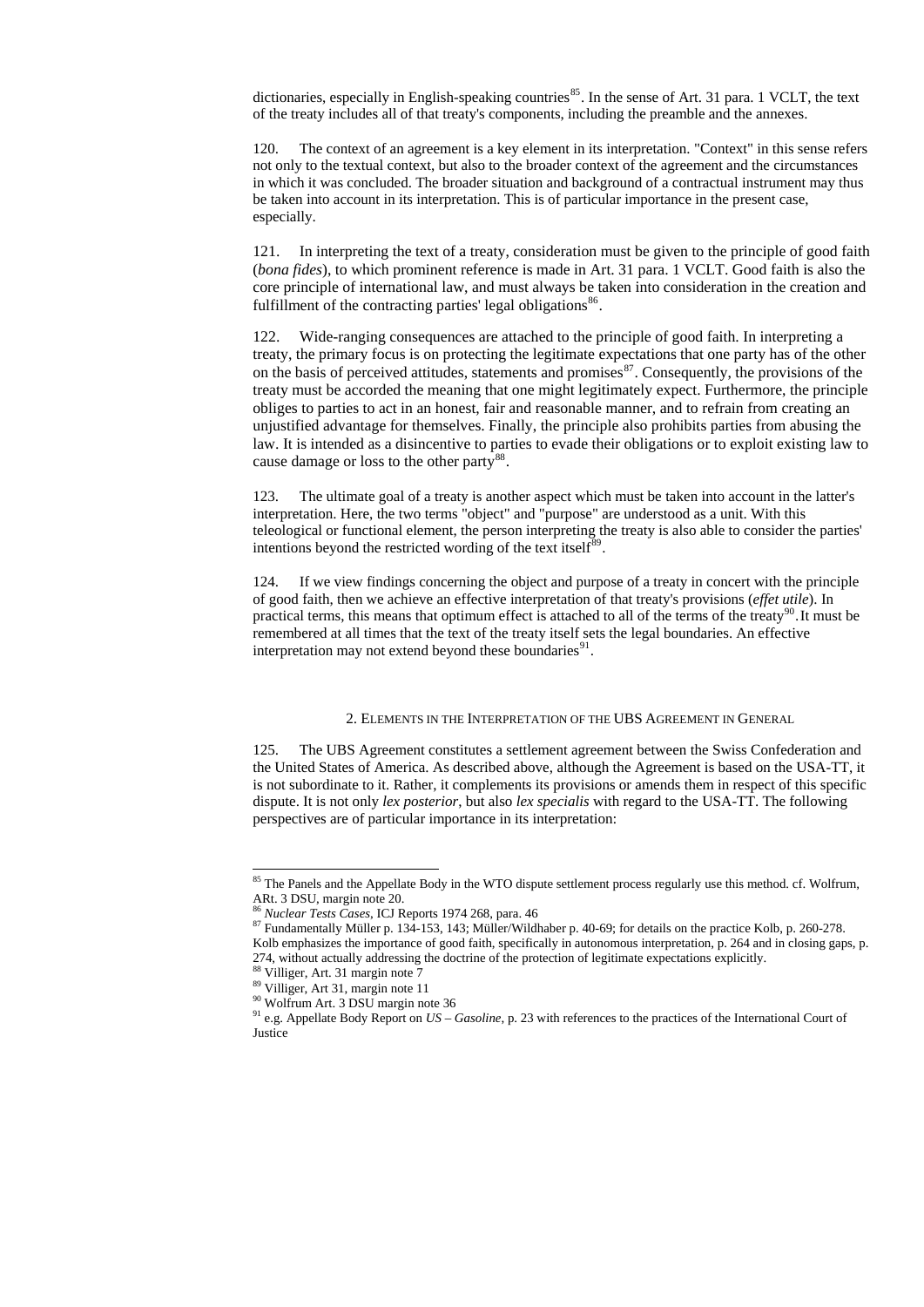126. The Agreement is limited in scope to a very specific request for information under Art. 26 USA-TT. It is applicable in a defined context (the UBS case) and only temporarily, specifically until the treaty request process has been completed. This point is particularly important. The Agreement must be understood as part of a settlement of a particular dispute, and applied and interpreted accordingly.

127. From the Swiss perspective, the object and purpose of the Agreement is to avert a potential violation of sovereignty by an executory ruling from a US court, and to ensure that Swiss law is enforced in the context of the treaty request process. On the other hand, the Americans wish to identify as many potential UBS clients as possible who may have violated US tax laws. The Parties negotiated the UBS Agreement to achieve these ends (cf. Preamble to UBS Agreement). Both of these perspectives must be taken into consideration in interpreting the UBS Agreement.

128. To eliminate this conflict of interest, the USA undertakes to withdraw its enforcement action for its claims in the John Doe summons proceedings and instead, as agreed by treaty, to pursue the request for information process laid down in Art. 26 USA-TT. This eradicates the risk of a violation of sovereignty.

132. It ensues from the foregoing statements that, in rendering decisions and in appeal proceedings before the Federal Administrative Court, there may be no review of whether or not the provisions of the UBS Agreement conform to Art. 26 USA-TT. The evaluation must be made on the basis of the UBS Agreement alone. It is the will of the contracting parties that, in the context of the specific treaty request process under the UBS Agreement, the vague phrase "tax fraud or the like" be interpreted in a specific way that need not necessarily conform to the practice to date  $92$ .

133. The contracting parties are competent to determine such an interpretation. The OECD Commentary states, in fact, that settlement agreements may provide additional detail on expressions that are defined incompletely or ambiguously in a treaty – as is the case here with "tax fraud or the like". This finding would seem to support the possibility of amending certain parts of a treaty by means of settlement agreements. Consequently, doctrine also regards the agreement on interpretation as an agreement under international law that completes the Tax Treaty, the agreement being based on an authentic interpretation of the Tax Treaty, and possibly aimed at amending it $^{93}$  $^{93}$  $^{93}$ .

<sup>92</sup> See also point 59 ff

-

<span id="page-27-1"></span><span id="page-27-0"></span>93 Lehner, in: Vogel/Lehner, DBA, Art. 25 margin note 154

129. In return, Switzerland undertakes to conduct the treaty request process within the periods laid down in the UBS Agreement and, in doing so, to observe the criteria stipulated in the Annex to the UBS Agreement. The Annex criteria determine (i) when it is necessary to identify an individual in a request for information, and (ii) the conditions that must be met for there to be a reasonable suspicion of "tax fraud or the like". Both the process and the material criteria are decisive elements in the application of the Agreement. They must therefore be interpreted in a way that best considers the differing objectives of the treaty.

130. In other words, the Annex forms the legal foundation for the treaty request process. The decisions of the SFTA under Art. 20j USA-TT-O must be rendered on the basis of these authoritative criteria.

131. Since the UBS Agreement is classified as both *lex posterior and lex specialis,* the existing provisions on information exchange in Art. 26 USA-TT and its Protocol may be invoked only when the provisions laid down in the Annex to the UBS Agreement are not relevant to a specific individual case. It must always be remembered, however, that these provisions are compatible with those of the UBS Agreement (conclusion from Art. 30 para. 3 VCLT).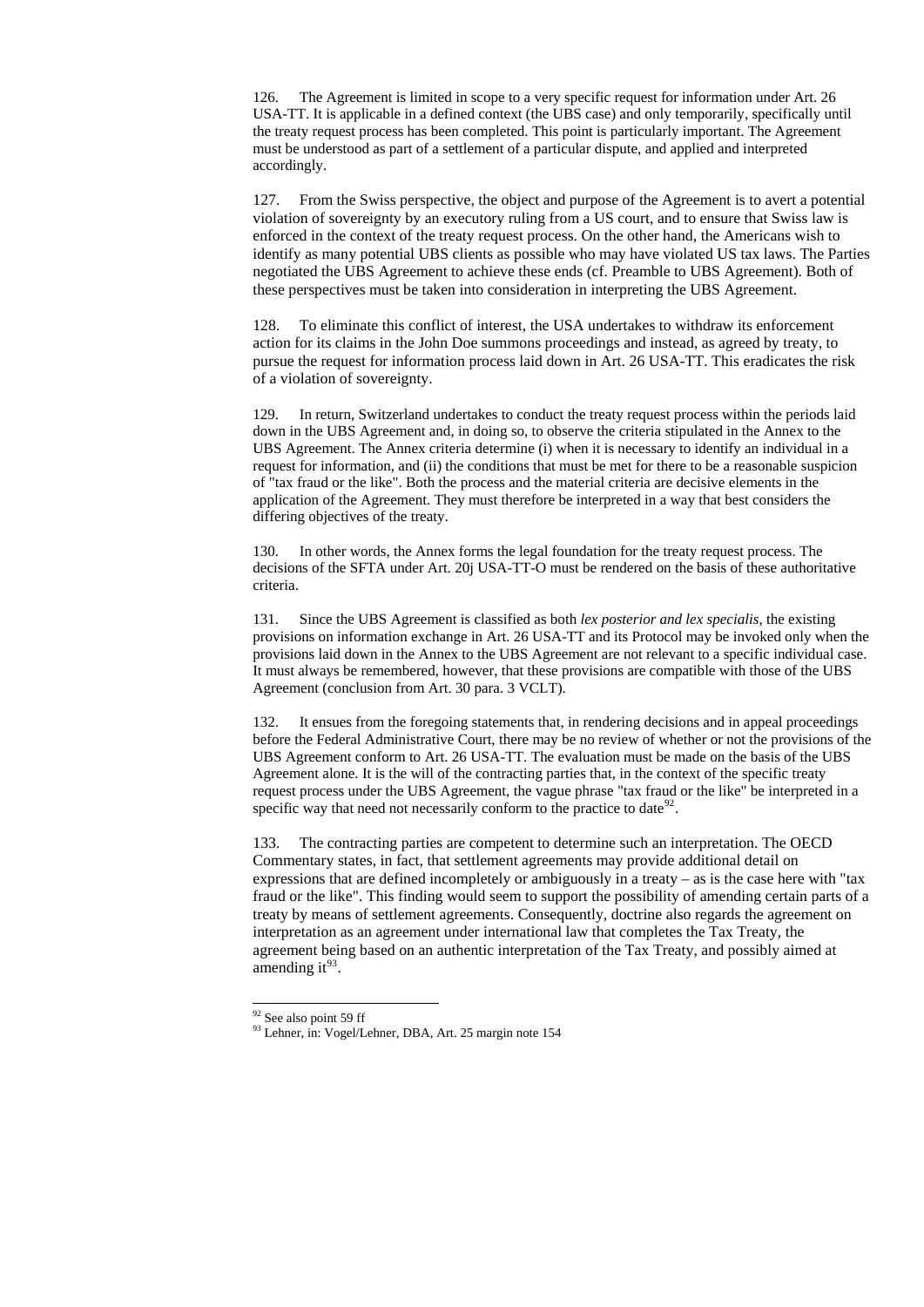134. Such agreements constitute subsequent agreements between the contracting parties on the interpretation of a treaty or the application of its provisions. Pursuant to Art. 31 para. 3 VCLT, such agreements must be taken into consideration in interpreting the treaty in question. In conformity with the rules of international law, the OECD Commentary also states clearly that agreements to resolve general difficulties of interpretation or application are binding on government authorities for as long as the competent authorities do not amend or cancel that agreement.

135. The UBS Agreement should also be understood in this context, although it is unique in that it exclusively concerns the implementation of a specific treaty request, and will end when the treaty request process has been concluded (cf. Art. 10 UBS Agreement). This means that the provisions of the UBS Agreement cannot be applied generally to future requests for information. The provisions of Art. 26 USA-TT apply exclusively to cases which fall outside the scope of the Agreement. The UBS Agreement and the practice based upon it do not reflect upon other treaty request processes.

136. The safeguard clauses in Art. 5 UBS Agreement indicate that the parties themselves regard the Agreement as extra-ordinary. Should there be problems with the administration of the Agreement, then it is these clauses in the Agreement, and not those of Art. 25 USA-TT, which are relevant.

137. Furthermore, in interpreting the UBS Agreement importance must be attached to the legitimate expectations of the contracting parties. Based on the fundamental principle of *pacta sunt servanda* laid down in Art. 26 VCLT, both contracting parties may legitimately expect the Agreement to be implemented. Just as Switzerland may expect that the USA will not enforce its claims by means of an enforcement action before a US court, thereby violating Swiss sovereignty, the United States may assume that Switzerland will conduct the treaty request process in the case of UBS in compliance with the agreed provisions and within the agreed framework.

138. Given the clarity of the situation, there need be no review of alternative interpretation methods under Art. 32 VCLT, neither is Art. 33 VCLT relevant here. Although the UBS Agreement was published in German in Switzerland, the wording of the Agreement gives no indication that it has been authenticated in two languages, German and English. The English text is therefore equally binding.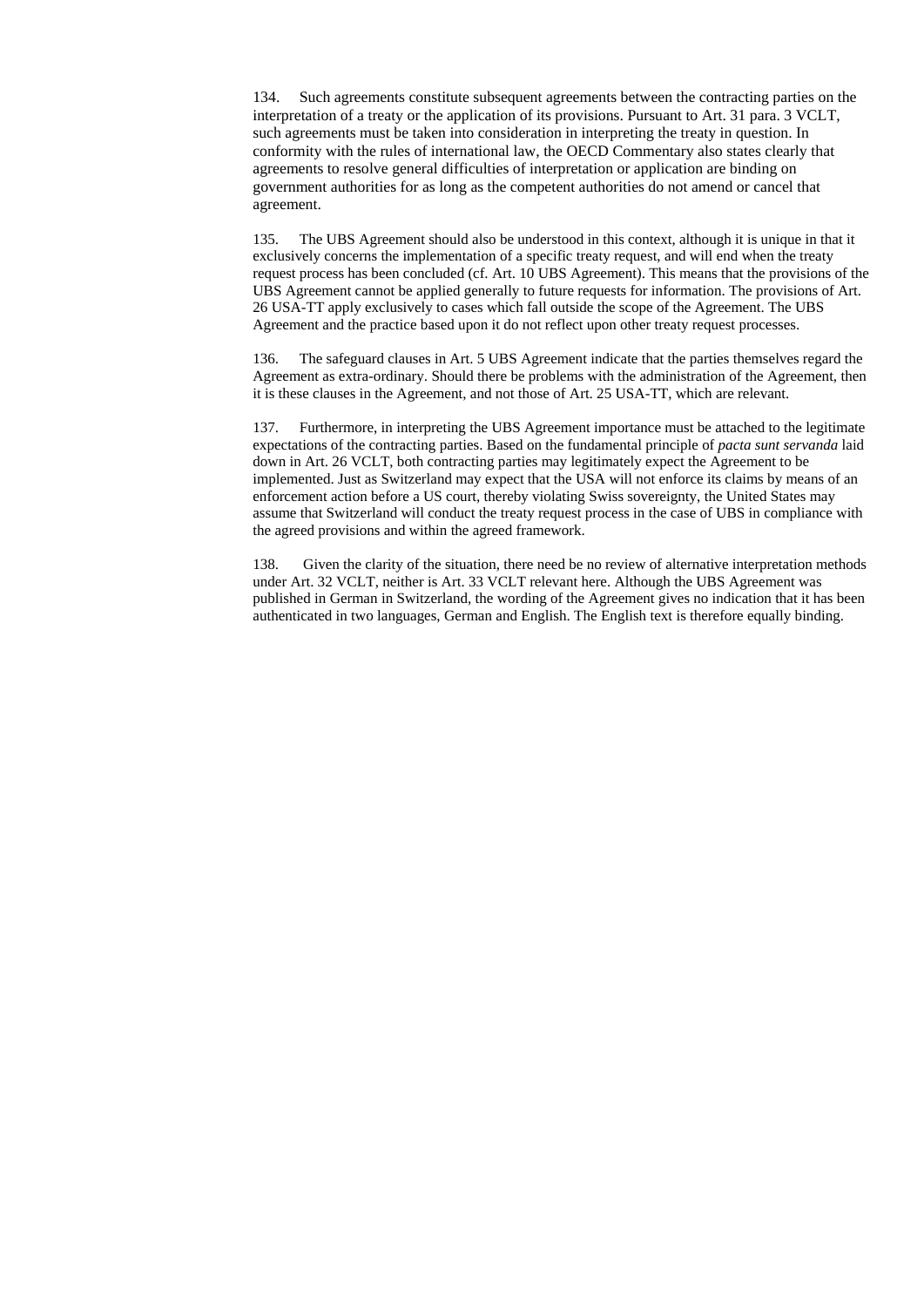#### 3. QUESTIONS OF COGNIZANCE IN APPEAL PROCEEDINGS

139. For Switzerland's part, the UBS Agreement is a means of maintaining its legal sovereignty in relations with the USA. It was an answer to a crisis and therefore, to a large degree, an element of foreign policy. This raises the question as to the relationship between executive and judiciary and whether, in evaluating relevant issues, the latter must exercise restraint with regard to the decisions of the executive and of government. The traditional view is that acts of foreign policy may not be examined by the courts. Even today, the Federal Supreme Court Act and the Federal Administrative Court Act stipulate that no appeal may be lodged against such decisions, unless international law grants such a right<sup>[94](#page-29-0)</sup>. Even where decisions may be challenged on the basis of treaties or special laws, the general practice of the Federal Supreme Court is characterized by a certain restraint and respect for the views of the executive. It reflects an earlier tradition, according to which foreign policy was not really subject to the principle of legitimacy, but understood rather as an instrument of power politics. A specific example of this restraint is the application of foreign trade treaties, where their direct application was frequently denied, or restraint shown clearly otherwise by restricting the ban on arbitrariness. This view is no longer appropriate to modern  $circumstances<sup>95</sup>$  $circumstances<sup>95</sup>$  $circumstances<sup>95</sup>$ .

140. In the light of globalization, it is no longer materially or legally appropriate to separate domestic and foreign policy. Affected parties deserve full legal protection in both areas. The courts must therefore be able to examine with full cognizance the legitimacy of foreign policy-related action. In doing so, they are bound like all other state bodies by international law and the principle of *pacta sunt servanda*. In other words, they are just as responsible as other state bodies for ensuring compliance with treaties and agreements. Even in delicate foreign policy matters, Switzerland does not apply any doctrine that would be comparable with the US *political question doctrine*. The practice of the Federal Supreme Court permits a deviation from international law in exceptional cases only where provision for that deviation was made deliberately and subsequently by the legislator, and non-compliance with international law is therefore a calculated political move (the Schubert Practice)<sup>[96](#page-29-2)</sup>. Restraint is therefore exercised where issues in the above sense are not really justiciable and require implementation by political and legislative means. These are areas in which the executive and legislation take precedence owing to the division of power and the legality principles. A system of *checks and balances* must therefore be instituted. International law is thus not applied directly.

<span id="page-29-2"></span><span id="page-29-1"></span><span id="page-29-0"></span><sup>96</sup> Federal Supreme Court ruling 99 Ib 39; here, please refer to Müller/Wildhaber, p. 171 f with further references; Cottier/Hertig, p. 13 ff; Cottier/Achermann/Wüger/Zellweger, p. 43-65.

141. None of these circumstances apply in the present case. The decisions on treaty assistance are primarily based directly on a treaty, and there is no conflict with domestic law. Their eligibility for appeal is based on criteria, rights and obligations laid down in a treaty. As such, appeals may be admitted as legitimate, even if the decisions themselves might be described as an act of foreign policy. It is worth noting in this context that the courts have always allowed appeals in matters of official and legal assistance, and have never dragged their feet in examining the corresponding decisions. They have ruled on these decisions with full and free cognizance, with a view to the legal protection of the interests of those concerned.

142. This practice must also be applied in the present case. The contractual John Doe Summons criteria in the Annex contain rights and obligations for individuals, compliance with which must be ensured to the fullest extent by the courts. In the case of appeal proceedings, the Federal Administrative Court must examine whether or not the SFTA has applied the provisions of the Annex to the UBS Agreement correctly. The courts enjoy full cognizance in this respect.

*Bundesverwaltungsgericht* of 17 June 2005, SR 173.32

 $\overline{a}$ 

<sup>95</sup> Here, please refer to Cottier 2007, p. 99; Cottier 2009, p. 307

<sup>94</sup> *Bundesgesetz über das Bundesgericht* of 17 June 2005, SR 173.110, and *Bundesgesetz über das*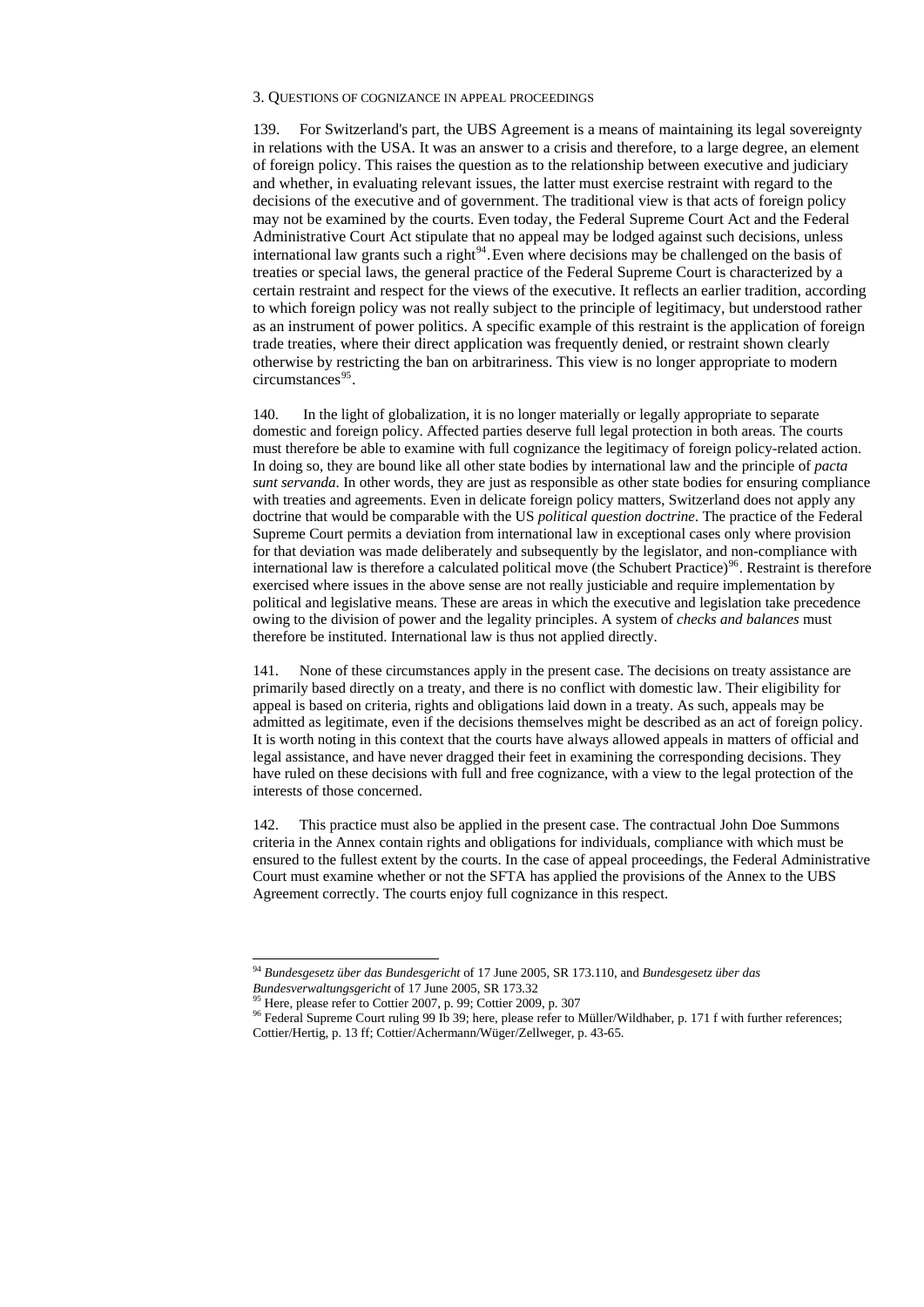#### 4. THE APPLICATION OF THE JOHN DOE SUMMONS CRITERIA IN THE UBS AGREEMENT IN PARTICULAR

143. The Annex to the UBS Agreement describes in detail the formal and material conditions that must be fulfilled for Switzerland to provide treaty assistance. Appeal bodies must, if necessary, examine compliance with the John Doe Summons criteria set out in the Annex. Since those producing this Opinion have no specific points of dispute to address, the following statements concentrate on fundamental issues in connection with the application of the John Doe Summons criteria in the treaty request process under the UBS Agreement. Points of dispute that arise independently of the UBS Agreement fall outside the scope of the following analysis and will therefore be restricted to what is necessary for a legal finding in the UBS treaty request process.

144. *Formally,* the contracting parties determine that the absence of names of US-domiciled UBS AG clients in the request for information is not an obstacle to the granting of treaty assistance. On the basis of the presentation of facts in section 4 of the Deferred Prosecution Agreement between the United States and UBS dated February 18, 2009, the contracting parties determine the group of individuals that is to be included under treaty assistance enquiries should further investigations give additional reason to suspect "tax fraud or the like".

<span id="page-30-1"></span><span id="page-30-0"></span> $97$  Federal Administrative Court ruling of March 5, 2009, ASA 77 (2009) p. 837 ff. 98 Federal Administrative Court ruling of March 5, 2009, ASA 77 (2009) p. 851.E 4.3.4

-

145. In describing the formal requirements for the UBS treaty request process, the contracting parties explicitly center their position on the decision of the Federal Administrative Court on March 5, 2009 with respect to the United States' request for information of July 16,  $2008^{\circ}$ . This states with regard to formal requirements that it is irrelevant in the context of treaty assistance whether or not the investigating tax authorities can already name those taxpayers who may have committed tax offenses. Rather, the decision states, it is sufficient that there are grounds to suspect that tax offenses have been committed by third parties which appear in the case dossiers (i.e. taxpayers other than the suspects who are subject to a criminal investigation)<sup>[98](#page-30-1)</sup>. If there are sufficient grounds for such initial suspicions – which the states parties have agreed is the case here in their Deferred Prosecution Agreement – then in the view of the Federal Administrative Court, the SFTA can and must undertake its own enquiries into whether sufficient suspicion of tax fraud or the like exists. According to the Court's deliberations, information must be provided if the facts at the time the decision on the request is made support suspicions of tax fraud or the like. It is enough here that the requesting authority's presentation of facts does not contain any obvious errors or gaps and is not self-contradictory, and that it gives sufficient grounds to suspect that a tax offense or the like might have been committed.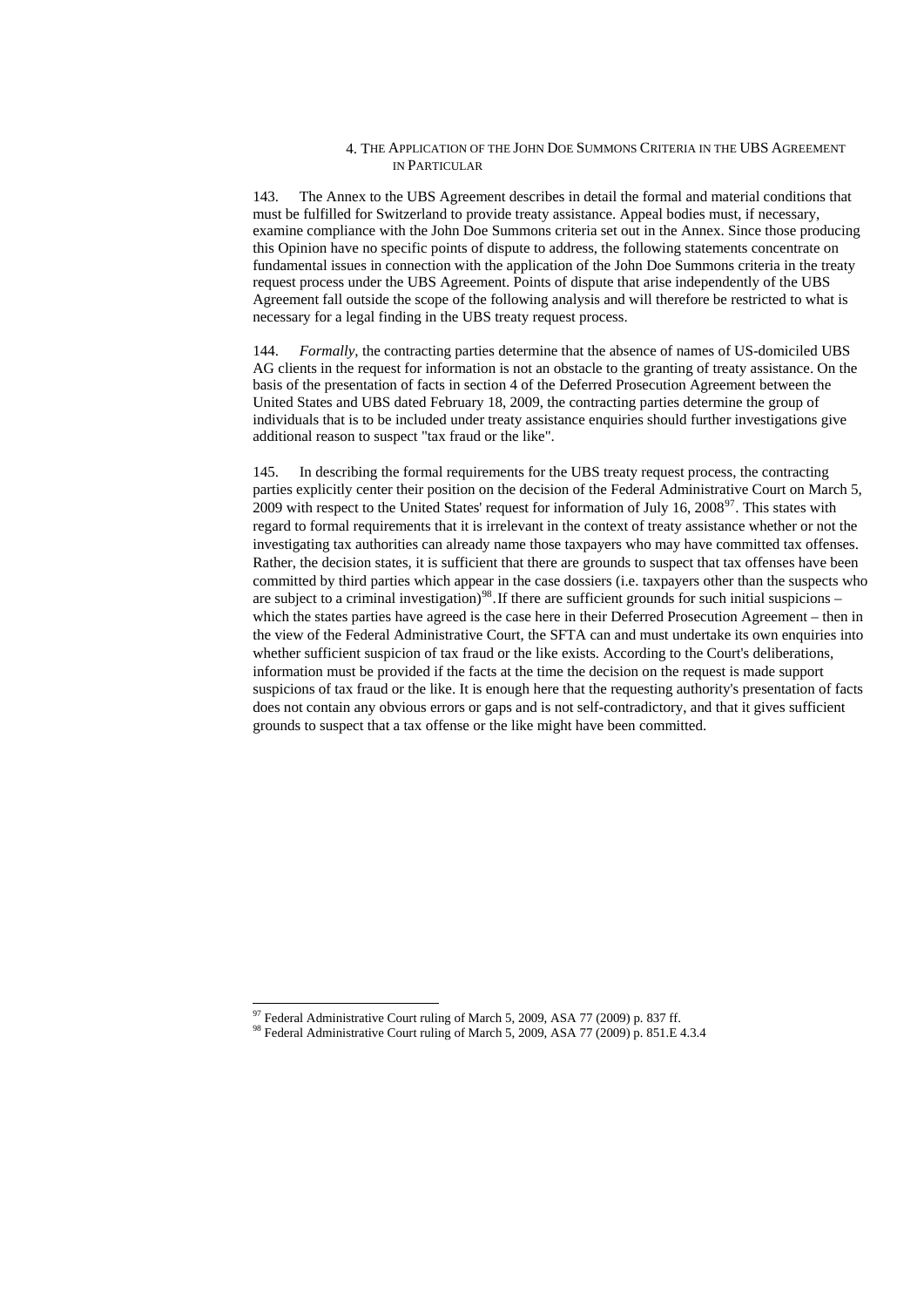146. Many commentators view the Federal Administrative Court's statements on the formal requirements for the treaty request process as problematic<sup>[99](#page-31-0)</sup>. The United States' request for information dated July 16, 2008 was described as a typical case of a "fishing expedition", for which there is no legal foundation $100$ .

147. It must be remembered, however, that where the treaty assistance process according to the UBS Agreement is concerned, the Federal Administrative Court is not required to respond to criticisms made in academic literature. From the international law perspective it must uphold the formal requirements described in its decision of March 5, 2009. These requirements rest by reference on a valid international treaty, which is legally binding under international law in completing the existing Art. 26 USA-TT in respect of the UBS case, and is binding on all Swiss state authorities under the terms of domestic law. In those cases in which the UBS Agreement is not applicable, the Federal Administrative Court does not see any reason in international law to rethink the practice founded on its decision of March 5, 2009 and respond to the criticism leveled at it from academic quarters.

151. The description of *fraudulent conduct* contained in the UBS Agreement centers on past precedent from the Federal Supreme and Federal Administrative Courts, which have ruled that fraudulent conduct that is eligible for treaty assistance does not necessarily have to involve the use of incorrect and false documents. According to the legal precedent, fraudulent conduct in the sense of the USA-TT may also be assumed if a taxpayer employs complex, opaque devices to conceal assets from the tax authorities and thereby unlawfully make considerable tax savings. However, the legal precedent always requires the presence of certain wheelings and dealings, tricks or actual schemes of lies before malicious fraud can be assumed  $101$ . In its concluding ruling of March 5, 2009, the Federal Administrative Court stated that maliciousness also exists if the perpetrator prevents the defrauded party checking false information, or if they believe that the other party will forego such checks, where such a belief is founded on a particular relationship of trust, or on clear rules or assurances, and is not simply an expectation based on certain observations. Incorrect information which the counterparty – the tax authority in this context – can check without any great effort is not deemed to be malicious, however<sup>[102](#page-31-3)</sup>.

148. Completing Art. 26 USA-TT and section 10 of its Protocol, in the UBS Agreement the contracting parties agree the criteria determining "*tax fraud or the like*". The Agreement describes fraudulent conduct with the aim of paying less US income tax, as well as acts of continued and serious tax offense on which the Swiss Confederation may obtain information under its own law and administrative practice, as eligible for treaty assistance.

149. *Fraudulent conduct* in the sense of the UBS Agreement Activities comprises the conduct described in paragraph 10, subparagraph 2, first sentence of the Protocol, including such activities that would lead to the concealment of assets and underreporting of income based on a "scheme of lies" or the submission of incorrect and false documents. They are covered by the UBS Agreement in connection with both undisclosed (non-W-9) custody accounts and bank deposit accounts held by USdomiciled taxpayers, as well as in connection with offshore company accounts beneficially owned by US persons.

<sup>101</sup> Federal Supreme Court ruling of January 27, 2004, 2A.185/2003 E.4; Federal Supreme Court ruling 125 II 250. 3b with references; also Federal Supreme Court ruling 96 I 737 E, 3 d; Federal Supreme Court on February 6, 2002, 2A.250/2001, E. 6 = StE 2002, A. 31.4 no.6

<span id="page-31-3"></span><span id="page-31-2"></span><span id="page-31-1"></span><span id="page-31-0"></span> $102$  Federal Administrative Court ruling of March 5, 2009, ASA 77 (2009), p. 857 f. E.5.2

150. In footnotes 2 and 3 to the Annex, the contracting parties agreed on certain fact patterns which, in the context of the treaty request process according to the UBS Agreement, indicate the existence of "schemes of lies". They grant the SFTA authority to classify other activities as schemes of lies according to the pertinent facts.

 $\overline{a}$ 

<sup>99</sup> cf. e.g. Behnisch, p. 760 f; Honegger/Kolb, p. 800 f

<sup>100</sup> Behnisch, p. 759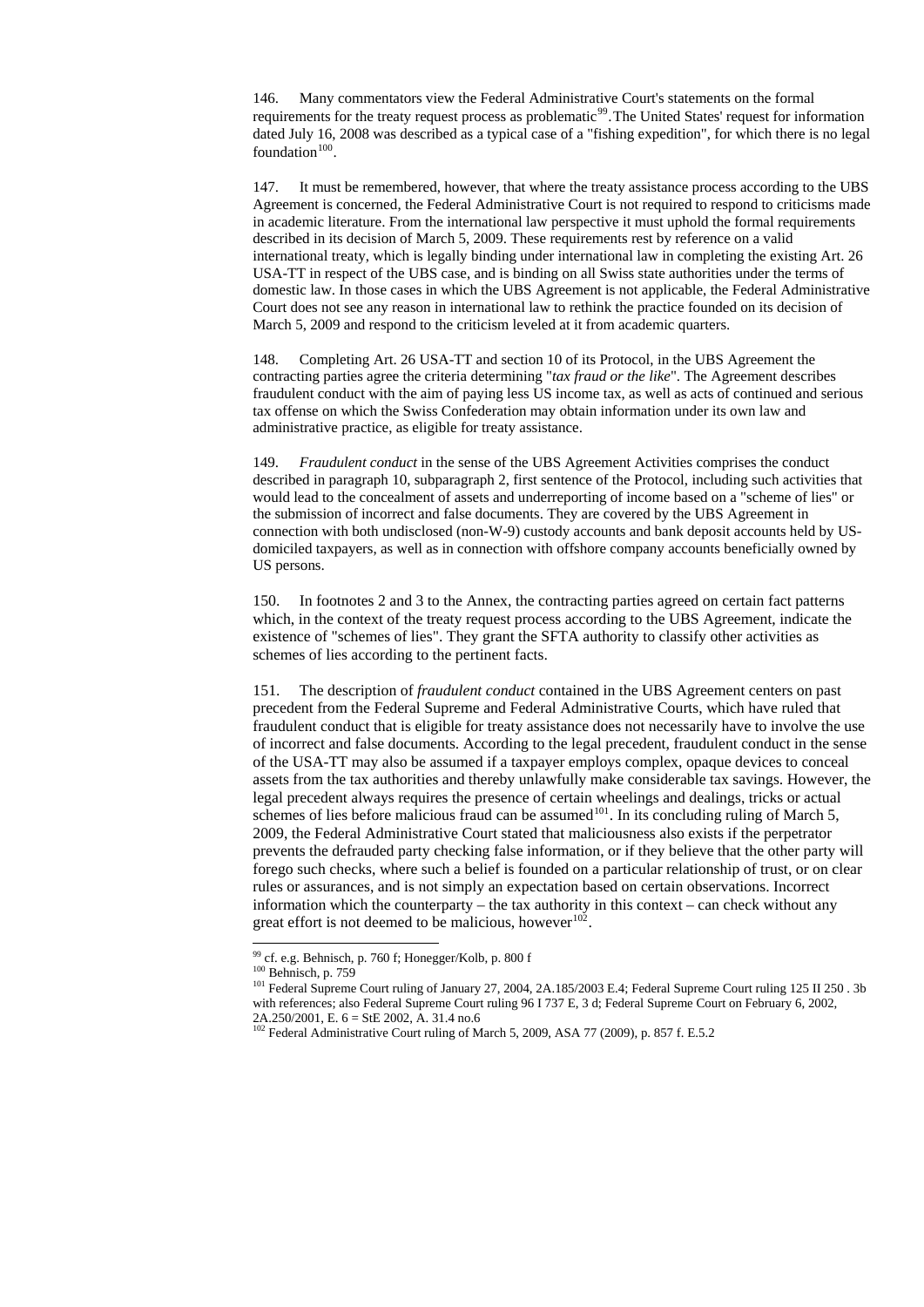152. Legal practice upholds that fraud-like conduct under the USA-TT is deemed committed under the following circumstances:

• if the taxpayer is simultaneously a charitable donor and a borrower owing to a circular transaction involving several companies that is not disclosed to the US tax authorities, thereby enabling them to deduct both their charitable donations and their debit interest in their tax return<sup>[103](#page-32-0)</sup>;

if the taxpayer instructs intermediary companies to issue excessively high invoices and these companies in turn transfer the excessive sums to a private Swiss bank account  $104$ ;

• if taxpayers send out promotional materials in the name of a person who does not exist and set up a domiciliary company to receive advance payments for address lists that they will not deliver, and this money is then directed to a Swiss bank account<sup>[105](#page-32-2)</sup>;

if taxpayers claim very high mortgage interest deductions over a period of years, where the amount of such deductions is not, as declared, transferred to an independent US financial institution, but to a company in Vaduz, Liechtenstein, with which the taxpayers are associated – and the latter refuse to make a written declaration that no further links exist with the foreign company apart from the mortgage arrangement $^{106}$  $^{106}$  $^{106}$ ;

if the taxpayer uses bank accounts to divert corporate income while listing only certain accounts in their books<sup>[107](#page-32-4)</sup>;

• if the taxpayer fails to declare significant commission payments and makes untrue statements or presents false or misleading attestations to conceal these payments<sup>[108](#page-32-5)</sup>;

where an offshore company is used for the purposes of tax evasion, if the actual rights of disposal over the assets held by the companies and the returns generated by them remain with the shareholder, and the US QI (Qualified Intermediary) system is circumvented owing to false information on the actual beneficial owner being given on the "W-8BEN" or a comparable substitute form $^{109}$  $^{109}$  $^{109}$ .

153. To our knowledge, no cases have been published in which the Federal Supreme or Federal Administrative Court has denied treaty assistance in connection with the USA-TT. However, where legal assistance under the Federal Mutual Legal Assistance Act (*Bundesgesetz über die internatinale Rechtshilfe in Strafsachen*) is concerned, the precedent of the Swiss courts is consistent in rejecting the precept that simply setting up a tax-privileged company constitutes tax fraud. In their view, a domiciliary company is a legal instrument under company and fiscal law that enables its beneficial owners to save or even avoid tax. According to Swiss legal precedent, fraudulent conduct that is eligible for legal assistance exists only when, in assessing the overall situation, the tax authorities find it difficult to establish the methods being used to evade tax because the taxpayer is using additional concealment methods<sup>[110](#page-32-7)</sup>.

<span id="page-32-7"></span><span id="page-32-6"></span><span id="page-32-5"></span><span id="page-32-4"></span><span id="page-32-3"></span><span id="page-32-2"></span><span id="page-32-1"></span><span id="page-32-0"></span><sup>110</sup> cf. the decision of the Federal Criminal Court of October, 28 2008, RR.2008.165E.5.8; Federal Supreme Court of March 1, 2006, 1A.316/2005 E.2.3. with further references.

54. It may be questionable in individual cases whether the fact patterns described in para. 2/a in conjunction with footnote 1 and para. 2/b, in conjunction with footnote 3 of the Annex to the UBS Agreement actually constitute schemes of lies in the sense of past legal practice in Switzerland. The very reason that those applying the law are granted a degree of discretion in classifying facts as a "scheme of lies" is behind the contracting parties' agreement, in handling the UBS case, that the fact patterns described in para. 2/4 in conjunction with footnote 1 and para. 2/b in conjunction with footnote 3 are to be deemed such "schemes of lies" This is a mutually agreed, authentic interpretation of the term "schemes of lies" and the Law of Treaties, and it must be observed by the practicing administrative and judicial authorities on the basis of Art. 30 para. 3 and Art. 31 para. 3

 $\overline{a}$ 

<sup>108</sup> Federal Supreme Court on January 27, 2004, 2A.185/2003 E. 6.

<sup>109</sup> Federal Administrative court ruling of March 5, 2009, ASA 77 (2009), 837 ff.

<sup>&</sup>lt;sup>103</sup> Federal Supreme Court on January 6, 2006, 2A.352/2005 E. 2.3.2.

<sup>&</sup>lt;sup>104</sup> Federal Supreme Court on February 6, 2002, 2A.551/2001 = StE 2002, A. 31.4 no. 6. E. 5b.

<sup>&</sup>lt;sup>105</sup> Federal Supreme Court on March 12, 2002, 2A.416/2001 E.6.3.

<sup>106</sup> Federal Supreme Court on August 10, 2006, 2A.608/2005 E.4.

<sup>&</sup>lt;sup>107</sup> Federal Supreme Court on December 22, 2003, StR 59/2004, p. 475 E.5.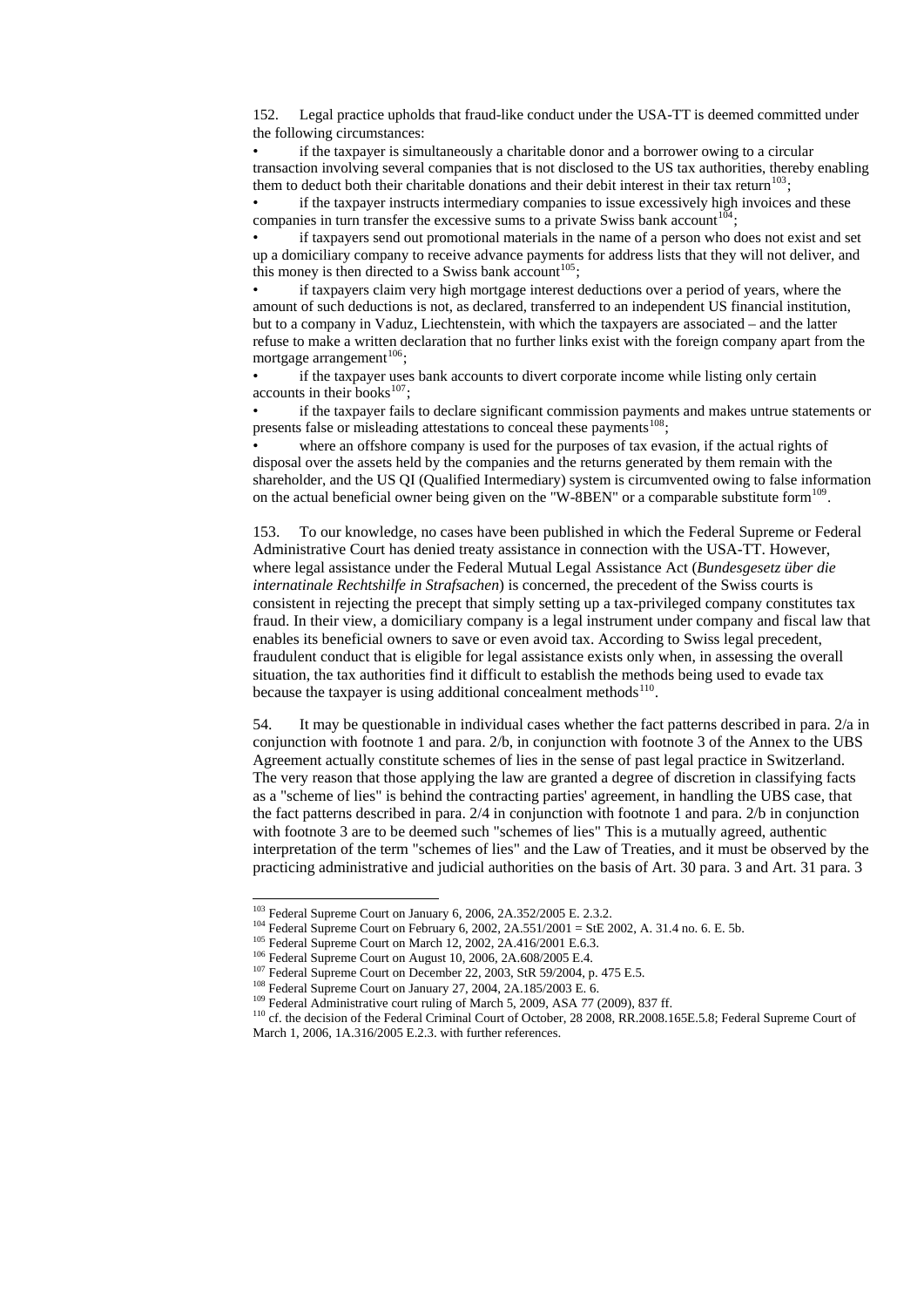a VCLT. Given the binding nature in national and international law of the "schemes of lies" criteria agreed in the UBS Agreement, the Federal Administrative Court is not required to examine their use in the context of treaty assistance proceedings under the UBS Agreement for compliance with previous legal precedent in Switzerland. However, were the SFTA to classify other activities that are not listed explicitly in the Agreement as "schemes of lies", as it is permitted under the terms of the UBS Agreement, then the judicial authorities would have to review the Tax Administration's legal assessment in respect of its compliance with the USA-TT and the related protocol in the light of past legal precedent. Where the line between a scheme of lies and a simple lie is drawn in those cases not specified explicitly by the UBS Agreement can only be determined on a case-by-case basis by the SFTA, because the full circumstances must be taken into account. However, legal precedent does not permit the administrative and judicial authorities to go so far as to classify the involvement of a tax-privileged company alone as fraudulent conduct. In cases like these, they must examine whether or not there has been tax evasion that would be eligible for treaty assistance under the UBS Agreement.

156. By explicitly including acts of continued and serious tax offense, the UBS Agreement draws on Art. 190 of the Direct Federal Taxation Act (DFTA, *Bundesgesetz über die direkte Bundessteuer*), which states that special investigative measures may be ordered if there is reason to suspect serious tax offenses, which also covers the continued evasion of large sums of tax. According to administrative and judicial practice, such special measures include obtaining bank information by compulsory order<sup>[111](#page-33-0)</sup>.

have held a UBS account either directly or indirectly via an intermediary company for at least three years, where this account has generated average annual revenues of more than CHF 100,000 over any three-year period that includes at least one year covered by the request.

155. In handling the UBS case, the Annex to the UBS Agreement also describes *acts of continued and serious tax offense* for which the Swiss Confederation may obtain information under its own laws and practices, as eligible for treaty assistance. Here, the contracting parties make explicit reference to paragraph 10 subparagraph 2 third sentence of the Protocol, which states that "tax fraud" in the sense of the USA-TT may also include activities which, at the time the request is submitted, constitute fraudulent conduct for which the recipient state party may obtain information under its own laws or practices.

<span id="page-33-0"></span> $111$  Federal Administrative Court ruling of March 5, 20009, ASA 77 (2009), p. 847 E. 4.3.2.; Federal Supreme Court of October 14, 1999, 8G.57/1999; administrative practice of the federal authorities 67.85 E. 4c; judgment of the Federal Criminal Court of May 21, 2008, BV.2008.1-3 E.3.

 $\overline{a}$ 

157. Pursuant to the contracting parties' legal interpretation, acts of continued and serious tax offense for which bank and other information may be obtained also include cases in which US persons:

have failed to comply with their tax reporting obligations for at least three years, and

158. Under the terms of the UBS Agreement, a violation of reporting obligations is deemed to have occurred if the suspect failed to submit form W-9, although they were obliged to submit it or if, despite a request from the SFTA as part of the treaty request process, they have been unable to furnish proof that they have fulfilled their statutory reporting obligations in respect of their interests in accounts held directly or indirectly via an offshore company.

159. For the purpose of establishing average revenues during the aforementioned three-year period, the contracting parties have defined revenues as gross income (interest and dividends) and capital gains (which, in assessing the main subject of this treaty assistance request, are calculated as 50% of the gross sales proceeds generated by the accounts during the relevant period).

160. Under previous legal practice, official assistance was never granted in connection with the USA-TT in the "mere" case of acts of continued and serious tax offense where there was no additional fraudulent conduct as described above. That said, to our knowledge the Swiss courts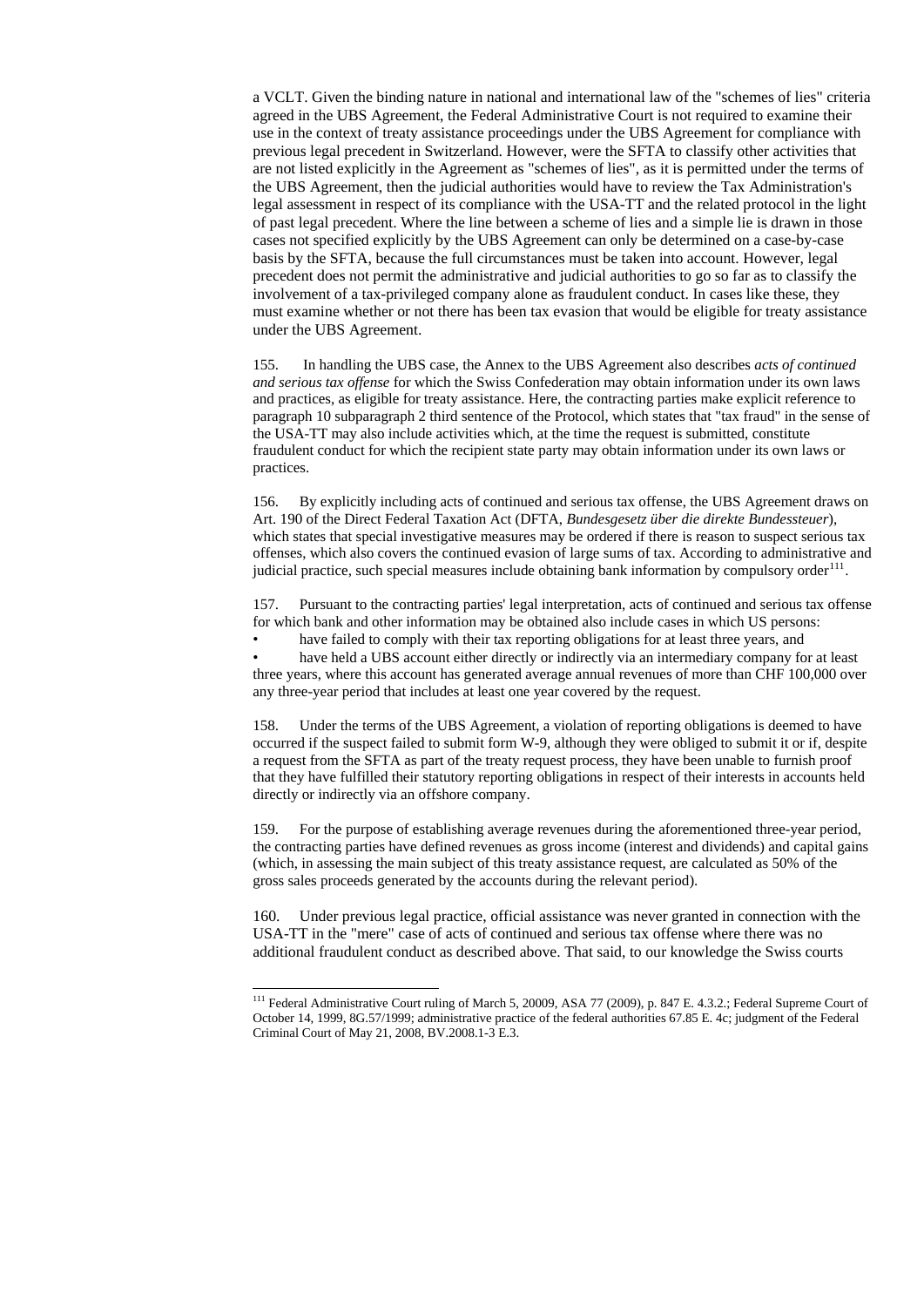never had to rule on any facts relating to the USA-TT that could not already be subsumed under the offense of tax fraud. In this sense, the UBS Agreement sets a standard that extends beyond those of past legal practice. The Federal Administrative Court, which was the first judicial body to address the "or the like" add-on that is laid down in Art. 26 para. 1 USA-TT, subsumed all offenses with the same degree of wrong as tax fraud under this phrase "or the like"<sup>[112](#page-34-0)</sup>. In the opinion of the courts, tax evasion may entirely be viewed as containing the same degree of wrong as tax fraud, specifically when it concerns the "continued evasion of large sums of tax". This is illustrated by the fact that, under these circumstances, coercive measures in criminal procedure under the Administration of Criminal Justice Act (*Bundesgesetz über die Bundesstrafrechtspflege)* have been applied even to the evasion of direct taxes, meaning among other things that bank client confidentiality was ineffective, even domestically  $113$ .

161. It is difficult to assess whether or not it has already been possible to provide treaty assistance under the USA-TT in cases of the continued evasion of large sums of tax. Reflecting the deliberations of the Federal Administrative Court, the broad phrase "tax fraud or the like" does indeed permit the exchange of information to be extended in cases of the continued evasion of large sums of tax, as per Art. 190 of the DFTA. Historical considerations might, however, militate against an expansion of treaty assistance, as when the Protocol was concluded, Art. 190 of the DFTA was already in force, and it might have been expected in good faith that the states parties would have included the continued evasion of large sums of tax explicitly in the treaty itself – if there had been consensus between the contracting parties that extended treaty assistance would be granted on this point. It must be remembered in this regard, however, that historical elements of interpretation play only a subordinate role in the interpretation of agreements under international  $law<sup>114</sup>$  $law<sup>114</sup>$  $law<sup>114</sup>$ .

162. In the present case, we do not need to examine whether or not acts of continued and serious tax offense, in the sense of the continued evasion of large sums of tax, are eligible for treaty assistance under USA-TT, as an explicit foundation in international law now exists at least for the treaty request process under the UBS Agreement, which takes precedence over the USA-TT and interprets the latter authentically for the UBS treaty request process exclusively. Since the UBS Agreement determines a definition of the term "tax fraud or the like" that is binding on the administrative and judicial authorities, where treaty assistance under the UBS Agreement is concerned the Federal Administrative Court need not yet examine whether or not extended official assistance in the case of continued and serious tax offense conforms to the USA-TT. However, it must examine this legal issue with full cognizance in treaty request processes beyond the scope of the UBS Agreement. The UBS Agreement and the judgments passed on the basis of it do not have any prejudicial effect in this regard.

163. However, it must be noted in the application of para. 2/A/b and para. 2/B/b of the Annex that treaty assistance may be granted in the case of acts of continued and serious tax offense only *for which the Swiss Confederation may obtain information under its laws and practices.* The UBS Agreement thus refers to Swiss law, which is why those authorities administering the law must examine whether or not the facts given in the UBS Agreement constitute reasonable grounds to assume that *acts of continued and serious tax offense* have been committed. In addition to tax fraud as per Art. 186 of the DFTA, Art. 190 para. 2 of the DFTA describes the continued evasion of large sums of tax as a serious tax offense. The UBS Agreement seeks to include the latter, in particular, in the treaty request process.

164. With regard to *suspicion of a criminal offense,* we refer to the statements made under section 147 ff. With regard to the international treaty request process, the Federal Administrative Court derived from domestic law the standard laid down in Art. 26 of the USA-TT with regard to the initial suspicion

<span id="page-34-2"></span><span id="page-34-1"></span><span id="page-34-0"></span>- $112$  Federal Administrative Court ruling of 5 March 20009, ASA 77 (2009), p. 860 E. 5.4. <sup>113</sup> Federal Administrative Court ruling of 5 March 20009, ASA 77 (2009), p. 847 E. 4.3.2. <sup>114</sup> Art. 32 VCLT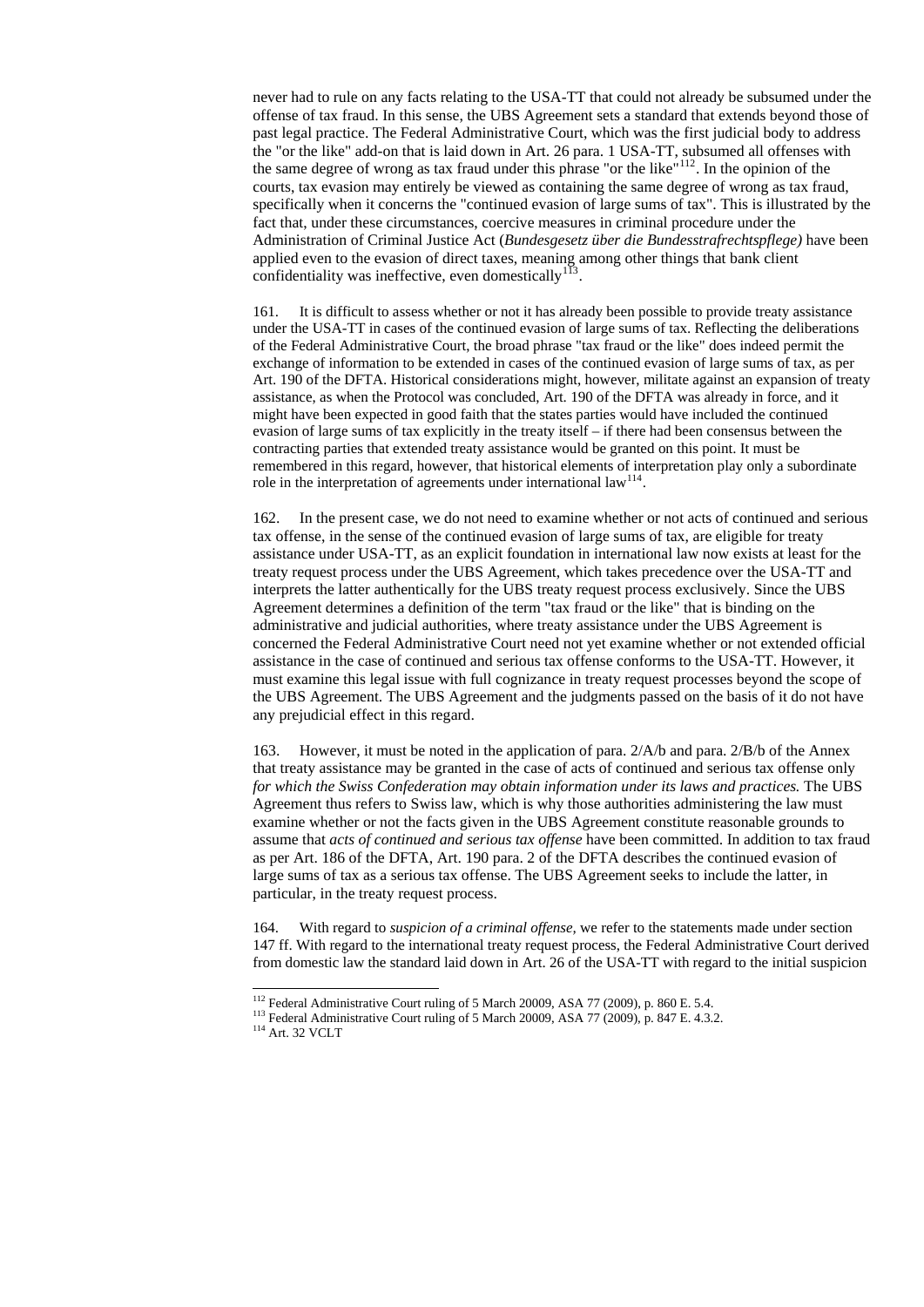and stated that, under domestic law, the suspicion of a criminal act it itself was sufficient as an initial suspicion, and that there need be no suspicion concerning a particular person as the perpetrator.

165. It must be stated with regard to the fact of serious tax offense, in the sense of the continued evasion of large sums of tax, that the classification of "*large sums of tax*" has not yet been examined by the Federal Supreme Court. DONATSCH proposes a threshold of CHF  $5,000^{115}$  $5,000^{115}$  $5,000^{115}$ . Legal practice to date has confirmed the key feature of "large sums of tax" to mean millions<sup>[116](#page-35-1)</sup> in the case of unrecorded transactions, and CHF 40,000,000 (tax owed approx.  $4,600,000^{117}$  $4,600,000^{117}$  $4,600,000^{117}$ ) in the case of secret private withdrawals. In practice, however, it is not the amount involved in the offense, but the complexity of the relations to be unraveled, that is the key point in conducting special investigative proceedings under Art. 190 of the  $DFTA^{118}$  $DFTA^{118}$  $DFTA^{118}$ .

166. Doctrine states that *continued evasion* in the sense of Art. 190 para. 2 DFTA should be assumed if a perpetrator has repeatedly evaded tax in the same way or even systematically. The continued failure to meet obligations i.e. behavior in violation of interests worthy of protection, need not necessary concern several tax periods<sup>[119](#page-35-4)</sup>. The academic opinion is that it is enough for offenses to be committed repeatedly in the same way, or even systematically. Where duration is concerned, as mentioned above such behaviors do not necessarily have to cover several tax periods<sup>[120](#page-35-5)</sup>.

<sup>117</sup> StE 1994, B 101.8 no. 14

 $\overline{a}$ 

118 Richner et al, Handkommentar DBG, Art. 190 margin note 3 with further references

<sup>119</sup> Richner et al, Handkommentar DBG, Art. 190 margin note 4

<span id="page-35-5"></span><span id="page-35-4"></span><span id="page-35-3"></span><span id="page-35-2"></span><span id="page-35-1"></span><span id="page-35-0"></span><sup>120</sup> Donatsch, in: Zweifel/Athanas, Kommentar DBG, Art. 190 margin note 14 f

<sup>&</sup>lt;sup>115</sup> Donatsch, in: Zweifel/Athanas, Kommentar DBG, Art. 190 margin notes 16,10

<sup>&</sup>lt;sup>116</sup> Administrative practice of the federal authorities 66.100 and 66.101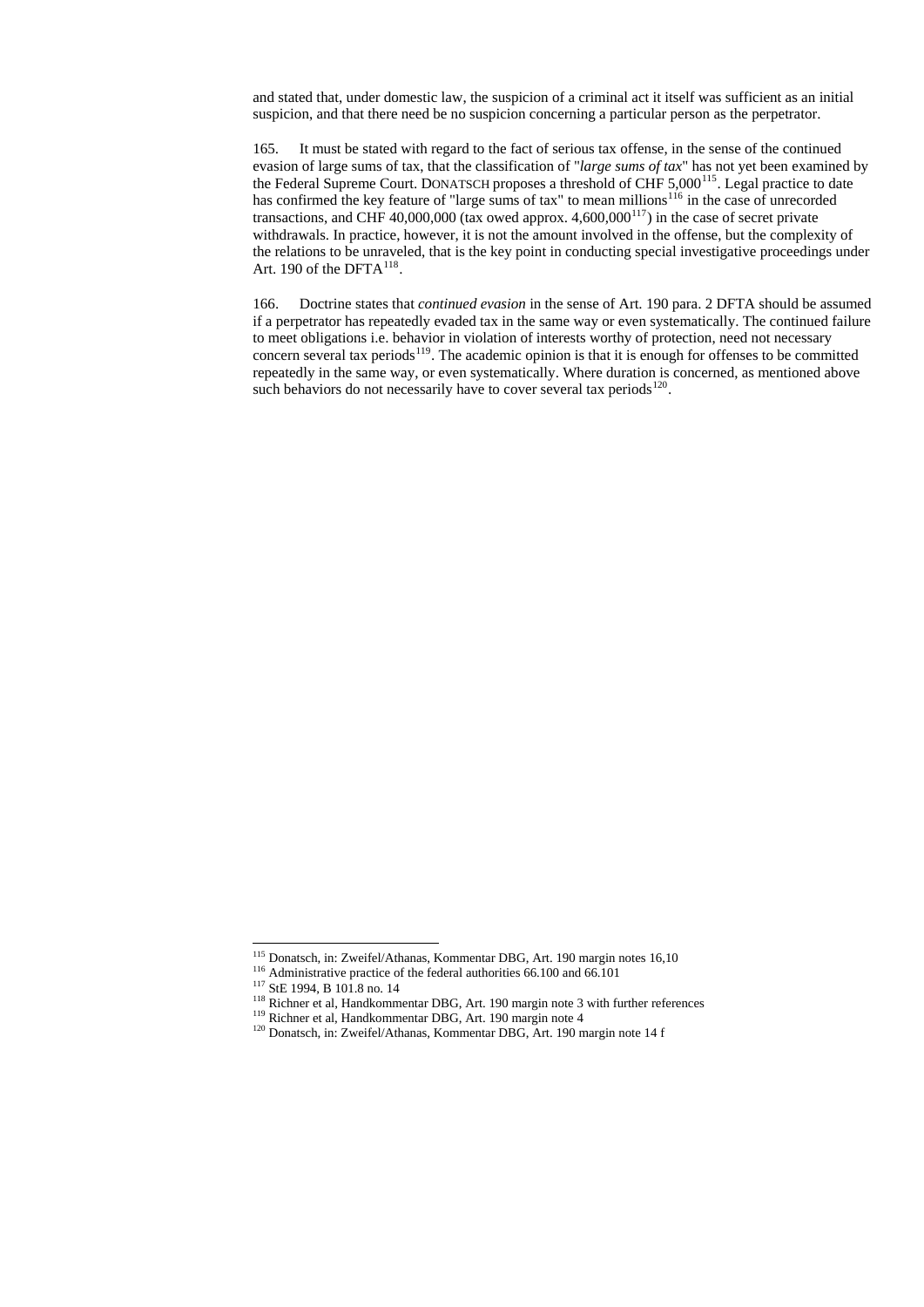167. A look at legal precedent and the relevant literature reveals that legal practice to date has not made the term "continued evasion of large sums of tax" any more tangible. The core of this is the complexity of the individual cases examined, which appear to justify ordering a special investigation. With their open wording, legislators afford the tax authorities significant room for maneuver with regard to the question of when a special investigation under Art. 190 ff. DFTA in conjunction with Art. 19 ff. ACLA may be ordered.

169. This finding is not contradicted by the fact that the initial suspicion of acts of continued and serious tax offense rest, among other things, on a schematic calculation of capital gains and the US persons' failure to comply with their duties of information to the SFTA, as codified in the UBS Agreement. In a request for information process, legal precedent merely requires the requesting authority to present sufficient suspicious circumstances to indicate a tax offense that is eligible for official assistance. In the opinion of the court of highest instance, in examining its duty to provide information the requested authority should not simultaneously be acting as a criminal judge in establishing whether or not all of the elements of a tax offense that is eligible for treaty assistance have actually been fulfilled in that specific case<sup>[121](#page-36-0)</sup>. On the contrary: the information should enable the authorities in the requesting state, not the requested state, to make the final decision. The ESTV nonetheless can (and must) make its own enquiries as to whether or not grounds exist for the suspicion of a tax offense eligible for treaty assistance. Prior to handing the documents over to the requesting state, it must check that they are suitable as evidence of the suspected offense given in the request for information<sup>[122](#page-36-1)</sup>. Further, actual enquiries are then a matter for the tax authority requesting assistance. If the persons covered by the treaty request process are unable to allay initial suspicions of acts of continued and serious tax offense, then the doctrine states that official assistance must be given<sup>[123](#page-36-2)</sup>.

168. The facts described by the contracting parties in the UBS Agreement do not infringe the limits set by legal practice, and are within the authorities' scope for discretion in the interpretation of unclear legal expressions. They are to be applied by the Swiss administrative and judicial authorities in the treaty request process under the UBS Agreement, because they permit the Agreement to be administered in conformity with international law (interpretation in conformity with international law).

<sup>121</sup> Federal Supreme Court ruling 96 I 737 = ASA 40, p. 437 E. 3 e.; Federal Supreme Court on February 6, 2002, A 31.4 no. 6 E. 6.; Federal Supreme Court on December 22, 2003, StR 59/2004 p. 475 E. 5

 $122$  Federal Supreme Court on August 10, 2006, 2A.608/2005 E.2.

 $\overline{a}$ 

<span id="page-36-2"></span><span id="page-36-1"></span><span id="page-36-0"></span> $123$  Federal Administrative Court ruling of March 5, 2009, ASA 77 (2009) p. 860, E. 4.4.2. with further references

170. If US investigations into UBS really have found that the financial services offered by UBS have continuously been abused by US taxpayers to evade US taxes, then the scope and international implications of the UBS affair make it a textbook example of a complex case of suspected systematic tax offenses. If the tax dodges associated with UBS had happened in Switzerland, they would be covered by proceedings under Art. 190 DFTA, even if individual taxpayers had evaded only small sums of tax. With this in mind, the schematic calculation of capital gains, made for reasons of practicability, would be unlikely to hinder the granting of treaty assistance. However, the suspicion of acts of continued and serious tax offense would be disproved should the SFTA's enquiries find that precise calculations of capital gains result in average revenues of well below CHF 100,000, or no revenues at all. In such a case, the principle of proportionality – to which Art. 26 para. 1 USA-TT refers by limiting the exchange of information to that *necessary* for the prevention of tax fraud or the like – would require that individuals who were initially under suspicion are not included in the treaty request process. If revenues are so far below CHF 100,000 that the gap is regarded as significant, an evaluation decision must be made. This decision may be reviewed with full cognizance by the Federal Administrative Court.

171. The fact that persons whose accounts exceed the CHF 100,000 threshold are included in the treaty request process if they are unable to prove that they have fulfilled their reporting obligations may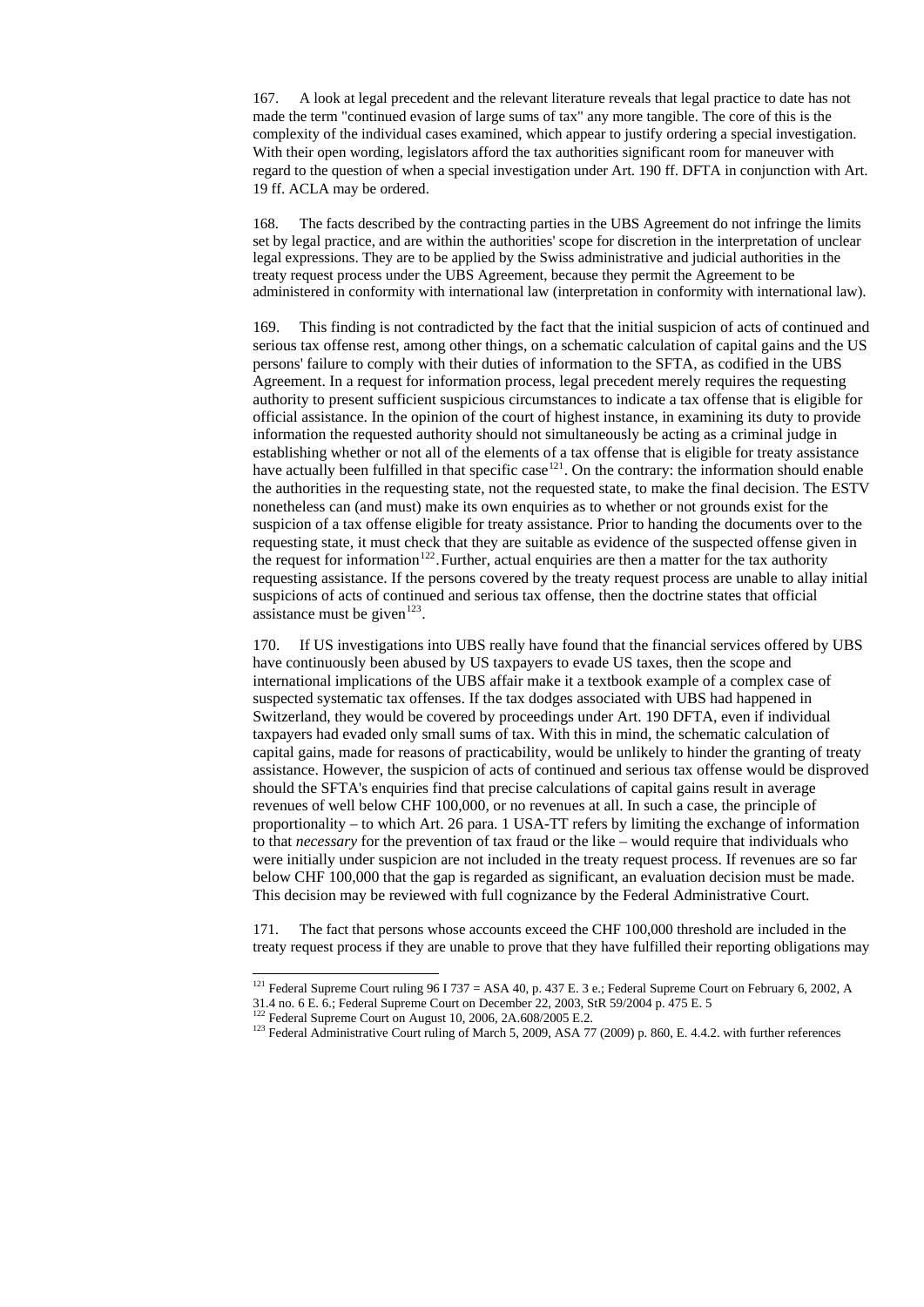seem astonishing from the criminal procedure perspective. In itself, the treaty request process constitutes administrative proceedings, not criminal ones. The Federal Supreme Court thus concluded in its ruling of August 10, 2006 that the suspicious circumstances described by the requesting state must be regarded as consisting reasonable grounds if the person covered by the treaty request process fails to answer specific questions from the requested tax authority that might have disproved the suspicion<sup>[124](#page-37-0)</sup>. In a treaty request process in accordance with the UBS Agreement, suspicions of an act of continued and serious tax offense are supported if the conditions that establish grounds for initial suspicions against a particular taxpayer are fulfilled, and that taxpayer does not provide evidence that they have fulfilled their tax reporting obligations under US tax law, despite being asked to do so by the SFTA. Given legal precedent, in such a case the SFTA has no choice but to deliver the requested information in accordance with the Agreement to the foreign tax authorities for further investigations. The decision as to whether or not the persons covered by the treaty request process actually committed tax offenses under US law lies with the US criminal prosecution authorities.

172. In summary, it can be said that, in the treaty request process according to the UBS Agreement, the Federal Administrative Court is not required to examine whether or not acts of continued and serious tax offense as per Art. 25 USA-TT are eligible for treaty assistance, because the UBS Agreement takes precedence over the USA-TT, and on the basis of Art. 31 para. 3 a of the VCLT, the latter must be interpreted in the sense of the UBS Agreement. That said, the criteria listed in the Annex must be examined in terms of their compliance with Swiss practice. Since the interpretation of the term "acts of continued and serious tax offense" under the UBS Agreement lies within the scope granted by doctrine and practice to the tax authorities in their application of Art. 190 FDTA, it must be protected by the Federal Administrative Court.

#### *D. Significance of Sec. 18 USC § 3506 to the Treaty Request Process under the UBS Agreement*

173. Part of the remit for this Opinion is to state our opinion the relationship between Sec. 18 USC § 3506, which is addressed in the settlement agreement between the IRS and UBS AG, and the UBS Agreement.

<span id="page-37-0"></span><sup>124</sup> Federal Supreme Court on 10 August 2006, 2A.608/2005 E.4.

 $\overline{a}$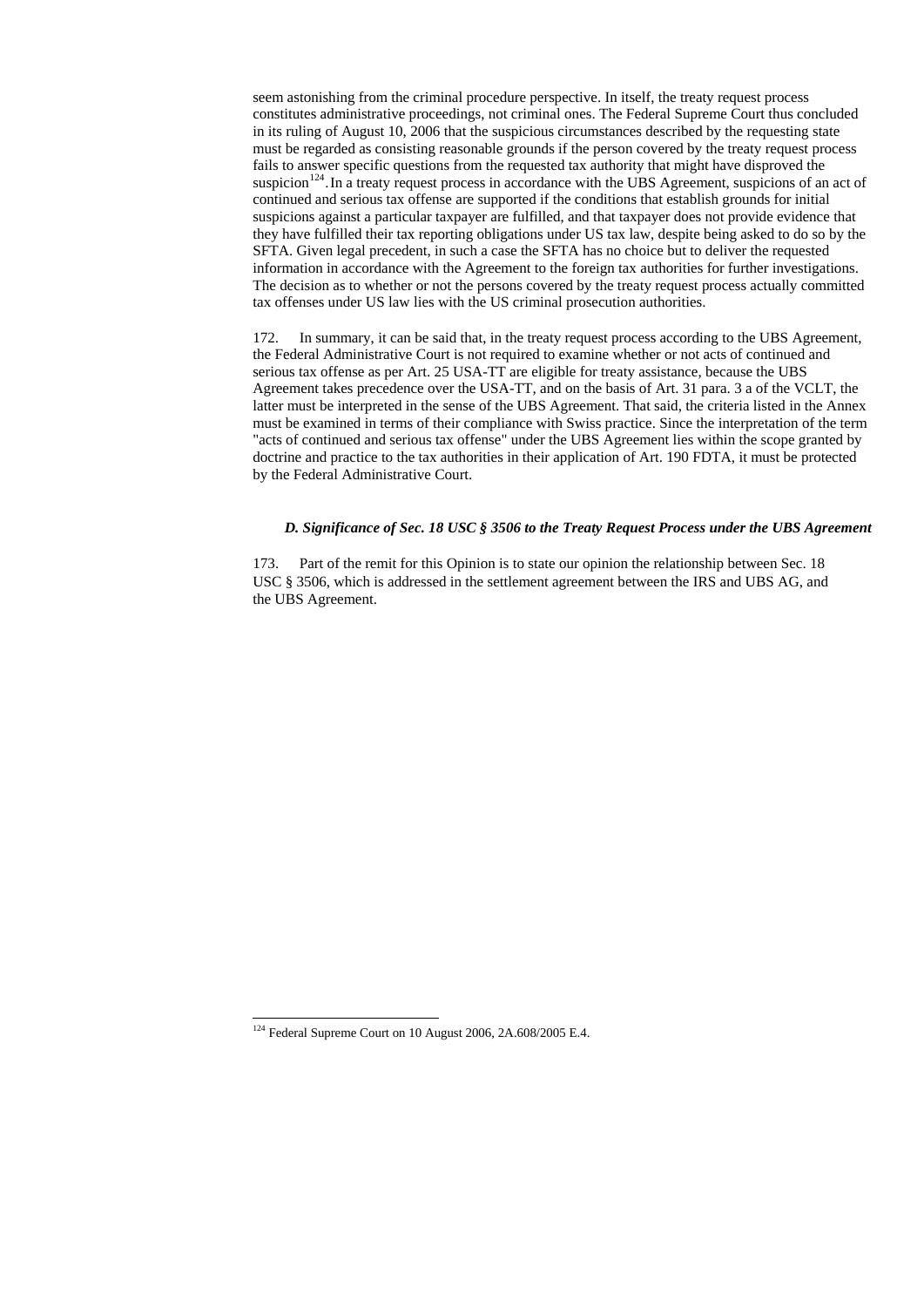174. § 3506 forms part of the Comprehensive Crime Control Act of 1984, and obliges US citizens to inform the US Justice Department if they challenge in a foreign state a decision made by that state on a US request for information exchange. This provision is intended to allow US public prosecutors to respond appropriately to the foreign proceedings and, where appropriate, to take the necessary steps in US proceedings at the same time. Failure to comply with § 3506 is not punishable, but a US court may order a person to comply with it. No direct coercive action is taken if this order is not observed, although failure to comply may later disadvantage the person concerned in US proceedings. The process is limited to offenses under criminal law and is not applicable to claims under civil law. There is nonetheless debate about how far the process violates the 5th Amendment that enables US citizens to avoid incriminating themselves. The process has been used in connection with official assistance from Switzerland, and we must assume that its precedents will also be applied in the future<sup>[125](#page-38-0)</sup>.

175. In the context of the treaty request process under the UBS Agreement, UBS AG must inform those clients who are the subject of the request for information of their obligations under Sec. 18 USC §3506. Pursuant to Article 3 of the settlement agreement between the USA (the IRS), on the one hand, and UBS AG on the other, UBS undertakes to point out to its US clients in a letter<sup>[126](#page-38-1)</sup> that – should they be considering challenging the ESTV decision before the Federal Administrative Court – they should consider that they may have an obligation under 18 USC § 3506 […]". UBS therefore undertakes that the corresponding information will be worded in such a way that the persons concerned can consult an expert to review their obligations under US law. If the UBS clients concerned authorize the bank to hand over the relevant data to the IRS, then UBS AG is obliged to do so.

176. The release of the client's name to the IRS during the appeal proceedings without any preconditions is not related to this, neither can it be without circumventing the proceedings. An obligation on the part of the client to inform the IRS would nullify appeal proceedings. For that reason, from the Swiss perspective it cannot be considered until those proceedings have been closed. US clients must weigh up for themselves whether or not they wish to alert the IRS of the legal proceedings in advance, and thus also release their name.

177. If a UBS AG client decides voluntarily, on the basis of the information provided by the bank, to instruct UBS AG to hand over the relevant data and documents to the IRS, then the client forfeits channels of appeal and therefore the legal protection in Switzerland that they would otherwise have been afforded under USA-TT-O.

178. In view of the fact that whether to use available channels of appeal in Switzerland or to hand over information directly to the IRS is the decision of the UBS AG client alone, there is no conflict with the UBS Agreement or the general rules on the treaty request process for information exchange purposes under Art. 26 USA-TT.

<span id="page-38-1"></span><span id="page-38-0"></span> $125$  Memorandum on "18 USC § 3506" from Pillsbury to the Federal Office of Justice, September 6, 2009, making reference to Marcos v. United States, 1989 U.S. Dist LEXIS 12853 (S.D.N.Y. 1989)  $126$  The settlement agreement contains a binding draft text for this letter as Exhibit B.

-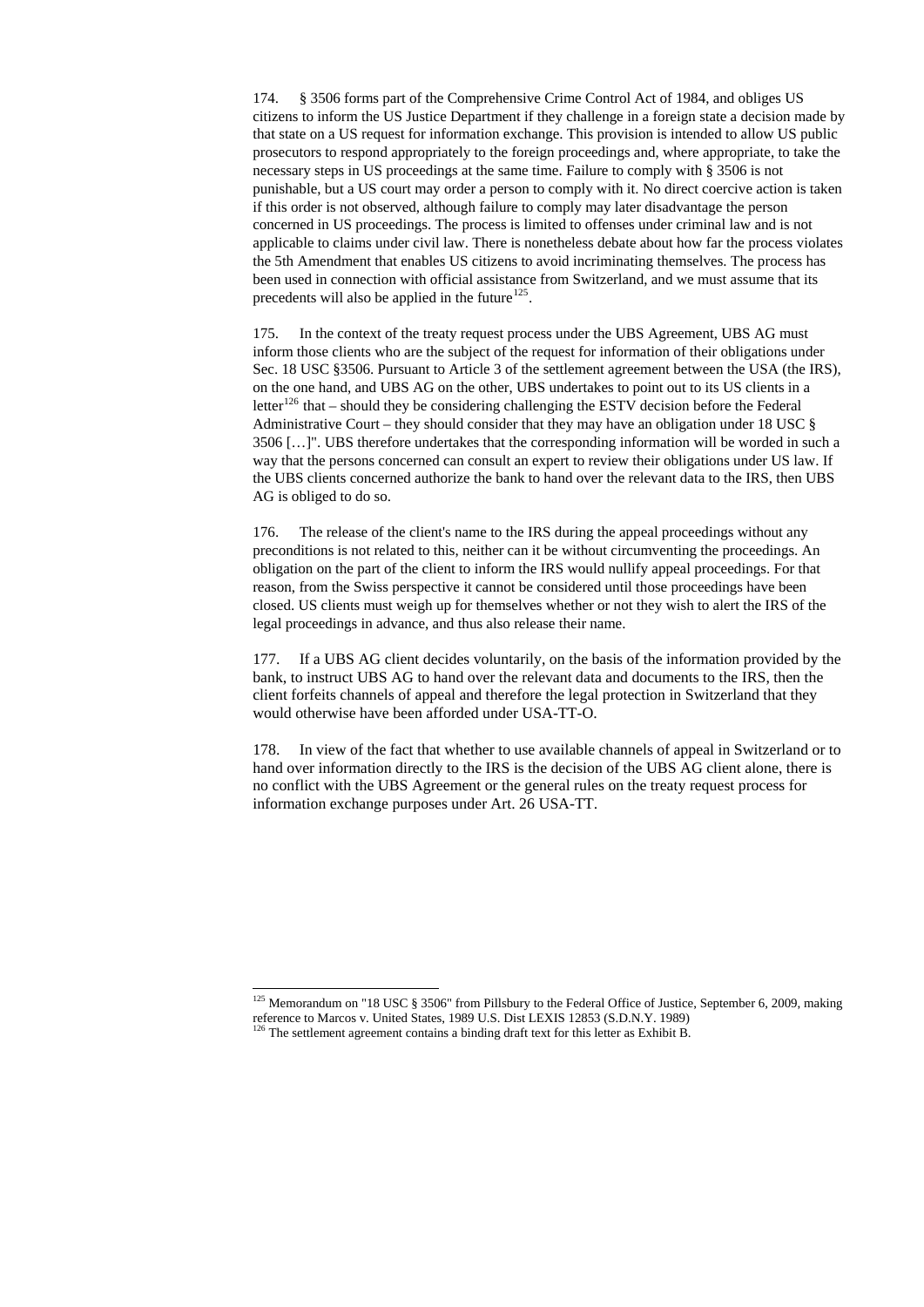# **V. Conclusions**

179. The following conclusions may be drawn on the basis of the above analysis:

180. The UBS Agreement is a valid agreement under international law. It entered into force upon signature on August 19, 2009. The principle of *pacta sunt servanda* is applicable;

181. The collision clause in Art. 30 para. 3 VCLT applies to the relationship between the existing USA-TT and the UBS Agreement. The principles of *lex posterior a*nd *lex specialis* thus apply. Where there is a conflict between the USA-TT and the UBS Agreement, the UBS Agreement takes precedence within its area of application. The USA-TT is irrelevant only to the extent that it is compatible with the UBS Agreement;

182. The UBS Agreement does not have a retroactive effect in the sense of international law, since the Agreement's application to existing facts is the actual object of the treaty, and is desired and agreed by the parties. The same also applies to the delayed publication of the Annex;

183. Under Art. 190 of the Federal Constitution, the UBS Agreement is authoritative for the Federal Supreme Court and the authorities applying the law, regardless of whether or not domestic rules on the delegation of powers were violated when the agreement was signed.

184. The UBS Agreement and its Annex are suitable for direct application and need no further implementation in domestic law. Since the UBS Agreement has both a direct and an indirect effect on private individuals, certain of its provisions may also be directly applicable in the event of dispute. The Annex criteria are directly applicable. The constitute a genuine, direct decision-making basis for the corresponding rulings.

185. The treaty request process under the UBS Agreement is based on the procedural law principles of

information exchange laid down in Art. 26 USA-TT and Art. 20c ff. USA-TT-O. Furthermore, the Ordinance has a sufficient legal foundation;

186. The provisions of Art. 31 ff VCLT are authoritative in the interpretation of the UBS Agreement. They accord particular importance to the text and context of the Agreement and the legitimate expectations of the parties. The result of the interpretation is that the UBS Agreement, specifically its Annex, must form the legal basis for the treaty request process (SFTA decisions and possible appeal proceedings before the Federal Administrative Court). The UBS Agreement need not be examined in terms of its conformity with Art. 26 USA-TT, and such examination would contravene both the VCLT and Art. 190 of the Federal Constitution;

187. The reference to Sec. 18 USC § 3506, to which, under the settlement agreement, UBS must draw the attention of the clients concerned, is compatible with the UBS Agreement. The decision as to whether the person concerned wishes to comply with the obligations of Sec.18 USC § 3506, rather than exhausting the channels of appeal in Swiss proceedings, lies entirely with the person themselves. UBS AG's contractual obligation to make the reference to Sec. 18 USC § 3506 therefore does not undermine the treaty request process under the UBS Agreement. An obligation to inform the IRS of names while the process is ongoing is unconnected to this.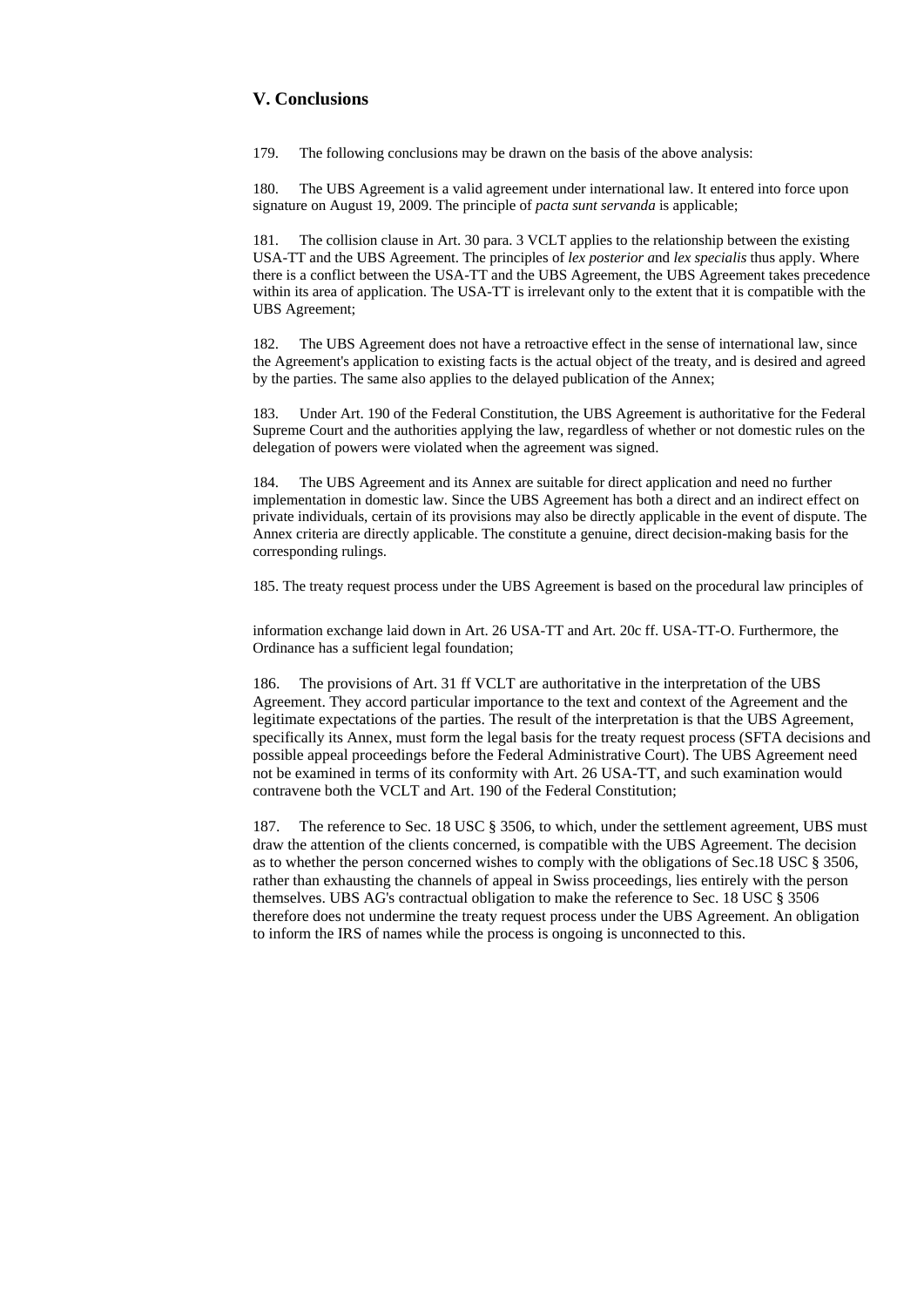# **VI. References**

# *Literature[127](#page-40-0) A.*

American Law Institute, Restatement of the Law Third – The Foreign Relations Law of the United States, Vol. 1, St. Paul 1986 (cit. ALI Restatement).

Aust, A., Modern Treaty Law and Practice, Cambridge 2000.

Boss, W., *Das Verständigungsverfahren nach dem schweizerischen Doppelbesteuerungsabkommen*, ASA 52 (1983), p. 593 ff.

Behnisch, U., *Amthilfe der Schweiz in Steuer(straf)sachen, insbesondere an die USA: Durcheinandertal,* ASA 77 (2009), p. 737 ff.

Brownlie, J., Principles of Public International Law, 7 ed., Oxford 2008.

Cottier T./Diebold N., *Warenverkehr und Freizügigkeit in der Rechtsprechung des Bundesgerichts zu den Bilateralen Abkommen*, in: *Schweizerisches Jahrbuch für Europarecht 2008/2009*, Bern 2009, p. 237 ff. (cit. Cottier/Diebold).

Cottier, T., *Die Verfassung und das Erfordernis der gesetzlichen Grundlage*, 2 ed, Chur/Zurich 1991 (zit. Cottier 1991).

Cottier, T., Hertig, M., *Das Völkerrecht in der neuen Bundesverfassung*, in: Ulrich Zimmerli (pub.), *Die neue Bundesverfassung: Konsequenzen für Praxis und Wissenschaft*, Bern 2000, p. 1 ff. (cit. Cottier/Hertig).

Cottier, T., International Trade Law: The Impact of Justiciability and Separation of Powers in EC Law, European Constitutional Law Review vol. 5 (2009) p. 307 ff. (cit. Cottier 2009).

Cottier, T., The Judge in International Economic Relations, in: Monti, M. et al. (pub.), Economic Law and Justice in Justice in Times of Globalisation – Festschrift for Carl Baudenbacher, Baden-Baden/Bern/Wien 2007, p. 99 ff. (cit. Cottier 2007).

Cottier, T./Achermann A./Wüger, D./Zellweger, V. (pub.), *Der Staatsvertrag im schweizerischen Verfassungsrecht*, Bern 2001 (cit. Cottier/Achermann/Wüger/Zellweger).

Dixon, M., Textbook on International Law, 6 ed., Oxford 2007.

Ehrenzeller, B./Mastronardi, Ph./Schweizer, R.J./Vallender, K. A. (pub.), *Die schweizerische Bundesverfassung*, *Kommentar*, *Art. 94-197*, Zurich/Basel/Geneva 2008 (cit. author, in: *Ehrenzeller u.a., Kommentar BV*).

Gyr, P., *Die Besko, Eine Analyse der Steuerfahndung nach Art. 190 DBG,* Bern/Stuttgart/Vienna 1996

<span id="page-40-0"></span> $127$  Further references in the text.

 $\overline{a}$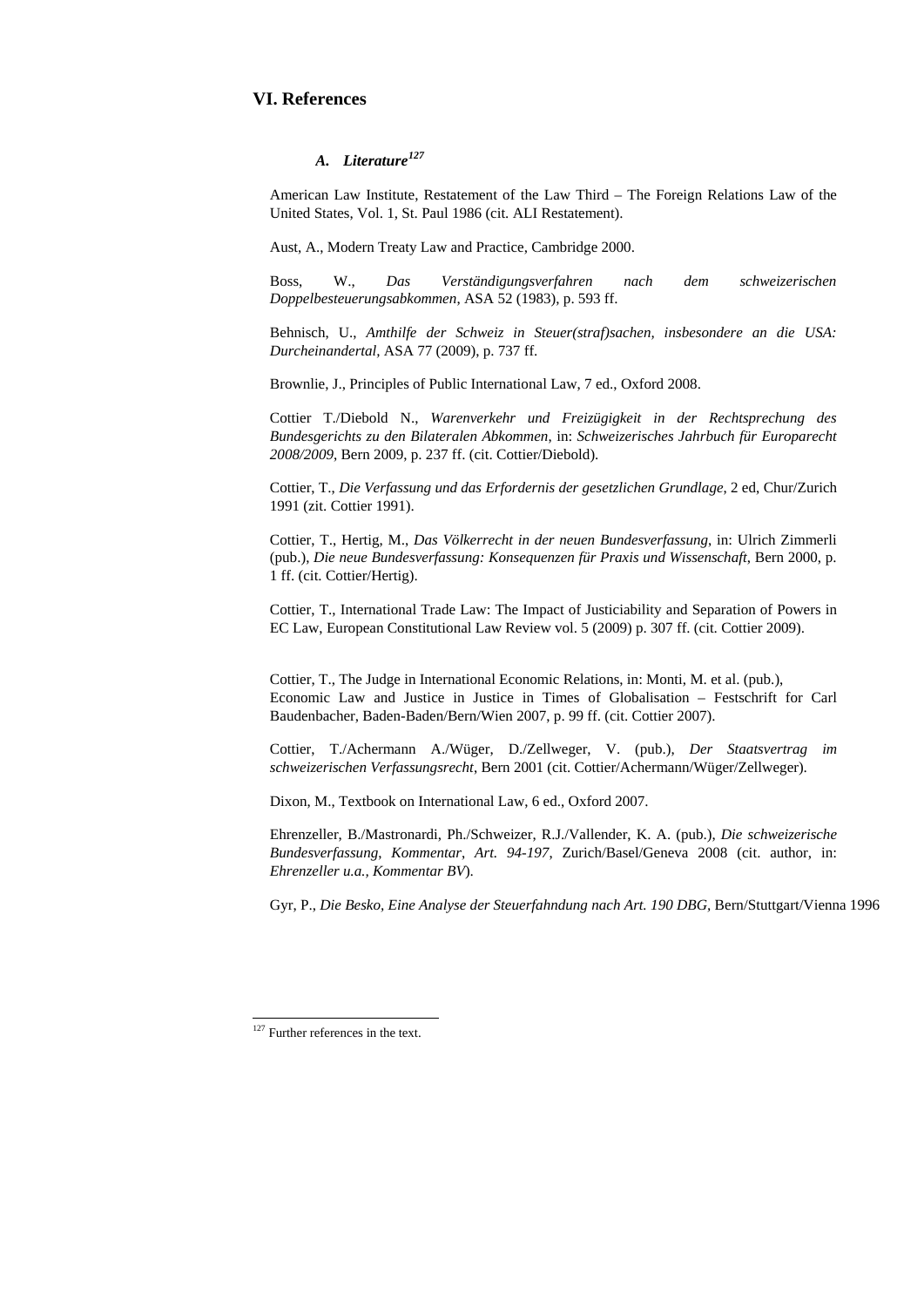Holzer, P. E., *Die Ermittlung der innerstaatlichen Anwendbarkeit völkerrechtlicher Vertragsbestimmungen*, Zurich 1998.

Honegger, P./Kolb, A., *Amts-und Rechtshilfe: 10 aktuelle Fragen,* ASA 77 (2009), p. 789 ff.

Jennings, R./Watts, A. (pub.), Oppenheim's International Law, Vol. 1 part 2-4, 9 ed., London/New York 1992.

Kälin, W./Epiney A., *Völkerrecht – eine Einführung*, Bern 2003.

Kerath, A., *Massstäbe zur Auslegung und Anwendung von Doppelbesteuerungsabkommen unter besonderer Berücksichtigung des Verständigungsverfahrens*, Diss. Hamburg 1995.

Koch, K., *Das Verständigungsverfahren, Generalbericht, in: Cahiers de Droit Fiscal International 56a, Rotterdam 1981*, p. 13 ff.

Kolb, R., *La bonne foi en droit international public*, Paris 2000.

Linderfalk, U., On the Interpretation of Treaties: The Modern International Law as Expressed in the 1969 Vienna Convention on the Law of Treaties, Dordrecht 2007.

Locher, P., *Einführung in das internationale Steuerrecht der Schweiz,* Bern 2005.

Ludwig, M.B., *Das Verständigungsverfahren im internationalen Doppelbesteuerungsrecht der Schweiz*, ASA 35 (1966), p. 59 ff.

Lüthi, D., *Das Verständigungsverfahren, Landesbericht der Schweiz, in: Cahiers de droit Fiscal International 56a, Rotterdam 1981,* p. 389 ff. (cit. Lüthi).

Lüthi, D., *Das Verständigungsverfahren*, in: Höhn, E. (pub.), *Handbuch des internationalen Steuerrechts der Schweiz*, 2 ed., Bern/Stuttgart/Vienna 1993, p. 425 ff. (cit. Lüthi 1993).

Matteotti, R., *Der Durchgriff bei von Inländern beherrschten Auslandsgesellschaften im Gewinnsteuerrecht*, Diss. Bern 2003 (cit. Matteotti 2003).

Matteotti, R., *Die Verweigerung der Entlastung von der Verrechnungssteuer wegen Treaty Shoppings,* ASA 75 (2007), p. 791 ff. (cit. Matteotti 2007).

Matteotti, R., Interpretation of Tax Treaties and Domestic General Anti-Avoidance Rules A Sceptical Look at the 2003 Update to the OECD Commentary, in: Intertax 8/9 (2009), 329 ff. (cit. Matteotti 2005).

Matteotti, R., *Treaty Shopping und seine Grenzen in der schweizerischen Rechtsprechung,* in Lang/Schuch/Staringer (pub.), *Die Grenzen der Gestaltungsmöglichkeiten im internationalen Steuerrecht*, Vienna 2009, p. 227 ff. (cit. Matteotti 2009).

Müller, J.P., *Vertrauensschutz im Völkerrecht*, Cologne/Berlin 1971 (cit. Müller).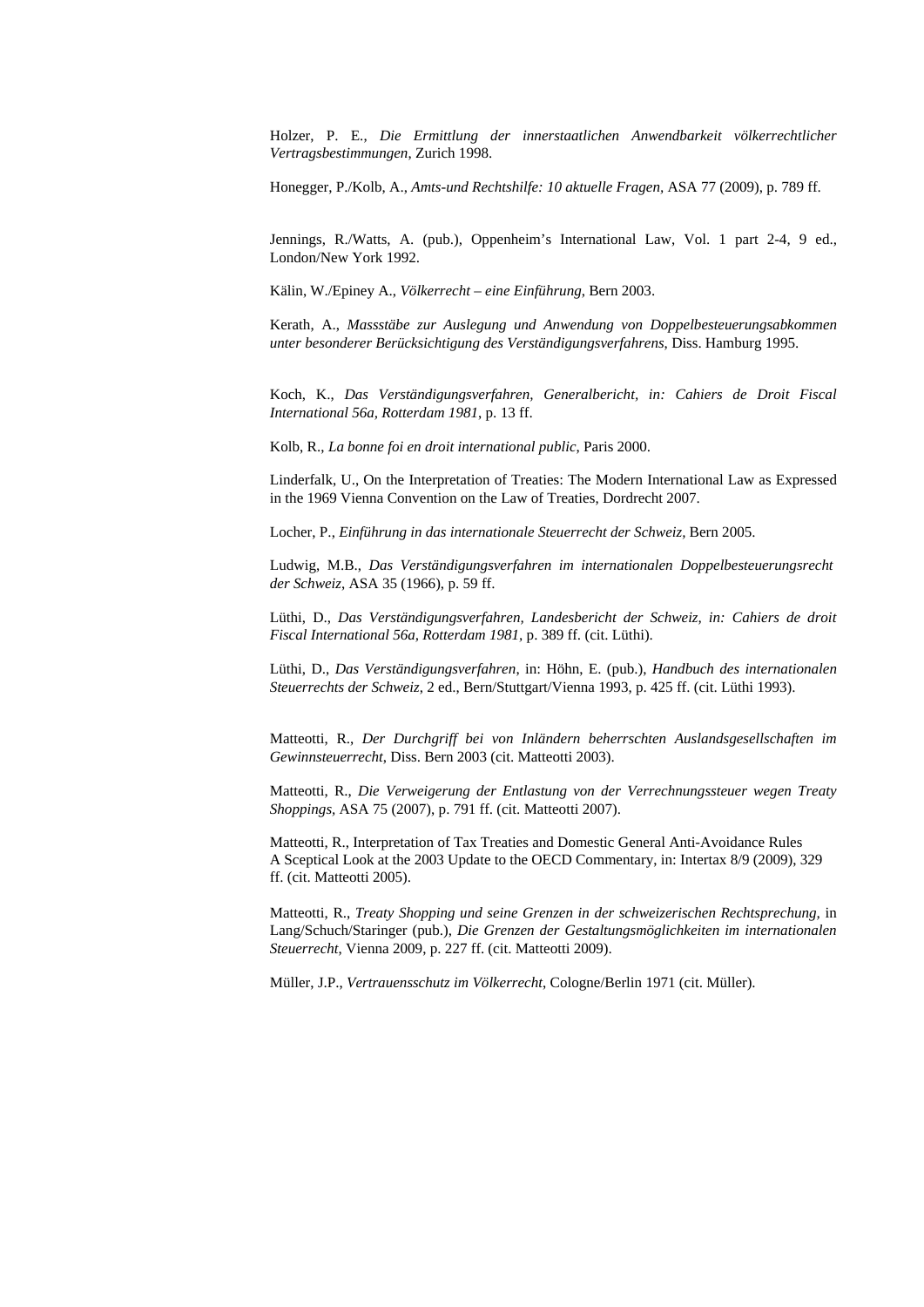Müller, J.P./Wildhaber, L., *Praxis des Völkerrechts*, 3 ed., Bern 2001 (cit. Müller/Wildhaber).

Reich, M., *Das Verständigungsverfahren nach den internationalen Doppelbesteuerungsabkommen der Schweiz*, Diss. Zurich 1976.

Richner, F./Frei, W./Kaufmann, S./Meuter H.U., *Handkommentar zum DBG,* 2 ed., Zurich 2009 (cit. Richner u.a., Handkommentar DBG).

Schweizer, R.J., *Steuerbehörden benutzen UBS als Untersuchungsgehilfen*, in: Jusletter of February 9, 2009.

Seidl-Hohenveldern, I., Hierarchie of Treaties, in: Klabbers, J./Lefeber, R. (pub.), *Essays on the law of treaties*, The Hague 1998, p. 7. ff.

Simonek, M., *Problemfelder aus dem Verhältnis von Doppelbesteuerungsabkommen und Verständigungsvereinbarungen zum innerstaatlichen Recht, ASA 73* (2004), p. 97 ff.

Studer, W., *Über das Verständigungsverfahren in Doppelbesteuerungsabkommen,* STR 26 (1971), p. 182 ff.

Thürer, D., *Verfassungsrecht und Völkerrecht*, in: Thürer, D./Aubert, J-F./Müller, J. P. (pub.), *Verfassungsrecht der Schweiz*, Zurich 2001, p. 179 ff.

Tschannen, P./Zimmerli, U./Müller, M., *Allgemeines Verwaltungsrecht*, 3rd completely revised edition, Bern 2009.

Van Damme, I., Treaty Interpretation by the WTO Appellate Body, Oxford 2009.

Villiger, M.E., Commentary on the 1969 Vienna Convention on the Law of Treaties, Leiden/Boston 2009.

Vogel, K./Lehner, M. (pub.), *Doppelbesteuerungsabkommen der Bundesrepublik Deutschland auf dem Gebiet der Steuern vom Einkommen und Vermögen, Kommentar auf der Grundlage der Musterabkommen*, 5 ed., Munich 2008 (cit. author in: Vogel/Lehner, DBA).

Vranes, E., *Lex Superior, Lex Specialis, Lex Posterior – Zur Rechtsnatur der "Konfliktlösungsregeln",* ZaöRV 65 (2005) 391 ff. (cit. Vranes).

Wolfrum, R./Stoll, P-T./Kaiser, L. (pub.), WTO – Institutions and Dispute Settlement, Leiden/Boston 2006.

Wüger, D., *Anwendbarkeit und Justiziabilität völkerrechtlicher Normen im schweizerischen Recht: Grundlagen, Methoden und Kriterien*, Bern 2005.

Zweifel, M./Athanas, P. (pub.), *Kommentar zum schweizerischen Steuerrecht, I/2b, Bundesgesetz über die direkte Bundessteuer (DBG), Art. 83-222,* Basel/Geneva/Munich 2008 (cit. author in : *Zweifel/Athanas, Kommentar DBG*).